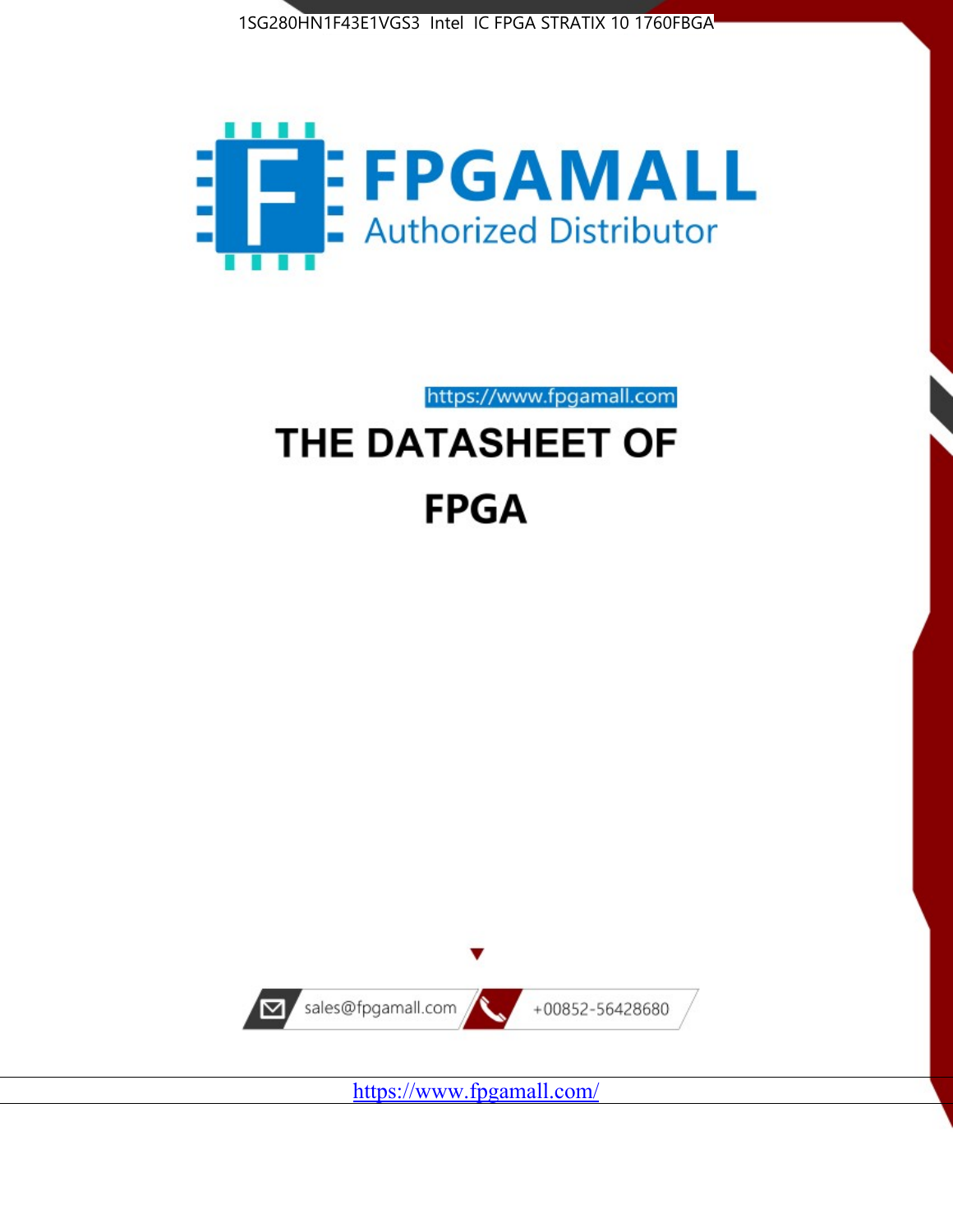1SG280HN1F43E1VGS3 Intel IC FPGA STRATIX 10 1760FBGA



# **Intel® Stratix® 10 GX/SX Device Overview**



**S10-OVERVIEW | 2020.04.30** Latest document on the web: **[PDF](https://www.intel.com/content/dam/www/programmable/us/en/pdfs/literature/hb/stratix-10/s10-overview.pdf)** | **[HTML](https://www.intel.com/content/www/us/en/programmable/documentation/joc1442261161666.html)**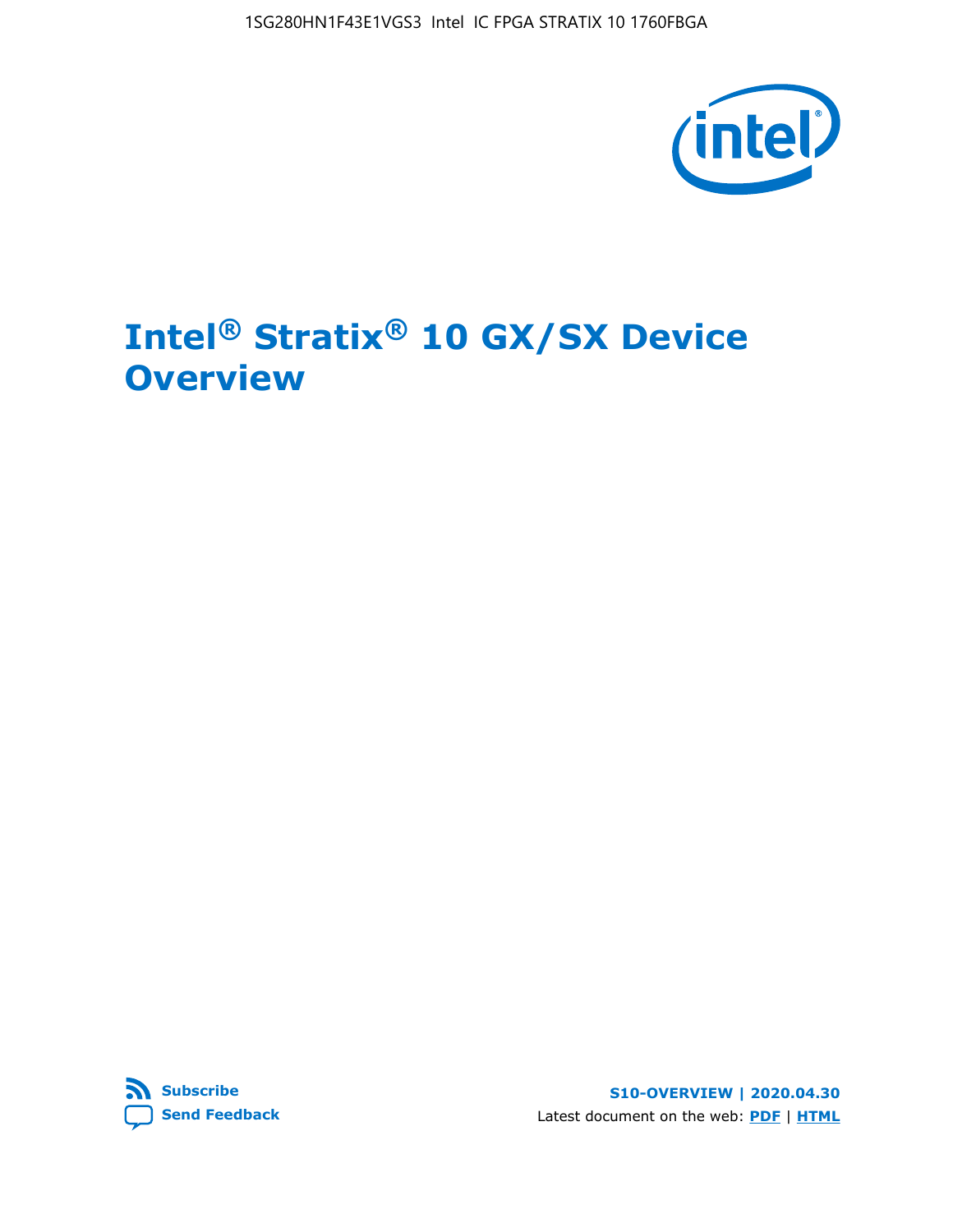

*Contents*

# **Contents**

| 1.26. Document Revision History for the Intel Stratix 10 GX/SX Device Overview36 |  |
|----------------------------------------------------------------------------------|--|

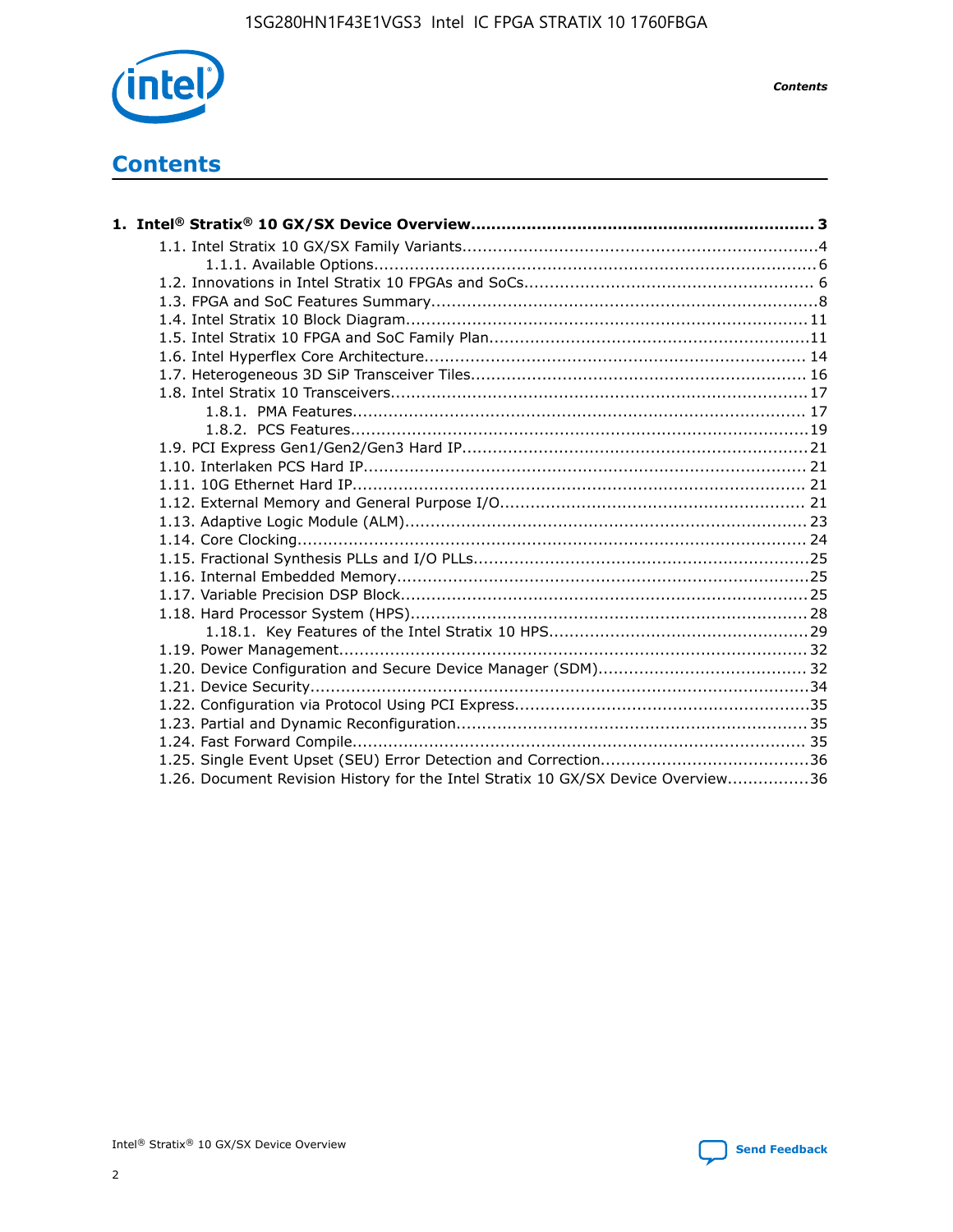**S10-OVERVIEW | 2020.04.30**

**[Send Feedback](mailto:FPGAtechdocfeedback@intel.com?subject=Feedback%20on%20Intel%20Stratix%2010%20GX/SX%20Device%20Overview%20(S10-OVERVIEW%202020.04.30)&body=We%20appreciate%20your%20feedback.%20In%20your%20comments,%20also%20specify%20the%20page%20number%20or%20paragraph.%20Thank%20you.)**



# **1. Intel® Stratix® 10 GX/SX Device Overview**

Intel's 14 nm Intel® Stratix® 10 GX FPGAs and SX SoCs deliver 2X the core performance and up to 70% lower power over previous generation high-performance FPGAs.

Featuring several groundbreaking innovations, including the all new Intel Hyperflex™ core architecture, this device family enables you to meet the demand for everincreasing bandwidth and processing performance in your most advanced applications, while meeting your power budget.

With an embedded hard processor system (HPS) based on a quad-core 64 bit Arm\* Cortex\*-A53, the Intel Stratix 10 SoC devices deliver power efficient, application-class processing and allow designers to extend hardware virtualization into the FPGA fabric. Intel Stratix 10 SoC devices demonstrate Intel's commitment to high-performance SoCs and extend Intel's leadership in programmable devices featuring an Arm-based processor system.

Important innovations in Intel Stratix 10 FPGAs and SoCs include:

- All new Intel Hyperflex core architecture delivering 2X the core performance compared to previous generation high-performance FPGAs
- Intel 14 nm tri-gate (FinFET) technology
- Heterogeneous 3D System-in-Package (SiP) technology
- Core fabric with up to 10.2 million logic elements (LEs)
- Up to 96 full duplex transceiver channels on heterogeneous 3D SiP transceiver tiles
- Transceiver data rates up to 28.3 Gbps chip-to-chip/module and backplane performance
- M20K (20 Kb) internal SRAM memory blocks
- Fractional synthesis and ultra-low jitter LC tank based transmit phase locked loops (PLLs)
- Hard PCI Express<sup>®</sup> Gen3 x16 intellectual property (IP) blocks
- Hard 10GBASE-KR/40GBASE-KR4 Forward Error Correction (FEC) in every transceiver channel
- Hard memory controllers and PHY supporting DDR4 rates up to 2666 Mbps per pin
- Hard fixed-point and IEEE 754 compliant hard floating-point variable precision digital signal processing (DSP) blocks with up to 10 TFLOP compute performance with a power efficiency of 80 GFLOP per Watt
- Quad-core 64 bit Arm Cortex-A53 embedded processor running up to 1.5 GHz in SoC family variants
- Programmable clock tree synthesis for flexible, low power, low skew clock trees

Intel Corporation. All rights reserved. Agilex, Altera, Arria, Cyclone, Enpirion, Intel, the Intel logo, MAX, Nios, Quartus and Stratix words and logos are trademarks of Intel Corporation or its subsidiaries in the U.S. and/or other countries. Intel warrants performance of its FPGA and semiconductor products to current specifications in accordance with Intel's standard warranty, but reserves the right to make changes to any products and services at any time without notice. Intel assumes no responsibility or liability arising out of the application or use of any information, product, or service described herein except as expressly agreed to in writing by Intel. Intel customers are advised to obtain the latest version of device specifications before relying on any published information and before placing orders for products or services. \*Other names and brands may be claimed as the property of others.

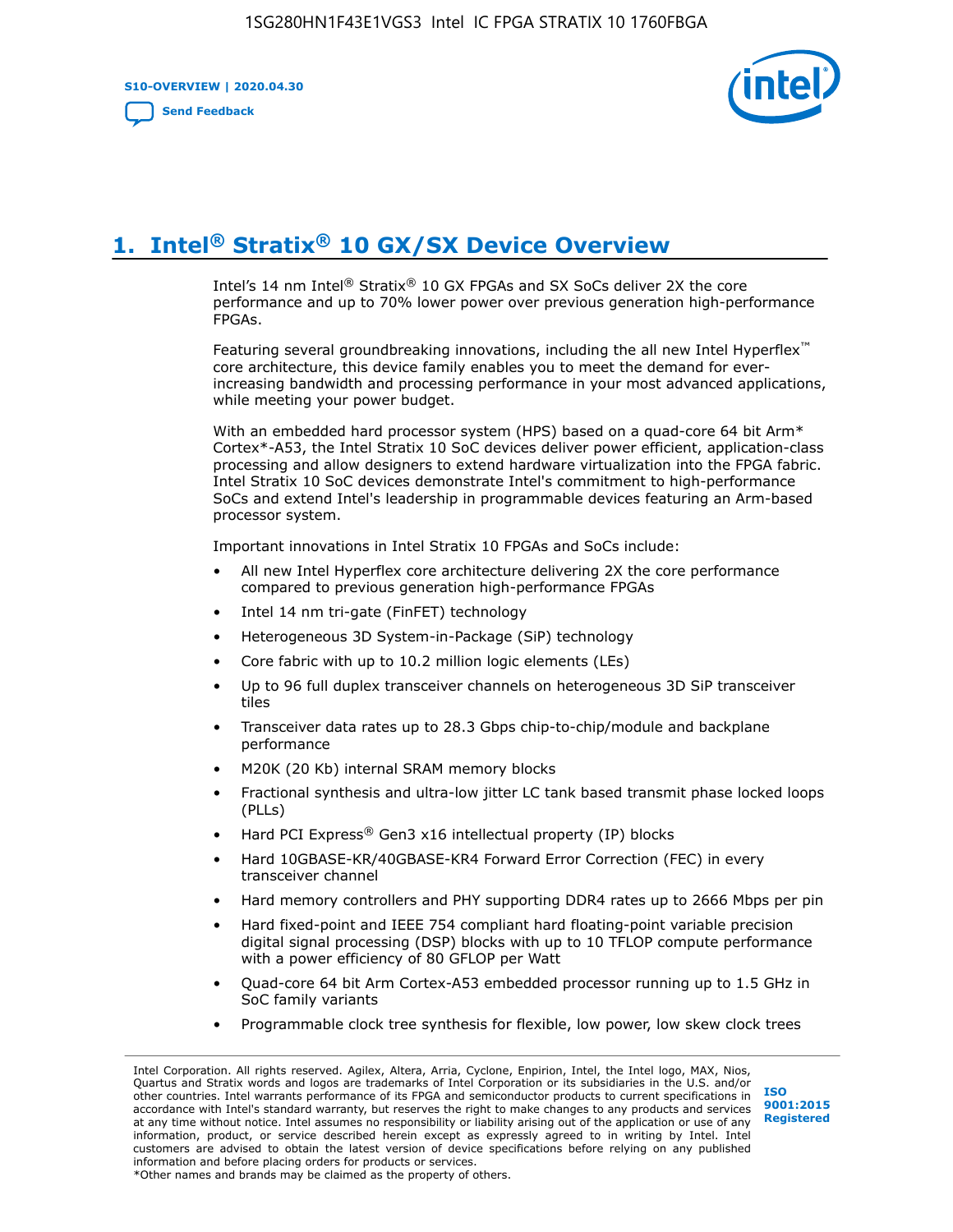

- Dedicated secure device manager (SDM) for:
	- Enhanced device configuration and security
	- AES-256, SHA-256/384 and ECDSA-256/384 encrypt/decrypt accelerators and authentication
	- Multi-factor authentication
	- Physically Unclonable Function (PUF) service and software programmable device configuration capability
- Comprehensive set of advanced power saving features delivering up to 70% lower power compared to previous generation high-performance FPGAs
- Non-destructive register state readback and writeback, to support ASIC prototyping and other applications

With these capabilities, Intel Stratix 10 FPGAs and SoCs are ideally suited for the most demanding applications in diverse markets such as:

- **Compute and Storage**—for custom servers, cloud computing and datacenter acceleration
- **Networking**—for Terabit, 400G and multi-100G bridging, aggregation, packet processing and traffic management
- **Optical Transport Networks**—for OTU4, 2xOTU4, 4xOTU4
- **Broadcast**—for high-end studio distribution, head end encoding/decoding, edge quadrature amplitude modulation (QAM)
- **Military**—for radar, electronic warfare, and secure communications
- **Medical**—for diagnostic scanners and diagnostic imaging
- **Test and Measurement**—for protocol and application testers
- **Wireless**—for next-generation 5G networks
- **ASIC Prototyping**—for designs that require the largest FPGA fabric with the highest I/O count

## **1.1. Intel Stratix 10 GX/SX Family Variants**

Intel Stratix 10 devices are available in FPGA (GX) and SoC (SX) variants.

- **Intel Stratix 10 GX** devices deliver up to 1 GHz core fabric performance and contain up to 10.2 million LEs in the fabric. They also feature up to 96 general purpose transceivers on separate transceiver tiles, and 2666 Mbps DDR4 external memory interface performance. The transceivers are capable of up to 28.3 Gbps short reach and across the backplane. These devices are optimized for FPGA applications that require the highest transceiver bandwidth and core fabric performance, with the power efficiency of Intel's 14 nm tri-gate process technology.
- **Intel Stratix 10 SX** devices have a feature set that is identical to Intel Stratix 10 GX devices, with the addition of an embedded quad-core 64 bit Arm Cortex A53 hard processor system.

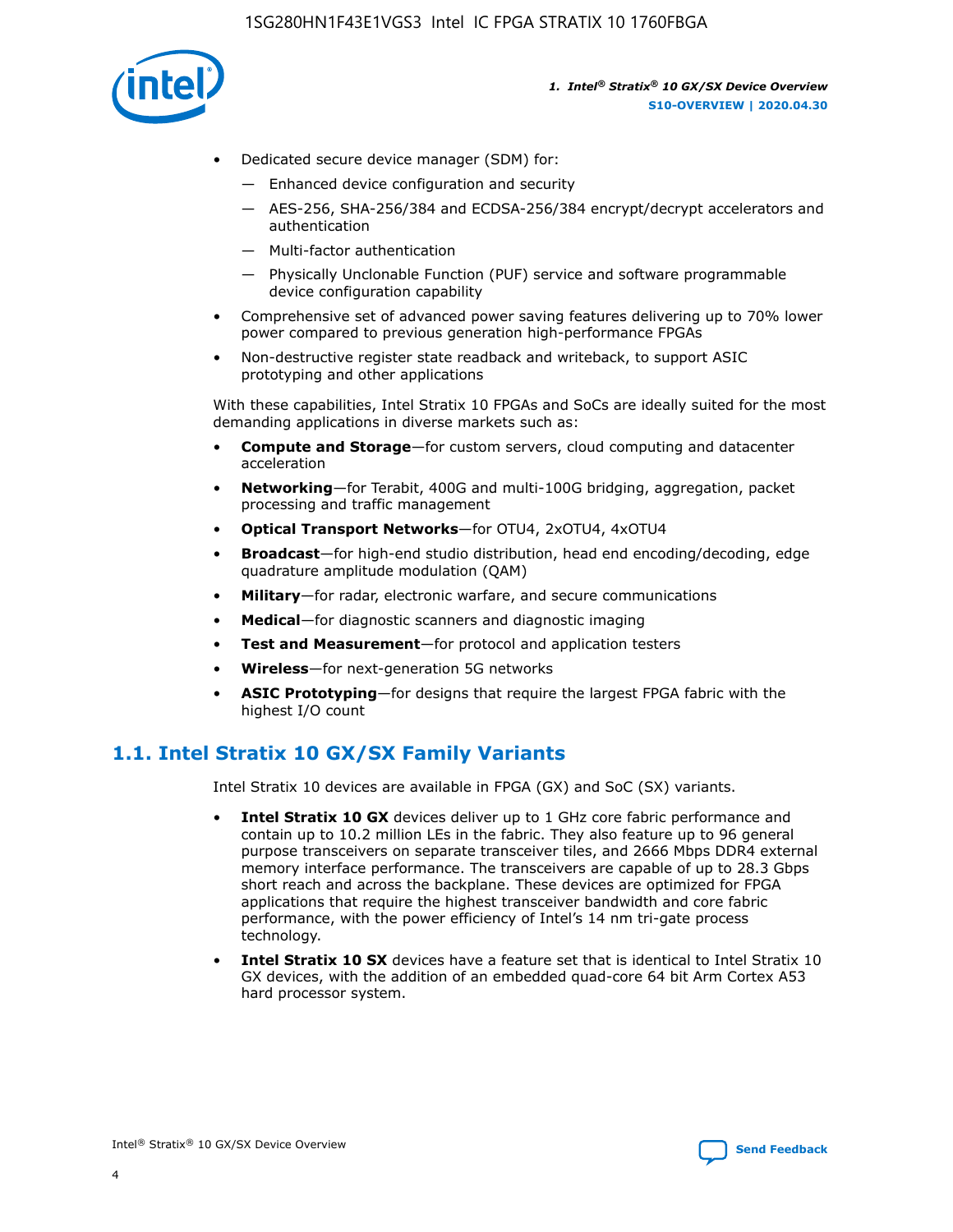

Common to all Intel Stratix 10 family variants is a high-performance fabric based on the new Intel Hyperflex core architecture that includes additional Hyper-Registers throughout the interconnect routing and at the inputs of all functional blocks. The core fabric also contains an enhanced logic array utilizing Intel's adaptive logic module (ALM) and a rich set of high performance building blocks including:

- M20K (20 Kb) embedded memory blocks
- Variable precision DSP blocks with hard IEEE 754 compliant floating-point units
- Fractional synthesis and integer PLLs
- Hard memory controllers and PHY for external memory interfaces
- General purpose IO cells

To clock these building blocks, Intel Stratix 10 devices use programmable clock tree synthesis, which uses dedicated clock tree routing to synthesize only those branches of the clock trees required for the application. All devices support in-system, finegrained partial reconfiguration of the logic array, allowing logic to be added and subtracted from the system while it is operating.

All family variants also contain high speed serial transceivers, containing both the physical medium attachment (PMA) and the physical coding sublayer (PCS), which can be used to implement a variety of industry standard and proprietary protocols. In addition to the hard PCS, Intel Stratix 10 devices contain multiple instantiations of PCI Express hard IP that supports Gen1/Gen2/Gen3 rates in x1/x2/x4/x8/x16 lane configurations, and hard 10GBASE-KR/40GBASE-KR4 FEC for every transceiver. The hard PCS, FEC, and PCI Express IP free up valuable core logic resources, save power, and increase your productivity.

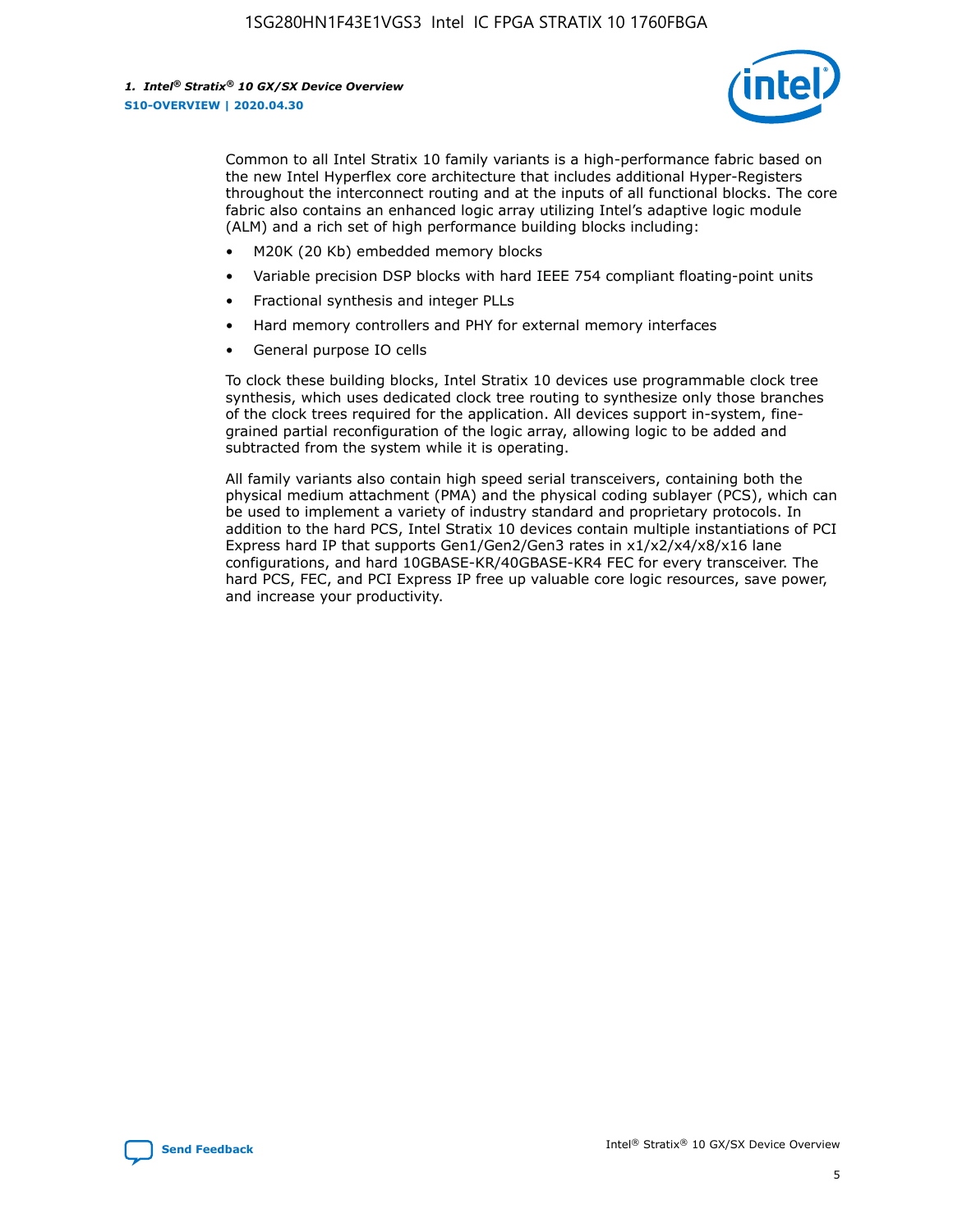

## **1.1.1. Available Options**

### **Figure 1. Sample Ordering Code and Available Options for Intel Stratix 10 Devices**



3. Contact My Intel support to order AS suffix devices.

#### **Related Information**

[My Intel Support](https://www.intel.com/content/www/us/en/programmable/my-intel/mal-home.html)

## **1.2. Innovations in Intel Stratix 10 FPGAs and SoCs**

Intel Stratix 10 FPGAs and SoCs deliver many significant improvements over the previous generation high-performance Stratix V FPGAs.

#### **Table 1. Key Features of Intel Stratix 10 Devices Compared to Stratix V Devices**

| <b>Feature</b>            | <b>Stratix V FPGAs</b>                                           | <b>Intel Stratix 10 FPGAs and SoCs</b>                                        |  |
|---------------------------|------------------------------------------------------------------|-------------------------------------------------------------------------------|--|
| <b>Process technology</b> | 28 nm TSMC (planar<br>transistor)                                | 14 nm Intel tri-gate (FinFET)                                                 |  |
| Hard processor core       | None                                                             | Quad-core 64 bit Arm Cortex-A53<br>(SoC only)                                 |  |
| Core architecture         | Conventional core architecture<br>with conventional interconnect | Intel Hyperflex core architecture with<br>Hyper-Registers in the interconnect |  |
|                           |                                                                  | continued                                                                     |  |

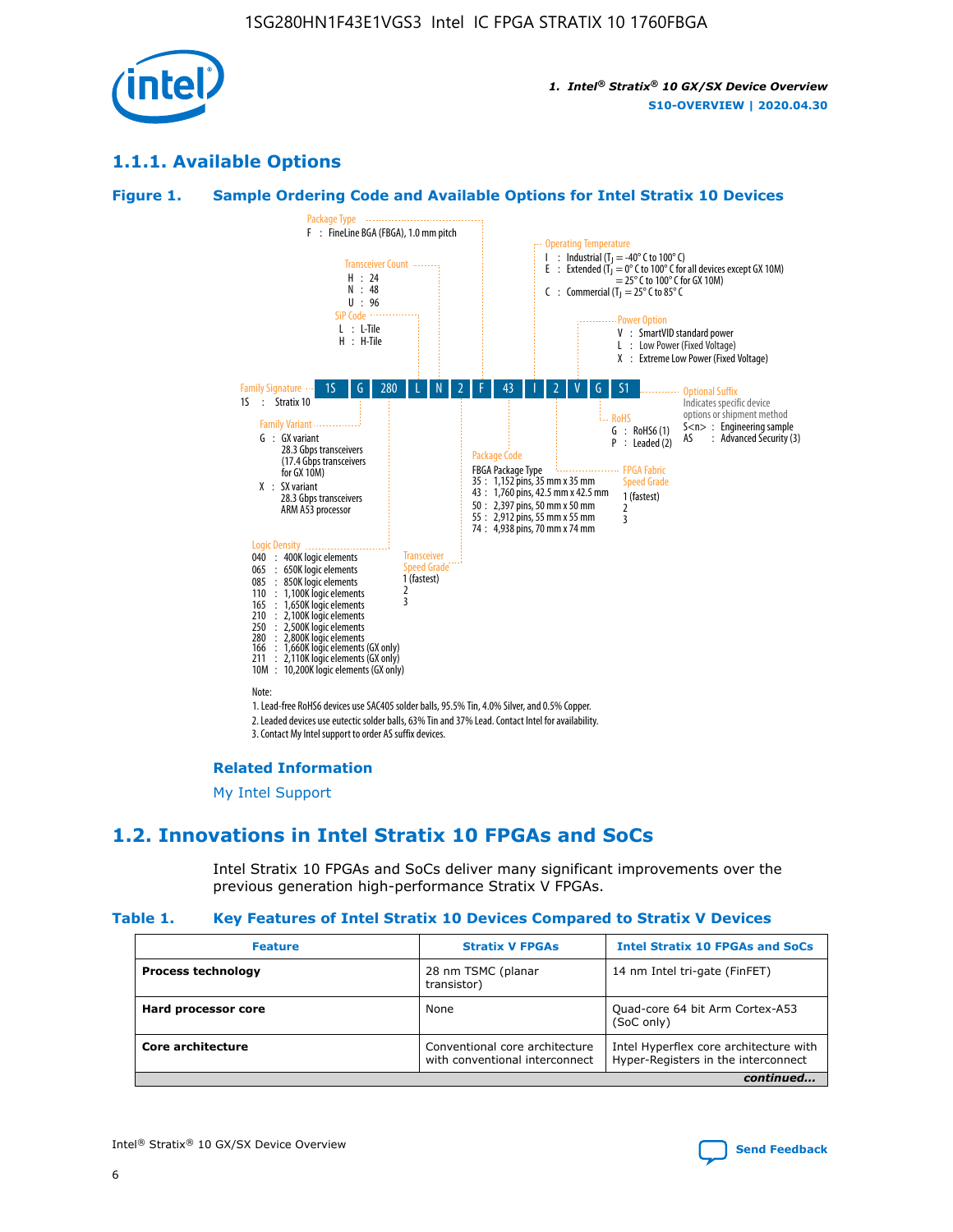

| <b>Feature</b>                                   | <b>Stratix V FPGAs</b>                                                              | <b>Intel Stratix 10 FPGAs and SoCs</b>                                                                                                       |
|--------------------------------------------------|-------------------------------------------------------------------------------------|----------------------------------------------------------------------------------------------------------------------------------------------|
| Core performance                                 | 500 MHz                                                                             | 1 GHz                                                                                                                                        |
| <b>Power dissipation</b>                         | 1x                                                                                  | As low as $0.3x$                                                                                                                             |
| Logic density                                    | <b>952 KLE</b>                                                                      | 10,200 KLE                                                                                                                                   |
| <b>Embedded memory (M20K)</b>                    | 52 Mbits                                                                            | 253 Mbits                                                                                                                                    |
| 18x19 multipliers                                | 3,926                                                                               | 11,520                                                                                                                                       |
|                                                  | Note: Multiplier is 18x18 in<br>Stratix V devices.                                  | Note: Multiplier is 18x19 in Intel<br>Stratix 10 devices.                                                                                    |
| <b>Floating point DSP capability</b>             | Up to 1 TFLOP, requires soft<br>floating point adder and<br>multiplier              | Up to 10 TFLOP, hard IEEE 754<br>compliant single precision floating<br>point adder and multiplier                                           |
| <b>Maximum transceivers</b>                      | 66                                                                                  | 96                                                                                                                                           |
| Maximum transceiver data rate (chip-to-<br>chip) | 28.05 Gbps                                                                          | 26.6 Gbps L-Tile<br>28.3 Gbps H-Tile                                                                                                         |
| Maximum transceiver data rate (backplane)        | 12.5 Gbps                                                                           | 12.5 Gbps L-Tile<br>28.3 Gbps H-Tile                                                                                                         |
| Hard memory controller                           | None                                                                                | DDR4 @ 1333 MHz/2666 Mbps<br>DDR3 @ 1067 MHz/2133 Mbps                                                                                       |
| Hard protocol IP                                 | PCIe* Gen3 x8 (up to 4<br>instances)                                                | PCIe Gen3 x16 (up to 4 instances)<br>SR-IOV (4 physical functions / 2k<br>virtual functions) on H-Tile devices<br>10GBASE-KR/40GBASE-KR4 FEC |
| <b>Core clocking and PLLs</b>                    | Global, quadrant and regional<br>clocks supported by fractional-<br>synthesis fPLLs | Programmable clock tree synthesis<br>supported by fractional synthesis<br>fPLLs and integer IO PLLs                                          |
| Register state readback and writeback            | Not available                                                                       | Non-destructive register state<br>readback and writeback for ASIC<br>prototyping and other applications                                      |

These innovations result in the following improvements:

- **Improved Core Logic Performance**: The Intel Hyperflex core architecture combined with 14 nm Intel tri-gate technology allows Intel Stratix 10 devices to achieve 2X the core performance compared to the previous generation
- **Lower Power**: Intel Stratix 10 devices use up to 70% lower power compared to the previous generation, enabled by 14 nm Intel tri-gate technology, the Intel Hyperflex core architecture, and optional power saving features built into the architecture
- **Higher Density**: Intel Stratix 10 devices offer three times the level of integration, with up to 10.2 million logic elements (LEs), over 253 Mbits of embedded memory blocks (M20K), and 11,520 18x19 multipliers
- **Embedded Processing**: Intel Stratix 10 SoCs feature a Quad-Core 64 bit Arm Cortex-A53 processor optimized for power efficiency and software compatible with previous generation Arria® and Cyclone® SoC devices
- **Improved Transceiver Performance**: With up to 96 transceiver channels implemented in heterogeneous 3D SiP transceiver tiles, Intel Stratix 10 GX and SX devices support data rates up to 28.3 Gbps chip-to-chip and 28.3 Gbps across the backplane with signal conditioning circuits capable of equalizing over 30 dB of system loss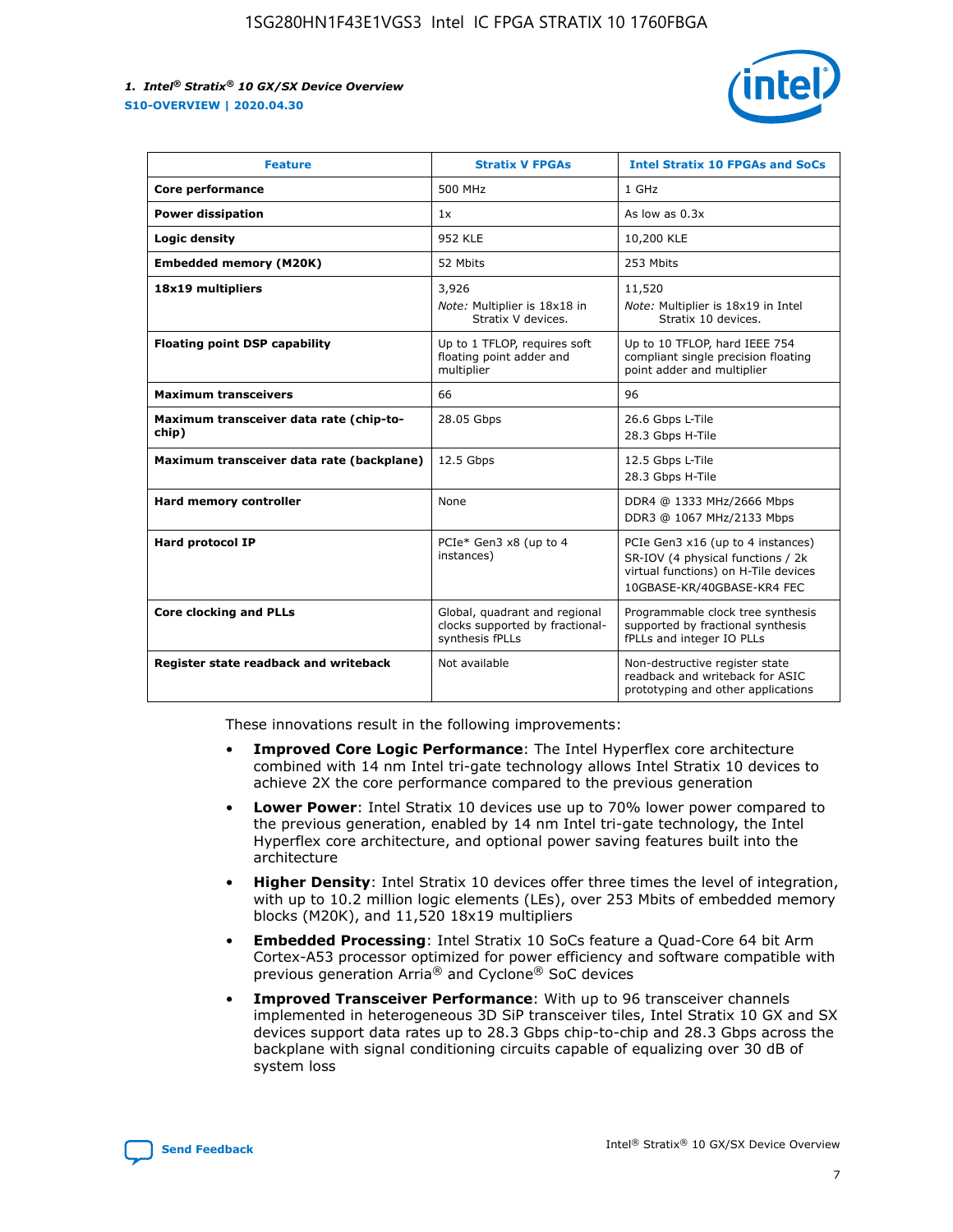

- **Improved DSP Performance**: The variable precision DSP block in Intel Stratix 10 devices features hard fixed and floating point capability, with up to 10 TFLOP IEEE754 single-precision floating point performance
- **Additional Hard IP**: Intel Stratix 10 devices include many more hard IP blocks than previous generation devices, with a hard memory controller included in each bank of 48 general purpose IOs, a hard PCIe Gen3 x16 full protocol stack in each transceiver tile, and a hard 10GBASE-KR/40GBASE-KR4 FEC in every transceiver channel
- **Enhanced Core Clocking**: Intel Stratix 10 devices feature programmable clock tree synthesis; clock trees are only synthesized where needed, increasing the flexibility and reducing the power dissipation of the clocking solution
- **Additional Core PLLs**: The core fabric in Intel Stratix 10 devices is supported by both integer IO PLLs and fractional synthesis fPLLs, resulting in a greater total number of PLLs available than the previous generation

## **1.3. FPGA and SoC Features Summary**

## **Table 2. Intel Stratix 10 FPGA and SoC Common Device Features**

| Technology<br>14 nm Intel tri-gate (FinFET) process technology<br>$\bullet$<br>SmartVID controlled core voltage, standard power devices<br>٠<br>0.85-V fixed core voltage, low static power devices available<br>٠<br>Up to 96 total transceivers available<br>Low power serial<br>٠<br>transceivers<br>Backplane support up to 28.3 Gbps for Intel Stratix 10 GX/SX devices<br>$\bullet$<br>Extended range down to 125 Mbps with oversampling<br>$\bullet$<br>• ATX transmit PLLs with user-configurable fractional synthesis capability<br>• XFP, SFP+, QSFP/QSFP28, CFP/CFP2/CFP4 optical module support<br>• Adaptive linear and decision feedback equalization<br>Transmit pre-emphasis and de-emphasis<br>Dynamic partial reconfiguration of individual transceiver channels<br>٠<br>On-chip instrumentation (Eye Viewer non-intrusive data eye monitoring)<br>$\bullet$<br>General purpose I/Os<br>Up to 2,304 total GPIO available<br>$\bullet$<br>1.6 Gbps LVDS-every pair can be configured as an input or output<br>$\bullet$<br>1333 MHz/2666 Mbps DDR4 external memory interface<br>1067 MHz/2133 Mbps DDR3 external memory interface<br>$\bullet$ 1.2 V to 3.3 V <sup>(1)</sup> single-ended LVCMOS/LVTTL interfacing | <b>Feature</b> | <b>Description</b>                                                                                                                                              |
|-------------------------------------------------------------------------------------------------------------------------------------------------------------------------------------------------------------------------------------------------------------------------------------------------------------------------------------------------------------------------------------------------------------------------------------------------------------------------------------------------------------------------------------------------------------------------------------------------------------------------------------------------------------------------------------------------------------------------------------------------------------------------------------------------------------------------------------------------------------------------------------------------------------------------------------------------------------------------------------------------------------------------------------------------------------------------------------------------------------------------------------------------------------------------------------------------------------------------------------|----------------|-----------------------------------------------------------------------------------------------------------------------------------------------------------------|
|                                                                                                                                                                                                                                                                                                                                                                                                                                                                                                                                                                                                                                                                                                                                                                                                                                                                                                                                                                                                                                                                                                                                                                                                                                     |                |                                                                                                                                                                 |
|                                                                                                                                                                                                                                                                                                                                                                                                                                                                                                                                                                                                                                                                                                                                                                                                                                                                                                                                                                                                                                                                                                                                                                                                                                     |                | Continuous operating range of 1 Gbps to 28.3 Gbps for Intel Stratix 10 GX/SX devices                                                                            |
|                                                                                                                                                                                                                                                                                                                                                                                                                                                                                                                                                                                                                                                                                                                                                                                                                                                                                                                                                                                                                                                                                                                                                                                                                                     |                | • On-chip termination (OCT)                                                                                                                                     |
| Embedded hard IP<br>port<br>controller)<br>• Multiple hard IP instantiations in each device<br>• Single Root I/O Virtualization (SR-IOV)                                                                                                                                                                                                                                                                                                                                                                                                                                                                                                                                                                                                                                                                                                                                                                                                                                                                                                                                                                                                                                                                                            |                | • PCIe Gen1/Gen2/Gen3 complete protocol stack, x1/x2/x4/x8/x16 end point and root<br>DDR4/DDR3 hard memory controller (RLDRAM3/QDR II+/QDR IV using soft memory |
| Transceiver hard IP<br>10GBASE-KR/40GBASE-KR4 Forward Error Correction (FEC)<br>$\bullet$<br>10G Ethernet PCS<br>٠<br>PCI Express PIPE interface<br>٠                                                                                                                                                                                                                                                                                                                                                                                                                                                                                                                                                                                                                                                                                                                                                                                                                                                                                                                                                                                                                                                                               |                | continued                                                                                                                                                       |

<sup>(1)</sup> Available in some configurations only

8

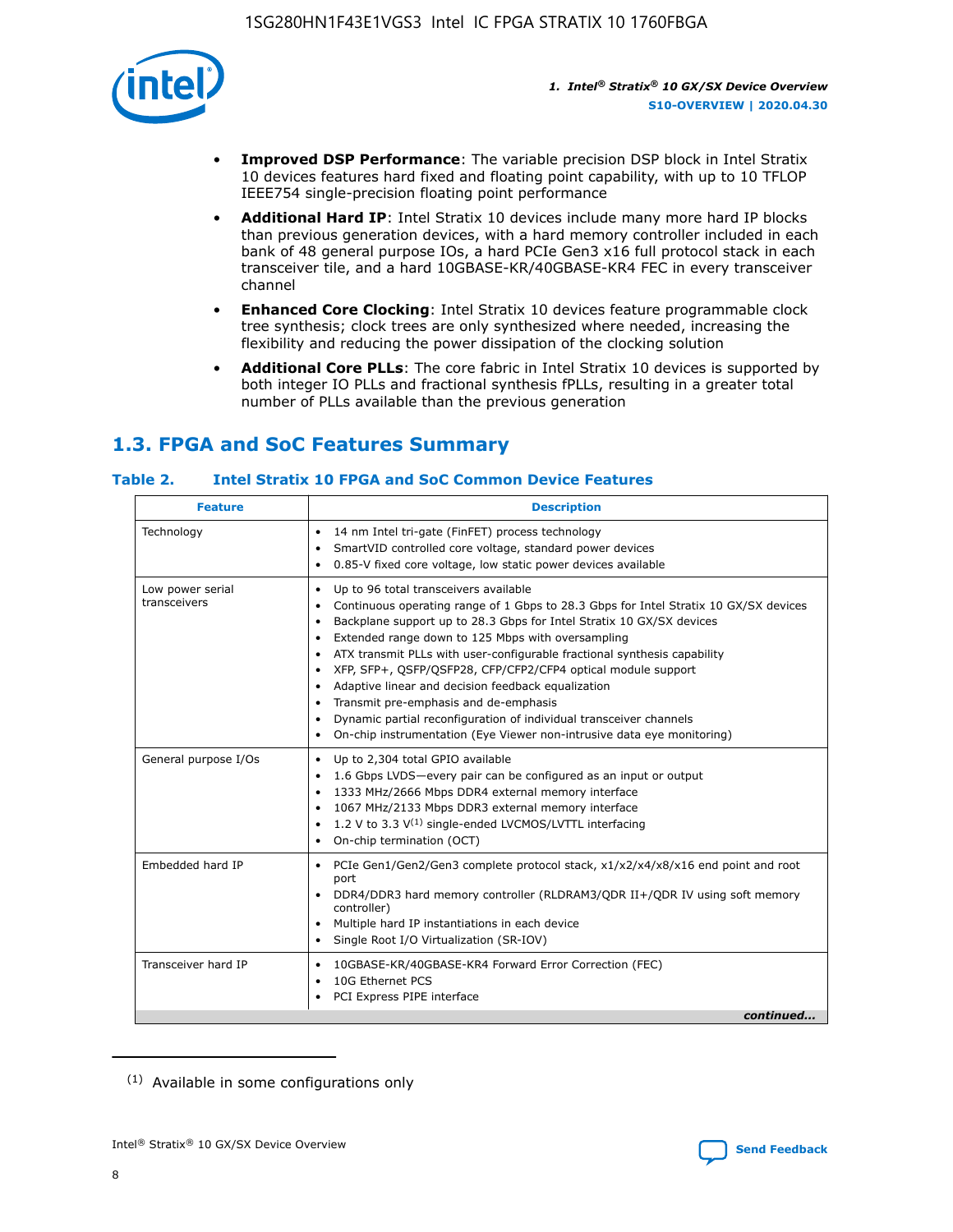

| <b>Feature</b>                   | <b>Description</b>                                                                                                                                                                                                                                                                                                                                                                                                                                                    |  |  |  |
|----------------------------------|-----------------------------------------------------------------------------------------------------------------------------------------------------------------------------------------------------------------------------------------------------------------------------------------------------------------------------------------------------------------------------------------------------------------------------------------------------------------------|--|--|--|
|                                  | Interlaken PCS<br>$\bullet$<br>Gigabit Ethernet PCS<br>$\bullet$<br>Deterministic latency support for Common Public Radio Interface (CPRI) PCS<br>$\bullet$<br>Fast lock-time support for Gigabit Passive Optical Networking (GPON) PCS<br>$\bullet$<br>8B/10B, 64B/66B, 64B/67B encoders and decoders<br>$\bullet$<br>Custom mode support for proprietary protocols<br>$\bullet$                                                                                     |  |  |  |
| Power management                 | SmartVID controlled core voltage, standard power devices<br>$\bullet$<br>0.85-V fixed core voltage, low static power devices available<br>$\bullet$<br>Intel Quartus <sup>®</sup> Prime Pro Edition integrated power analysis<br>٠                                                                                                                                                                                                                                    |  |  |  |
| High performance core fabric     | Intel Hyperflex core architecture with Hyper-Registers throughout the interconnect<br>$\bullet$<br>routing and at the inputs of all functional blocks<br>Enhanced adaptive logic module (ALM)<br>$\bullet$<br>Improved multi-track routing architecture reduces congestion and improves compile<br>times<br>Hierarchical core clocking architecture with programmable clock tree synthesis<br>Fine-grained partial reconfiguration                                    |  |  |  |
| Internal memory blocks           | M20K-20 Kb with hard ECC support<br>٠<br>MLAB-640 bit distributed LUTRAM<br>$\bullet$                                                                                                                                                                                                                                                                                                                                                                                 |  |  |  |
| Variable precision DSP<br>blocks | IEEE 754-compliant hard single-precision floating point capability<br>$\bullet$<br>Supports signal processing with precision ranging from 18x19 up to 54x54<br>$\bullet$<br>Native 27x27 and 18x19 multiply modes<br>$\bullet$<br>64 bit accumulator and cascade for systolic FIRs<br>Internal coefficient memory banks<br>Pre-adder/subtractor improves efficiency<br>$\bullet$<br>Additional pipeline register increases performance and reduces power<br>$\bullet$ |  |  |  |
| Phase locked loops (PLL)         | Fractional synthesis PLLs (fPLL) support both fractional and integer modes<br>$\bullet$<br>Fractional mode with third-order delta-sigma modulation<br>Precision frequency synthesis<br>$\bullet$<br>Integer PLLs adjacent to general purpose I/Os, support external memory, and LVDS<br>$\bullet$<br>interfaces, clock delay compensation, zero delay buffering                                                                                                       |  |  |  |
| Core clock networks              | 1 GHz fabric clocking<br>$\bullet$<br>667 MHz external memory interface clocking, supports 2666 Mbps DDR4 interface<br>$\bullet$<br>800 MHz LVDS interface clocking, supports 1600 Mbps LVDS interface<br>$\bullet$<br>Programmable clock tree synthesis, backwards compatible with global, regional and<br>$\bullet$<br>peripheral clock networks<br>Clocks only synthesized where needed, to minimize dynamic power<br>continued                                    |  |  |  |

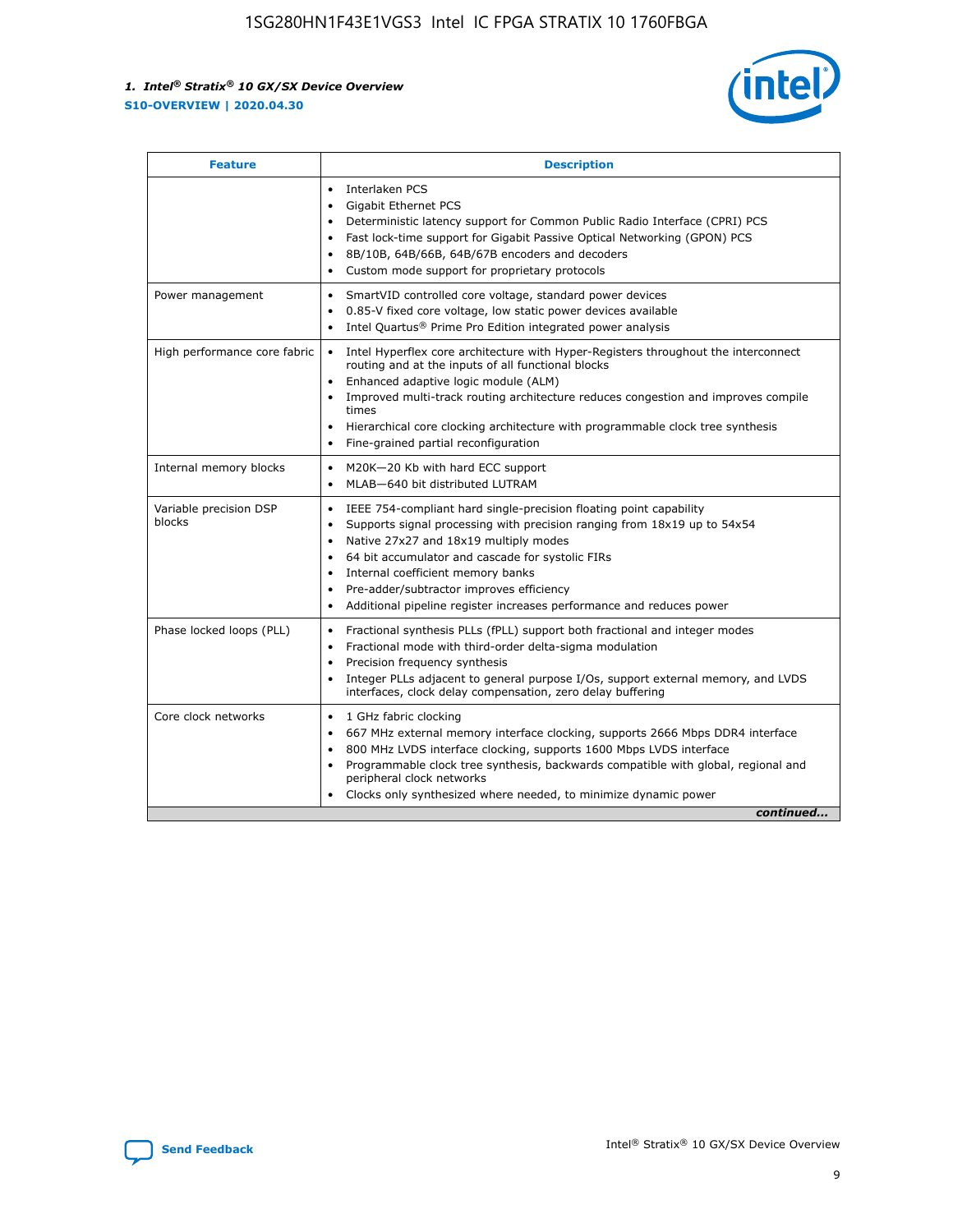

| <b>Feature</b>     | <b>Description</b>                                                                                                                                                                                                                                                                                                                                                                                                                                                                                                                                                   |
|--------------------|----------------------------------------------------------------------------------------------------------------------------------------------------------------------------------------------------------------------------------------------------------------------------------------------------------------------------------------------------------------------------------------------------------------------------------------------------------------------------------------------------------------------------------------------------------------------|
| Configuration      | Dedicated Secure Device Manager<br>$\bullet$<br>Software programmable device configuration<br>٠<br>Serial and parallel flash interface<br>٠<br>Configuration via protocol (CvP) using PCI Express Gen1/Gen2/Gen3<br>٠<br>Fine-grained partial reconfiguration of core fabric<br>$\bullet$<br>Dynamic reconfiguration of transceivers and PLLs<br>$\bullet$<br>Comprehensive set of security features including AES-256, SHA-256/384, and<br>ECDSA-256/384 accelerators, and multi-factor authentication<br>Physically Unclonable Function (PUF) service<br>$\bullet$ |
| Packaging          | Intel Embedded Multi-die Interconnect Bridge (EMIB) packaging technology<br>٠<br>Multiple devices with identical package footprints allows seamless migration across<br>$\bullet$<br>different device densities<br>1.0 mm ball-pitch FBGA packaging<br>$\bullet$<br>Lead and lead-free package options                                                                                                                                                                                                                                                               |
| Software and tools | Intel Quartus Prime Pro Edition design suite with new compiler and Hyper-Aware design<br>flow<br>Fast Forward compiler to allow Intel Hyperflex architecture performance exploration<br>$\bullet$<br>Transceiver toolkit<br>$\bullet$<br>Platform designer integration tool<br>DSP Builder advanced blockset<br>OpenCL <sup>™</sup> support<br>SoC Embedded Design Suite (EDS)                                                                                                                                                                                       |

## **Table 3. Intel Stratix 10 SoC Specific Device Features**

| <b>Hard Processor</b><br>Multi-processor unit (MPU) core<br>Quad-core Arm Cortex-A53 MPCore processor with Arm<br>$\bullet$<br>CoreSight* debug and trace technology<br>System<br>Scalar floating-point unit supporting single and double<br>$\bullet$<br>precision<br>Arm Neon* media processing engine for each processor<br>$\bullet$<br><b>System Controllers</b><br>System Memory Management Unit (SMMU)<br>$\bullet$<br>Cache Coherency Unit (CCU)<br>$\bullet$<br>Layer 1 Cache<br>32 KB L1 instruction cache with parity<br>$\bullet$<br>32 KB L1 data cache with ECC<br>$\bullet$<br>Layer 2 Cache<br>1 MB Shared L2 Cache with ECC<br>$\bullet$<br>On-Chip Memory<br>256 KB On-Chip RAM<br>٠<br>Direct memory access (DMA) controller<br>8-Channel DMA<br>$\bullet$<br>Ethernet media access controller<br>Three 10/100/1000 EMAC with integrated DMA<br>$\bullet$<br>(EMAC)<br>USB On-The-Go controller (OTG)<br>2 USB OTG with integrated DMA<br>$\bullet$<br><b>UART</b> controller<br>2 UART 16550 compatible<br>$\bullet$<br>Serial Peripheral Interface (SPI)<br>4 SPI<br>$\bullet$<br>controller<br>$I2C$ controller<br>5 I <sup>2</sup> C controllers<br>$\bullet$<br>SD/SDIO/MMC controller<br>1 eMMC version 4.5 with DMA and CE-ATA support<br>$\bullet$<br>SD, including eSD, version 3.0<br>$\bullet$<br>SDIO, including eSDIO, version 3.0<br>$\bullet$<br>CE-ATA - version 1.1 | <b>SoC Subsystem</b> | <b>Feature</b> | <b>Description</b> |  |  |
|---------------------------------------------------------------------------------------------------------------------------------------------------------------------------------------------------------------------------------------------------------------------------------------------------------------------------------------------------------------------------------------------------------------------------------------------------------------------------------------------------------------------------------------------------------------------------------------------------------------------------------------------------------------------------------------------------------------------------------------------------------------------------------------------------------------------------------------------------------------------------------------------------------------------------------------------------------------------------------------------------------------------------------------------------------------------------------------------------------------------------------------------------------------------------------------------------------------------------------------------------------------------------------------------------------------------------------------------------------------------------------------------------------|----------------------|----------------|--------------------|--|--|
|                                                                                                                                                                                                                                                                                                                                                                                                                                                                                                                                                                                                                                                                                                                                                                                                                                                                                                                                                                                                                                                                                                                                                                                                                                                                                                                                                                                                         |                      |                |                    |  |  |
|                                                                                                                                                                                                                                                                                                                                                                                                                                                                                                                                                                                                                                                                                                                                                                                                                                                                                                                                                                                                                                                                                                                                                                                                                                                                                                                                                                                                         |                      |                |                    |  |  |
|                                                                                                                                                                                                                                                                                                                                                                                                                                                                                                                                                                                                                                                                                                                                                                                                                                                                                                                                                                                                                                                                                                                                                                                                                                                                                                                                                                                                         |                      |                |                    |  |  |
|                                                                                                                                                                                                                                                                                                                                                                                                                                                                                                                                                                                                                                                                                                                                                                                                                                                                                                                                                                                                                                                                                                                                                                                                                                                                                                                                                                                                         |                      |                |                    |  |  |
|                                                                                                                                                                                                                                                                                                                                                                                                                                                                                                                                                                                                                                                                                                                                                                                                                                                                                                                                                                                                                                                                                                                                                                                                                                                                                                                                                                                                         |                      |                |                    |  |  |
|                                                                                                                                                                                                                                                                                                                                                                                                                                                                                                                                                                                                                                                                                                                                                                                                                                                                                                                                                                                                                                                                                                                                                                                                                                                                                                                                                                                                         |                      |                |                    |  |  |
|                                                                                                                                                                                                                                                                                                                                                                                                                                                                                                                                                                                                                                                                                                                                                                                                                                                                                                                                                                                                                                                                                                                                                                                                                                                                                                                                                                                                         |                      |                |                    |  |  |
|                                                                                                                                                                                                                                                                                                                                                                                                                                                                                                                                                                                                                                                                                                                                                                                                                                                                                                                                                                                                                                                                                                                                                                                                                                                                                                                                                                                                         |                      |                |                    |  |  |
|                                                                                                                                                                                                                                                                                                                                                                                                                                                                                                                                                                                                                                                                                                                                                                                                                                                                                                                                                                                                                                                                                                                                                                                                                                                                                                                                                                                                         |                      |                |                    |  |  |
|                                                                                                                                                                                                                                                                                                                                                                                                                                                                                                                                                                                                                                                                                                                                                                                                                                                                                                                                                                                                                                                                                                                                                                                                                                                                                                                                                                                                         |                      |                |                    |  |  |
|                                                                                                                                                                                                                                                                                                                                                                                                                                                                                                                                                                                                                                                                                                                                                                                                                                                                                                                                                                                                                                                                                                                                                                                                                                                                                                                                                                                                         |                      |                |                    |  |  |
| continued                                                                                                                                                                                                                                                                                                                                                                                                                                                                                                                                                                                                                                                                                                                                                                                                                                                                                                                                                                                                                                                                                                                                                                                                                                                                                                                                                                                               |                      |                |                    |  |  |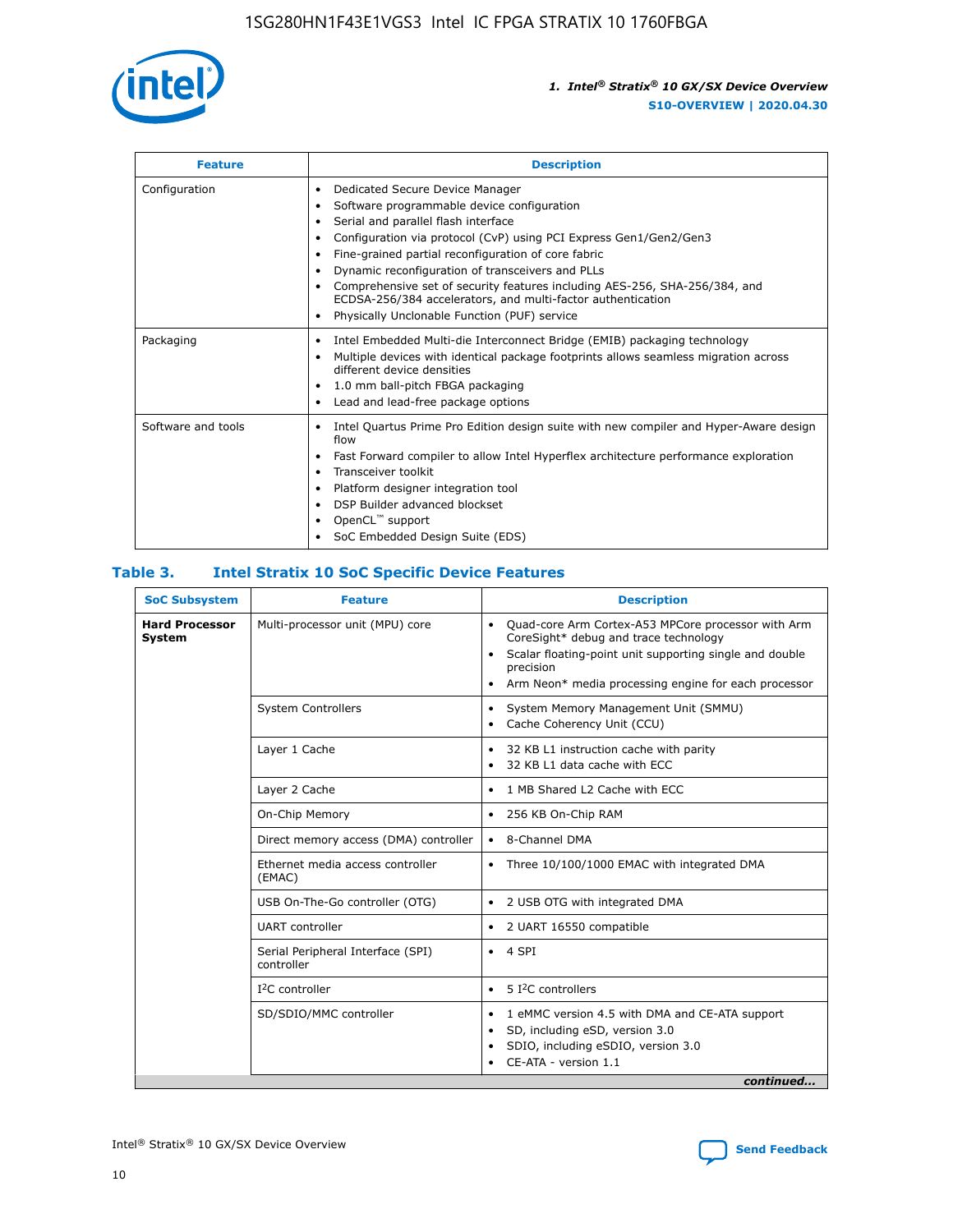

| <b>SoC Subsystem</b>                          | <b>Feature</b>             | <b>Description</b>                                                                                    |  |  |
|-----------------------------------------------|----------------------------|-------------------------------------------------------------------------------------------------------|--|--|
|                                               | NAND flash controller      | 1 ONFI 1.0, 8- and 16-bit support<br>$\bullet$                                                        |  |  |
|                                               | General-purpose I/O (GPIO) | Maximum of 48 software programmable GPIO<br>$\bullet$                                                 |  |  |
|                                               | <b>Timers</b>              | 4 general-purpose timers<br>٠<br>4 watchdog timers<br>٠                                               |  |  |
| <b>Secure Device</b><br>Manager               | Security                   | Secure boot<br>$\bullet$<br>Advanced Encryption Standard (AES) and authentication<br>٠<br>(SHA/ECDSA) |  |  |
| <b>External</b><br>Memory<br><b>Interface</b> | External Memory Interface  | Hard Memory Controller with DDR4 and DDR3<br>$\bullet$                                                |  |  |

## **1.4. Intel Stratix 10 Block Diagram**

## **Figure 2. Intel Stratix 10 FPGA and SoC Architecture Block Diagram**



HPS: Quad ARM Cortex-A53 Hard Processor System SDM: Secure Device Manager

## **1.5. Intel Stratix 10 FPGA and SoC Family Plan**

<sup>(2)</sup> The number of 27x27 multipliers is one-half the number of 18x19 multipliers.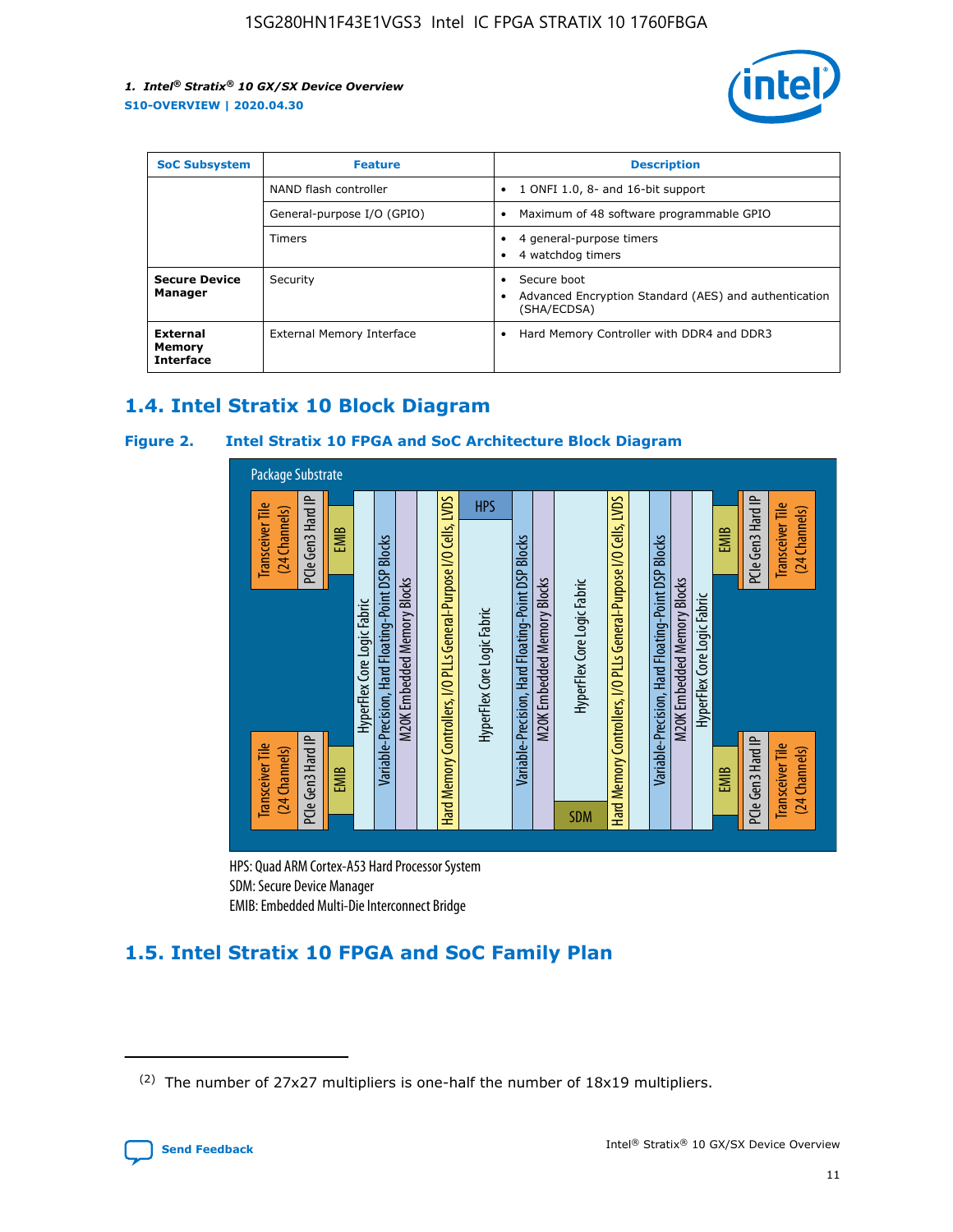

## **Table 4. Intel Stratix 10 GX/SX FPGA and SoC Family Plan—FPGA Core (part 1)**

| <b>Intel Stratix 10</b><br><b>GX/SX Device</b><br><b>Name</b> | <b>Logic Elements</b><br>(KLE) | <b>M20K Blocks</b> | <b>M20K Mbits</b> | <b>MLAB Counts</b> | <b>MLAB Mbits</b> | 18x19 Multi-<br>pliers <sup>(2)</sup> |
|---------------------------------------------------------------|--------------------------------|--------------------|-------------------|--------------------|-------------------|---------------------------------------|
| GX 400/<br>SX 400                                             | 378                            | 1,537              | 30                | 3,276              | $\overline{2}$    | 1,296                                 |
| GX 650/<br>SX 650                                             | 612                            | 2,489              | 49                | 5,364              | 3                 | 2,304                                 |
| GX 850/<br>SX 850                                             | 841                            | 3,477              | 68                | 7,124              | $\overline{4}$    | 4,032                                 |
| GX 1100/<br>SX 1100                                           | 1,325                          | 5,461              | 107               | 11,556             | $\overline{7}$    | 5,184                                 |
| GX 1650/<br>SX 1650                                           | 1,624                          | 5,851              | 114               | 13,764             | 8                 | 6,290                                 |
| GX 2100/<br>SX 2100                                           | 2,005                          | 6,501              | 127               | 17,316             | 11                | 7,488                                 |
| GX 2500/<br>SX 2500                                           | 2,422                          | 9,963              | 195               | 20,529             | 13                | 10,022                                |
| GX 2800/<br>SX 2800                                           | 2,753                          | 11,721             | 229               | 23,796             | 15                | 11,520                                |
| GX 1660                                                       | 1,679                          | 6,162              | 120               | 14,230             | 9                 | 6,652                                 |
| GX 2110                                                       | 2,073                          | 6,847              | 134               | 17,856             | 11                | 7,920                                 |
| <b>GX 10M</b>                                                 | 10,200                         | 12,950             | 253               | 87,984             | 55                | 6,912                                 |

#### **Table 5. Intel Stratix 10 GX/SX FPGA and SoC Family Plan—Interconnects, PLLs and Hard IP (part 2)**

| <b>Intel Stratix 10</b>            | <b>Interconnects</b> |                     | <b>PLLs</b>  |          | <b>Hard IP</b>                       |
|------------------------------------|----------------------|---------------------|--------------|----------|--------------------------------------|
| <b>GX/SX Device</b><br><b>Name</b> | <b>Maximum GPIOs</b> | <b>Maximum XCVR</b> | <b>fPLLs</b> | I/O PLLs | <b>PCIe Hard IP</b><br><b>Blocks</b> |
| GX 400/<br>SX 400                  | 374                  | 24                  | 8            | 8        | $\mathbf{1}$                         |
| GX 650/<br>SX 650                  | 392                  | 24                  | 8            | 8        | $\mathbf{1}$                         |
| GX 850/<br>SX 850                  | 688                  | 48                  | 16           | 16       | 2                                    |
| GX 1100/<br>SX 1100                | 688                  | 48                  | 16           | 16       | 2                                    |
| GX 1650/<br>SX 1650                | 704                  | 96                  | 32           | 24       | $\overline{4}$                       |
| GX 2100/<br>SX 2100                | 704                  | 96                  | 32           | 24       | $\overline{4}$                       |
| GX 2500/<br>SX 2500                | 1,160                | 96                  | 32           | 24       | $\overline{4}$                       |
| GX 2800/<br>SX 2800                | 1,160                | 96                  | 32           | 24       | $\overline{4}$                       |
|                                    |                      |                     |              |          | continued                            |

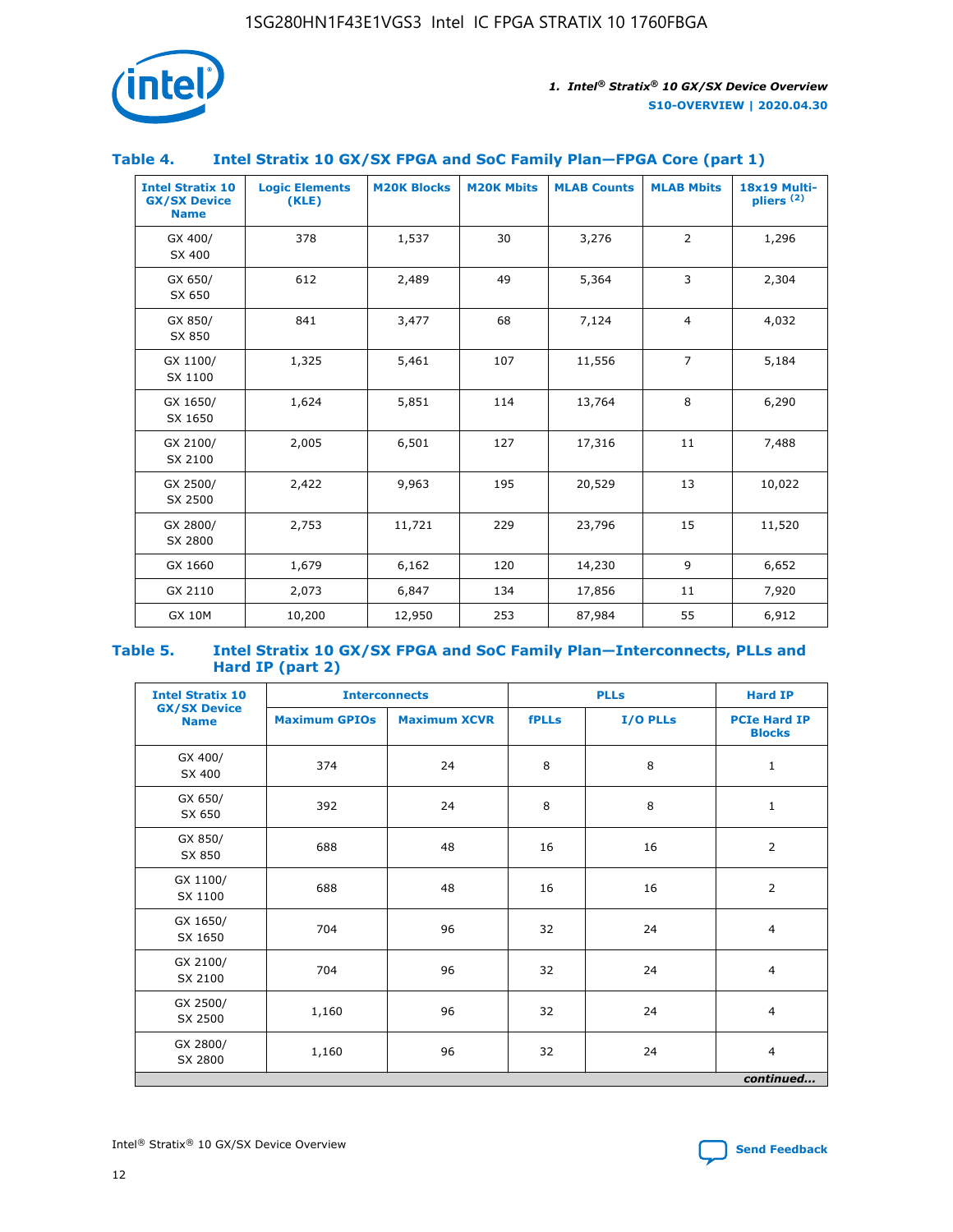

| <b>Intel Stratix 10</b>            | <b>Interconnects</b> |                     | <b>PLLs</b>  |                 | <b>Hard IP</b>                       |
|------------------------------------|----------------------|---------------------|--------------|-----------------|--------------------------------------|
| <b>GX/SX Device</b><br><b>Name</b> | <b>Maximum GPIOs</b> | <b>Maximum XCVR</b> | <b>fPLLs</b> | <b>I/O PLLs</b> | <b>PCIe Hard IP</b><br><b>Blocks</b> |
| GX 1660                            | 688                  | 48                  | 16           | 16              |                                      |
| GX 2110                            | 688                  | 48                  | 16           | 16              |                                      |
| <b>GX 10M</b>                      | 2,304                | 48                  | 24           | 48              | 4                                    |

## **Table 6. Intel Stratix 10 GX/SX FPGA and SoC Family Package Plan**

Cell legend: General Purpose I/Os, High-Voltage I/Os, LVDS Pairs, Transceivers (3) (4) (5) (6) (7) (8)

| <b>Intel Stratix 10</b><br><b>GX/SX Device</b><br><b>Name</b> | F1152<br><b>HF35</b><br>$(35x35 \text{ mm}^2)$ | F1760<br><b>NF43</b><br>(42.5x42.5<br>$mm2$ ) | F2397<br><b>UF50</b><br>$(50x50 \text{ mm}^2)$ | F2912<br><b>HF55</b><br>$(55x55$ mm <sup>2</sup> ) | F4938<br><b>NF74</b><br>$(70x74)$ mm <sup>2</sup> |
|---------------------------------------------------------------|------------------------------------------------|-----------------------------------------------|------------------------------------------------|----------------------------------------------------|---------------------------------------------------|
| GX 400/<br>SX 400                                             | 374, 56, 120, 24 <sup>(9)</sup>                | $\overline{\phantom{a}}$                      | $\overline{\phantom{a}}$                       | ۰                                                  |                                                   |
| GX 650/<br>SX 650                                             | 392, 8, 192, 24                                | $\overline{\phantom{a}}$                      | $\overline{\phantom{a}}$                       |                                                    |                                                   |
| GX 850/<br>SX 850                                             | ۰.                                             | 688, 16, 336, 48                              |                                                |                                                    |                                                   |
| GX 1100/<br>SX 1100                                           |                                                | 688, 16, 336, 48                              |                                                |                                                    |                                                   |
| GX 1650/<br>SX 1650                                           |                                                | 688, 16, 336, 48                              | 704, 32, 336, 96                               |                                                    |                                                   |
| GX 2100/<br>SX 2100                                           | -                                              | 688, 16, 336, 48                              | 704, 32, 336, 96                               | $\overline{\phantom{a}}$                           |                                                   |
| GX 2500/<br>SX 2500                                           |                                                | 688, 16, 336, 48                              | 704, 32, 336, 96                               | 1160, 8, 576, 24                                   |                                                   |
| GX 2800/                                                      | -                                              | 688, 16, 336, 48                              | 704, 32, 336, 96                               | 1160, 8, 576, 24                                   | $\overline{\phantom{a}}$<br>continued             |

- (3) All packages are ball grid arrays with 1.0 mm pitch.
- (4) High-Voltage I/O pins are used for 3 V and 2.5 V interfacing.
- $(5)$  Each LVDS pair can be configured as either a differential input or a differential output.
- (6) High-Voltage I/O pins and LVDS pairs are included in the General Purpose I/O count. Transceivers are counted separately.
- $(7)$  Each package column offers pin migration (common circuit board footprint) for all devices in the column.
- $(8)$  Intel Stratix 10 GX devices are pin migratable with Intel Stratix 10 SX devices in the same package.
- $(9)$  The Intel Stratix 10 SX/GX 400 device has a level shifter, and this imposes some restrictions on the number of LVDS pairs and I/O banks available (see "Intel Stratix 10 SX/GX 400 Device Level Shifter Details").

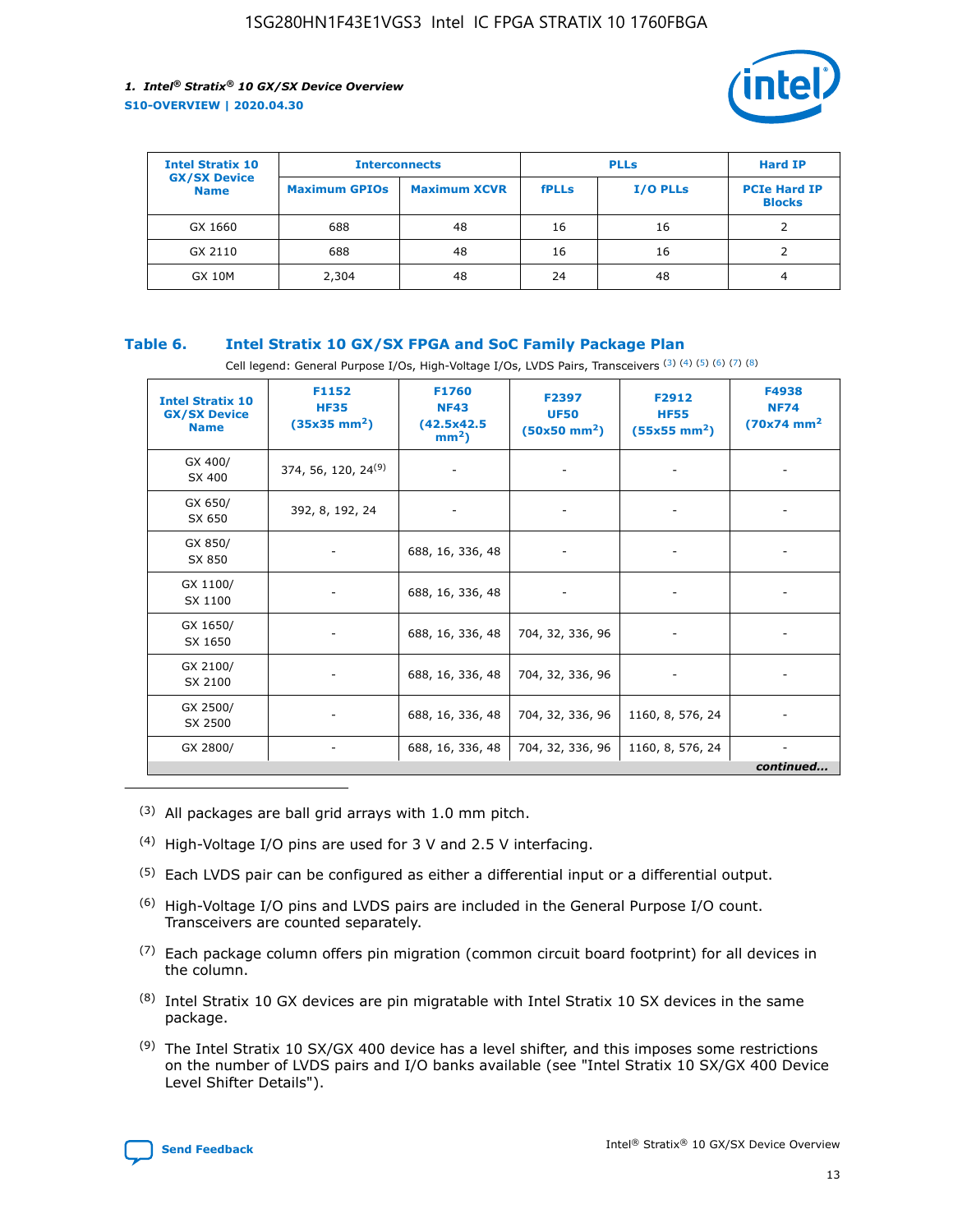

| <b>Intel Stratix 10</b><br><b>GX/SX Device</b><br><b>Name</b> | F1152<br><b>HF35</b><br>$(35x35)$ mm <sup>2</sup> ) | F1760<br><b>NF43</b><br>(42.5x42.5<br>$mm2$ ) | F2397<br><b>UF50</b><br>$(50x50 \text{ mm}^2)$ | F2912<br><b>HF55</b><br>$(55x55$ mm <sup>2</sup> ) | F4938<br><b>NF74</b><br>$(70x74)$ mm <sup>2</sup> |
|---------------------------------------------------------------|-----------------------------------------------------|-----------------------------------------------|------------------------------------------------|----------------------------------------------------|---------------------------------------------------|
| SX 2800                                                       |                                                     |                                               |                                                |                                                    |                                                   |
| GX 1660                                                       | -                                                   | 688, 16, 336, 48                              | $\overline{\phantom{a}}$                       |                                                    |                                                   |
| GX 2110                                                       |                                                     | 688, 16, 336, 48                              | $\overline{\phantom{a}}$                       |                                                    |                                                   |
| <b>GX 10M</b>                                                 | ۰                                                   |                                               |                                                |                                                    | 2304, 32, 1152,<br>48                             |





## **1.6. Intel Hyperflex Core Architecture**

Intel Stratix 10 FPGAs and SoCs are based on a core fabric featuring the new Intel Hyperflex core architecture. The Intel Hyperflex core architecture delivers 2X the clock frequency performance and up to 70% lower power compared to previous generation high-end FPGAs. Along with this performance breakthrough, the Intel Hyperflex core architecture delivers a number of advantages including:

- **Higher Throughput**—Capitalizes on 2X core clock frequency performance to obtain throughput breakthroughs
- **Improved Power Efficiency**—Uses reduced IP size, enabled by Intel Hyperflex, to consolidate designs which previously spanned multiple devices into a single device, thereby reducing power by up to 70% versus previous generation devices
- **Greater Design Functionality**—Uses faster clock frequency to reduce bus widths and reduce IP size, freeing up additional FPGA resources to add greater functionality
- **Increased Designer Productivity**—Boosts performance with less routing congestion and fewer design iterations using Hyper-Aware design tools, obtaining greater timing margin for more rapid timing closure

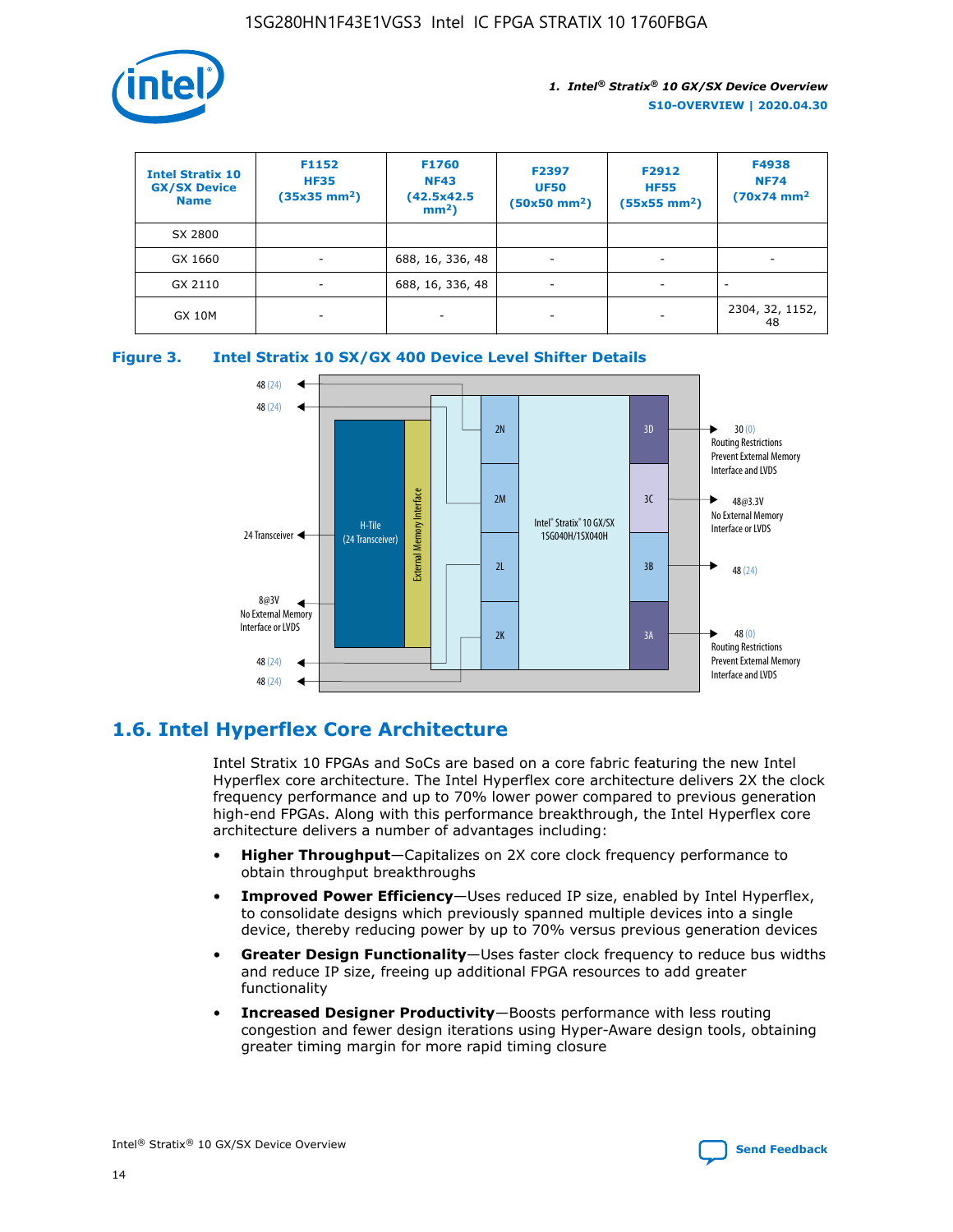*1. Intel® Stratix® 10 GX/SX Device Overview* **S10-OVERVIEW | 2020.04.30**



In addition to the traditional user registers found in the Adaptive Logic Modules (ALM), the Intel Hyperflex core architecture introduces additional bypassable registers everywhere throughout the fabric of the FPGA. These additional registers, called Hyper-Registers are available on every interconnect routing segment and at the inputs of all functional blocks.

#### **Figure 4. Bypassable Hyper-Register**



The Hyper-Registers enable the following key design techniques to achieve the 2X core performance increases:

- Fine grain Hyper-Retiming to eliminate critical paths
- Zero latency Hyper-Pipelining to eliminate routing delays
- Flexible Hyper-Optimization for best-in-class performance

By implementing these techniques in your design, the Hyper-Aware design tools automatically make use of the Hyper-Registers to achieve maximum core clock frequency.



## **Figure 5. Intel Hyperflex Core Architecture**

New Hyper-Registers throughout the core fabric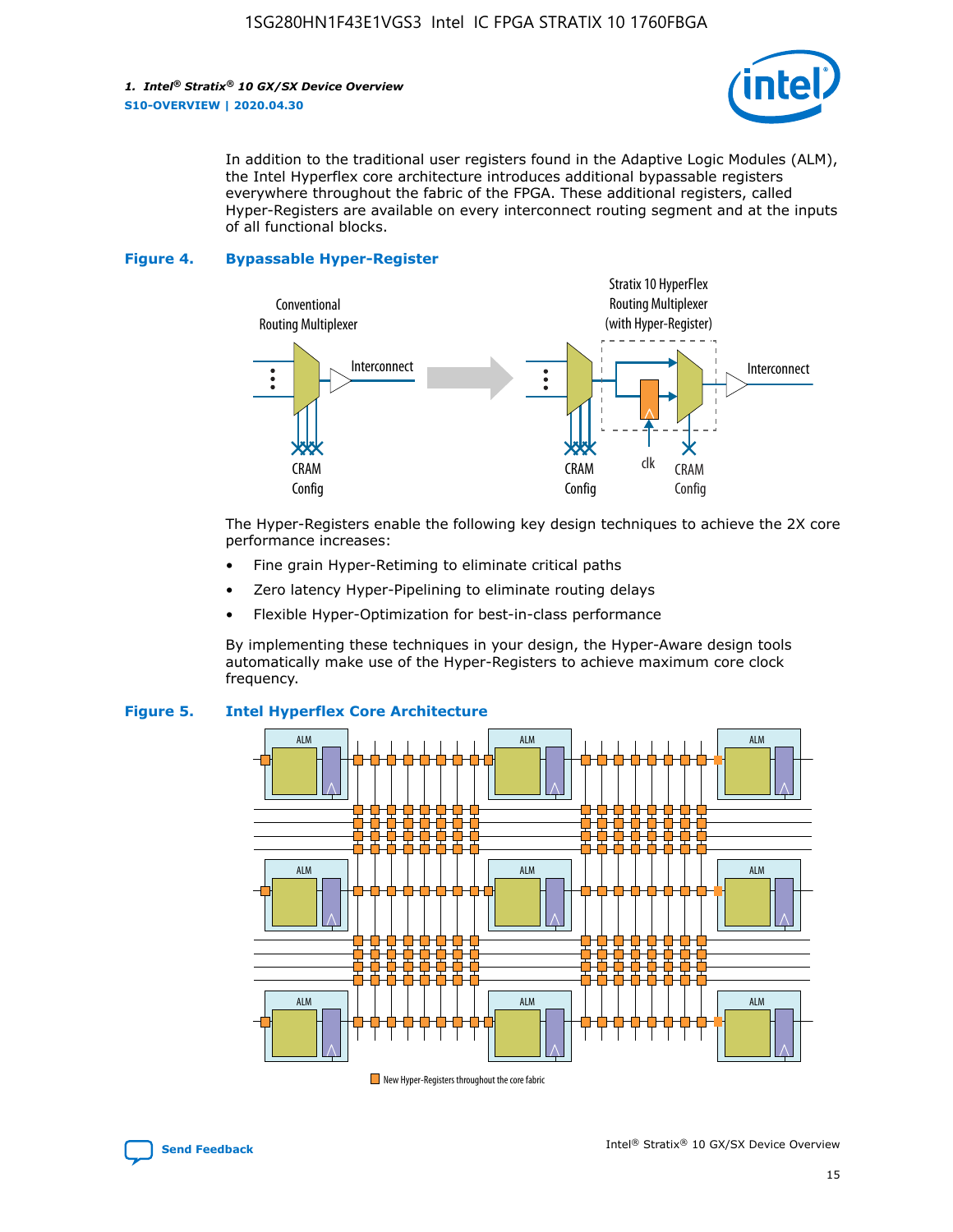

## **1.7. Heterogeneous 3D SiP Transceiver Tiles**

Intel Stratix 10 FPGAs and SoCs feature power efficient, high bandwidth, low latency transceivers. The transceivers are implemented on heterogeneous 3D System-in-Package (SiP) transceiver tiles, each containing 24 full-duplex transceiver channels. In addition to providing a high-performance transceiver solution to meet current connectivity needs, this allows for future flexibility and scalability as data rates, modulation schemes, and protocol IPs evolve.

## **Figure 6. Monolithic Core Fabric and Heterogeneous 3D SiP Transceiver Tiles**



## **Figure 7. Dual Core Fabric and Heterogeneous 3D SiP Transceiver Tiles (for the Intel Stratix 10 GX 10M Variant Only)**



Each transceiver tile contains:

- 24 full-duplex transceiver channels (PMA and PCS) $(10)$
- Reference clock distribution network
- Transmit PLLs
- High-speed clocking and bonding networks
- One instance of PCI Express hard IP

 $(10)$  12 full-duplex transceiver channels for the Intel Stratix 10 GX 10M variant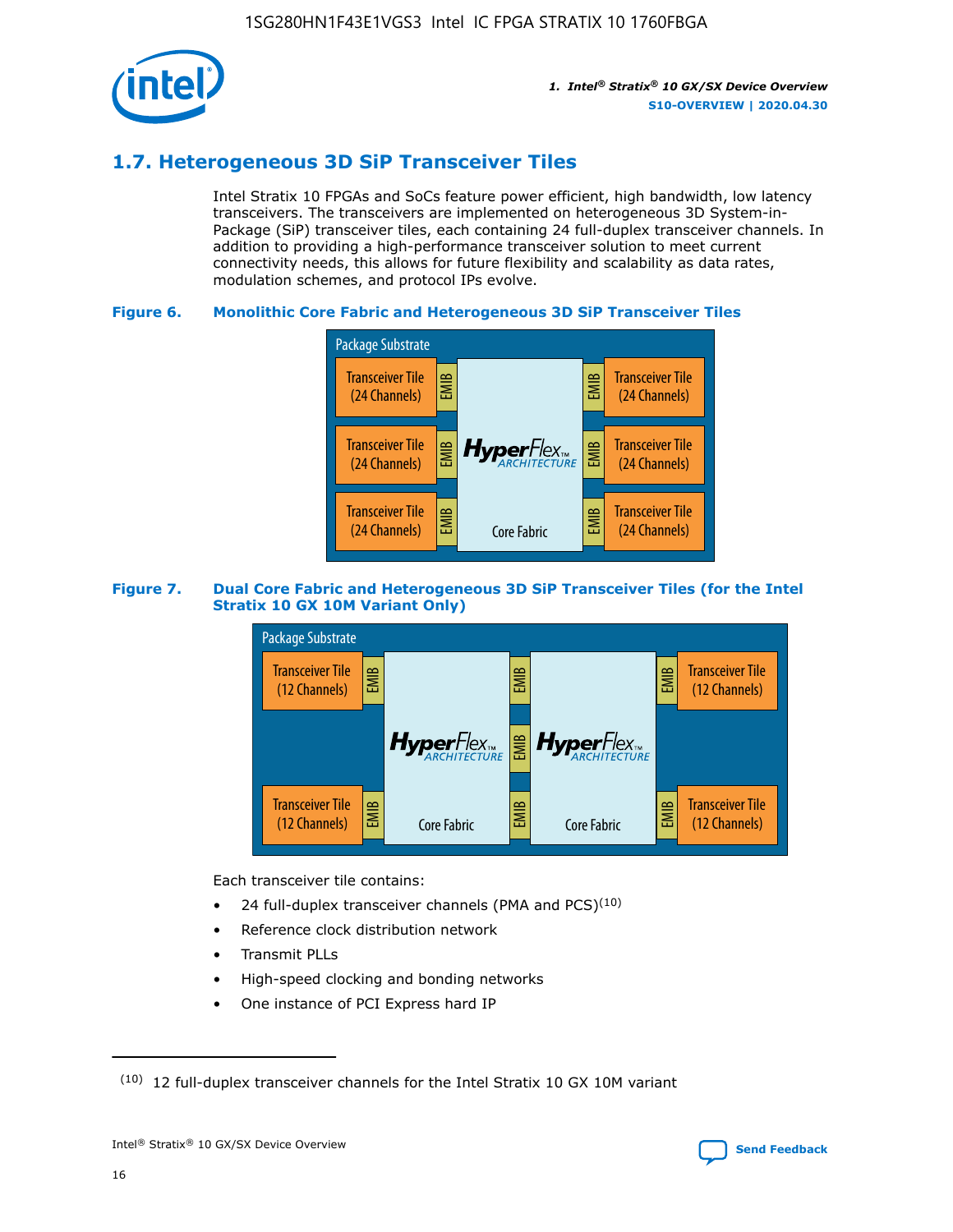



## **Figure 8. Heterogeneous 3D SiP Transceiver Tile Architecture**

## **1.8. Intel Stratix 10 Transceivers**

Intel Stratix 10 devices offer up to 96 total full-duplex transceiver channels. These channels provide continuous data rates from 1 Gbps to 28.3 Gbps for chip-to-chip, chip-to-module, and backplane applications. In each device,two thirds of the transceivers can be configured up to the maximum data rate of 28.3 Gbps to drive 100G interfaces and C form-factor pluggable CFP2/CFP4 optical modules. For longerreach backplane driving applications, advanced adaptive equalization circuits are used to equalize over 30 dB of system loss.

All transceiver channels feature a dedicated Physical Medium Attachment (PMA) and a hardened Physical Coding Sublayer (PCS).

- The PMA provides primary interfacing capabilities to physical channels.
- The PCS typically handles encoding/decoding, word alignment, and other preprocessing functions before transferring data to the FPGA core fabric.

Within each transceiver tile, the transceivers are arranged in four banks of six PMA-PCS groups. A wide variety of bonded and non-bonded data rate configurations are possible within each bank, and within each tile, using a highly configurable clock distribution network.

## **1.8.1. PMA Features**

PMA channels are comprised of transmitter (TX), receiver (RX), and high speed clocking resources.

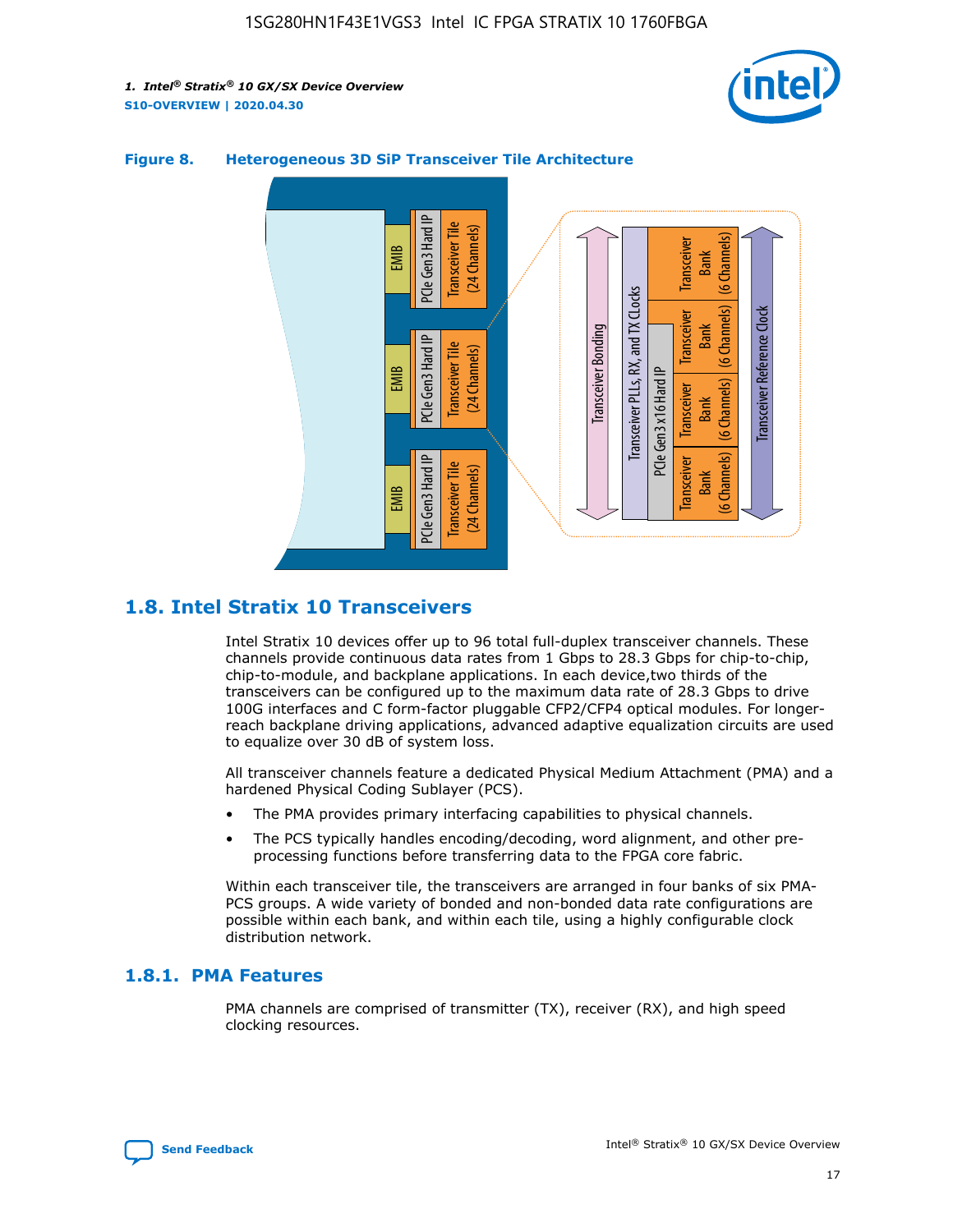

Intel Stratix 10 device features provide exceptional signal integrity at data rates up to 28.3 Gbps. Clocking options include ultra-low jitter LC tank-based (ATX) PLLs with optional fractional synthesis capability, channel PLLs operating as clock multiplier units (CMUs), and fractional synthesis PLLs (fPLLs).

- **ATX PLL**—can be configured in integer mode, or optionally, in a new fractional synthesis mode. Each ATX PLL spans the full frequency range of the supported data rate range providing a stable, flexible clock source with the lowest jitter.
- **CMU PLL**—when not being used as a transceiver, select PMA channels can be configured as channel PLLs operating as CMUs to provide an additional master clock source within the transceiver bank.
- **fPLL**—In addition, dedicated fPLLs are available with precision frequency synthesis capabilities. fPLLs can be used to synthesize multiple clock frequencies from a single reference clock source and replace multiple reference oscillators for multiprotocol and multi-rate applications.

On the receiver side, each PMA has an independent channel PLL that allows analog tracking for clock-data recovery. Each PMA also has advanced equalization circuits that compensate for transmission losses across a wide frequency spectrum.

- **Variable Gain Amplifier (VGA)**—to optimize the receiver's dynamic range
- **Continuous Time Linear Equalizer (CTLE)**—to compensate for channel losses with lowest power dissipation
- **Decision Feedback Equalizer (DFE)**—to provide additional equalization capability on backplanes even in the presence of crosstalk and reflections
- **On-Die Instrumentation (ODI)**—to provide on-chip eye monitoring capabilities (Eye Viewer). This capability helps to optimize link equalization parameters during board bring-up and supports in-system link diagnostics and equalization margin testing

#### **Figure 9. Intel Stratix 10 Receiver Block Features**



All link equalization parameters feature automatic adaptation using the new Advanced Digital Adaptive Parametric Tuning (ADAPT) circuit. This circuit is used to dynamically set DFE tap weights, adjust CTLE parameters, and optimize VGA gain and threshold voltage. Finally, optimal and consistent signal integrity is ensured by using the new



Intel<sup>®</sup> Stratix<sup>®</sup> 10 GX/SX Device Overview **[Send Feedback](mailto:FPGAtechdocfeedback@intel.com?subject=Feedback%20on%20Intel%20Stratix%2010%20GX/SX%20Device%20Overview%20(S10-OVERVIEW%202020.04.30)&body=We%20appreciate%20your%20feedback.%20In%20your%20comments,%20also%20specify%20the%20page%20number%20or%20paragraph.%20Thank%20you.)** Send Feedback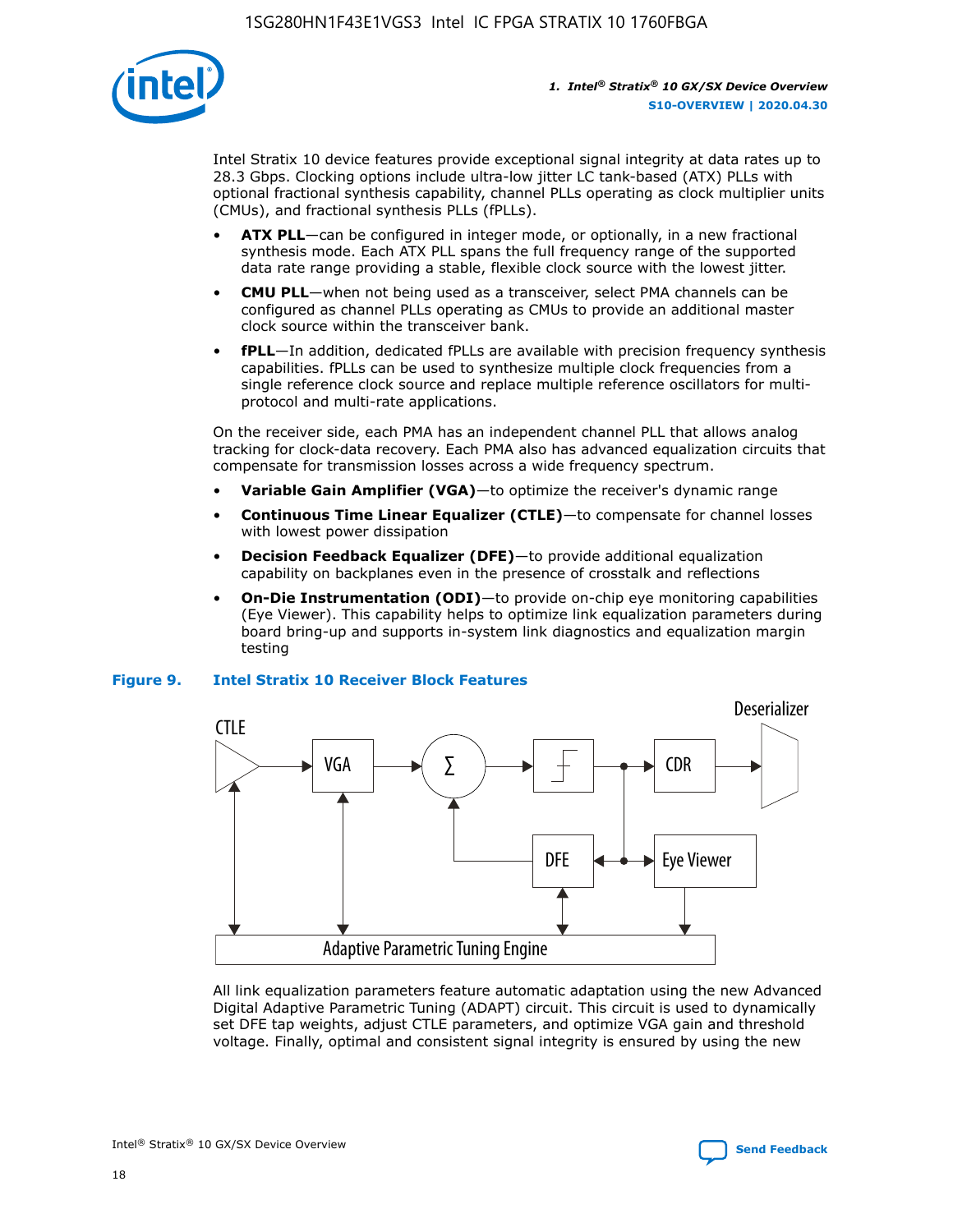

hardened Precision Signal Integrity Calibration Engine (PreSICE) to automatically calibrate all transceiver circuit blocks on power-up. This gives the most link margin and ensures robust, reliable, and error-free operation.

#### **Table 7. Transceiver PMA Features**

| <b>Feature</b>                                                       | <b>Capability</b>                                                                                                                                                                                         |
|----------------------------------------------------------------------|-----------------------------------------------------------------------------------------------------------------------------------------------------------------------------------------------------------|
| Chip-to-Chip Data Rates                                              | 1 Gbps (11) to 28.3 Gbps (Intel Stratix 10 GX/SX devices)                                                                                                                                                 |
| <b>Backplane Support</b>                                             | Drive backplanes at data rates up to 28.3 Gbps, including 10GBASE-KR compliance                                                                                                                           |
| Optical Module Support                                               | SFP+/SFP, XFP, CXP, QSFP/QSFP28, QSFPDD, CFP/CFP2/CFP4                                                                                                                                                    |
| Cable Driving Support                                                | SFP+ Direct Attach, PCI Express over cable, eSATA                                                                                                                                                         |
| <b>Transmit Pre-Emphasis</b>                                         | 5-tap transmit pre-emphasis and de-emphasis to compensate for system channel loss                                                                                                                         |
| Continuous Time Linear<br>Equalizer (CTLE)                           | Dual mode, high-gain, and high-data rate, linear receive equalization to compensate for<br>system channel loss                                                                                            |
| Decision Feedback Equalizer<br>(DFE)                                 | 15 fixed tap DFE to equalize backplane channel loss in the presence of crosstalk and noisy<br>environments                                                                                                |
| Advanced Digital Adaptive<br>Parametric Tuning (ADAPT)               | Fully digital adaptation engine to automatically adjust all link equalization parameters-<br>including CTLE, DFE, and VGA blocks-that provide optimal link margin without intervention<br>from user logic |
| Precision Signal Integrity<br>Calibration Engine (PreSICE)           | Hardened calibration controller to quickly calibrate all transceiver control parameters on<br>power-up, which provides the optimal signal integrity and jitter performance                                |
| <b>ATX Transmit PLLs</b>                                             | Low jitter ATX (inductor-capacitor) transmit PLLs with continuous tuning range to cover a<br>wide range of standard and proprietary protocols, with optional fractional frequency<br>synthesis capability |
| <b>Fractional PLLs</b>                                               | On-chip fractional frequency synthesizers to replace on-board crystal oscillators and reduce<br>system cost                                                                                               |
| Digitally Assisted Analog<br>CDR.                                    | Superior jitter tolerance with fast lock time                                                                                                                                                             |
| On-Die Instrumentation-<br>Eye Viewer and Jitter Margin<br>Tool      | Simplify board bring-up, debug, and diagnostics with non-intrusive, high-resolution eye<br>monitoring (Eye Viewer). Also inject jitter from transmitter to test link margin in system.                    |
| Dynamic Reconfiguration                                              | Allows for independent control of each transceiver channel Avalon memory-mapped<br>interface for the most transceiver flexibility.                                                                        |
| Multiple PCS-PMA and PCS-<br>Core to FPGA fabric interface<br>widths | 8, 10, 16, 20, 32, 40, or 64 bit interface widths for flexibility of deserialization width,<br>encoding, and reduced latency                                                                              |

## **1.8.2. PCS Features**

Intel Stratix 10 PMA channels interface with core logic through configurable and bypassable PCS interface layers.

The PCS contains multiple gearbox implementations to decouple the PMA and PCS interface widths. This feature provides the flexibility to implement a wide range of applications with 8, 10, 16, 20, 32, 40, or 64 bit interface width between each transceiver and the core logic.

 $(11)$  Stratix 10 transceivers can support data rates below 1 Gbps with over sampling.

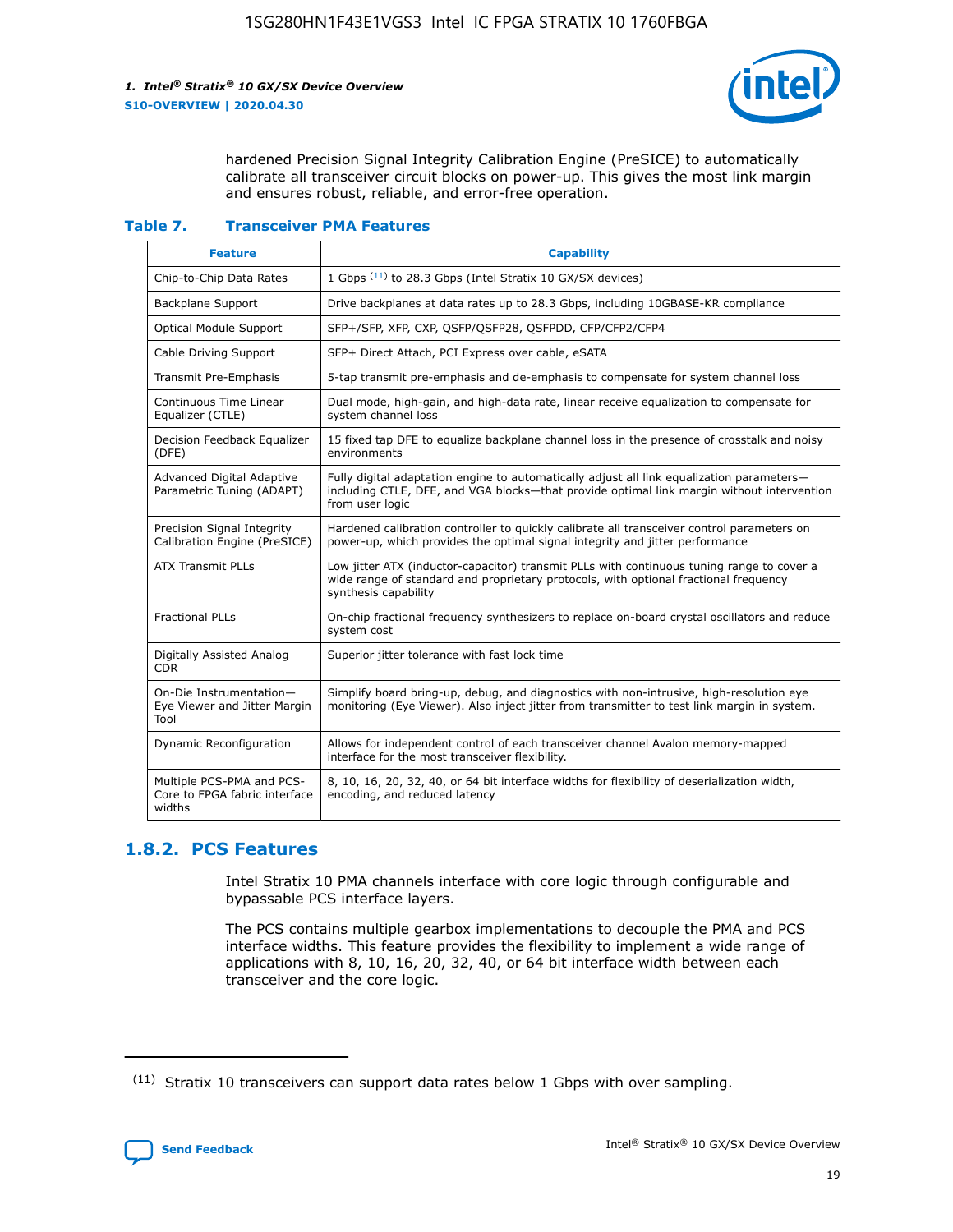

The PCS also contains hard IP to support a variety of standard and proprietary protocols across a wide range of data rates and encoding schemes. The Standard PCS mode provides support for 8B/10B encoded applications up to 12.5 Gbps. The Enhanced PCS mode supports 64B/66B and 64B/67B encoded applications up to 17.4 Gbps. The enhanced PCS mode also includes an integrated 10GBASE-KR/40GBASE-KR4 Forward Error Correction (FEC) circuit. For highly customized implementations, a PCS Direct mode provides an interface up to 64 bits wide to allow for custom encoding and support for data rates up to 28.3 Gbps.

For more information about the PCS-Core interface or the double rate transfer mode, refer to the *Intel Stratix 10 L- and H-Tile Transceiver PHY User Guide*, and the *Intel Stratix 10 E-Tile Transceiver PHY User Guide*.

| <b>PCS Protocol</b><br><b>Support</b>           | <b>Data Rate (Gbps)</b> | <b>Transmitter Data Path</b>                                                                                                                                              | <b>Receiver Data Path</b>                                                                                                                                                                                      |
|-------------------------------------------------|-------------------------|---------------------------------------------------------------------------------------------------------------------------------------------------------------------------|----------------------------------------------------------------------------------------------------------------------------------------------------------------------------------------------------------------|
| Standard PCS                                    | 1 to 12.5               | Phase compensation FIFO, byte<br>serializer, 8B/10B encoder, bit-slipper,<br>channel bonding                                                                              | Rate match FIFO, word-aligner, 8B/10B<br>decoder, byte deserializer, byte<br>ordering                                                                                                                          |
| PCI Express<br>Gen1/Gen2 x1,<br>x2, x4, x8, x16 | $2.5$ and $5.0$         | Same as Standard PCS plus PIPE 2.0<br>interface to core                                                                                                                   | Same as Standard PCS plus PIPE 2.0<br>interface to core                                                                                                                                                        |
| PCI Express Gen3<br>x1, x2, x4, x8,<br>x16      | 8.0                     | Phase compensation FIFO, byte<br>serializer, encoder, scrambler, bit-<br>slipper, gear box, channel bonding, and<br>PIPE 3.0 interface to core, auto speed<br>negotiation | Rate match FIFO (0-600 ppm mode),<br>word-aligner, decoder, descrambler,<br>phase compensation FIFO, block sync,<br>byte deserializer, byte ordering, PIPE<br>3.0 interface to core, auto speed<br>negotiation |
| CPRI                                            | 0.6144 to 9.8           | Same as Standard PCS plus<br>deterministic latency serialization                                                                                                          | Same as Standard PCS plus<br>deterministic latency deserialization                                                                                                                                             |
| <b>Enhanced PCS</b>                             | 2.5 to 17.4             | FIFO, channel bonding, bit-slipper, and<br>gear box                                                                                                                       | FIFO, block sync, bit-slipper, and gear<br>box                                                                                                                                                                 |
| 10GBASE-R                                       | 10.3125                 | FIFO, 64B/66B encoder, scrambler,<br>FEC, and gear box                                                                                                                    | FIFO, 64B/66B decoder, descrambler,<br>block sync, FEC, and gear box                                                                                                                                           |
| Interlaken                                      | 4.9 to 17.4             | FIFO, channel bonding, frame<br>generator, CRC-32 generator,<br>scrambler, disparity generator, bit-<br>slipper, and gear box                                             | FIFO, CRC-32 checker, frame sync,<br>descrambler, disparity checker, block<br>sync, and gear box                                                                                                               |
| SFI-S/SFI-5.2                                   | 11.3                    | FIFO, channel bonding, bit-slipper, and<br>gear box                                                                                                                       | FIFO, bit-slipper, and gear box                                                                                                                                                                                |
| <b>IEEE 1588</b>                                | 1.25 to 10.3125         | FIFO (fixed latency), 64B/66B encoder,<br>scrambler, and gear box                                                                                                         | FIFO (fixed latency), 64B/66B decoder,<br>descrambler, block sync, and gear box                                                                                                                                |
| SDI                                             | up to 12.5              | FIFO and gear box                                                                                                                                                         | FIFO, bit-slipper, and gear box                                                                                                                                                                                |
| GigE                                            | 1.25                    | Same as Standard PCS plus GigE state<br>machine                                                                                                                           | Same as Standard PCS plus GigE state<br>machine                                                                                                                                                                |
| <b>PCS Direct</b>                               | up to 28.3              | Custom                                                                                                                                                                    | Custom                                                                                                                                                                                                         |

## **Table 8. Transceiver PCS Features**

#### **Related Information**

[Intel Stratix 10 L- and H-Tile Transceiver PHY User Guide](https://www.altera.com/documentation/wry1479165198810.html)

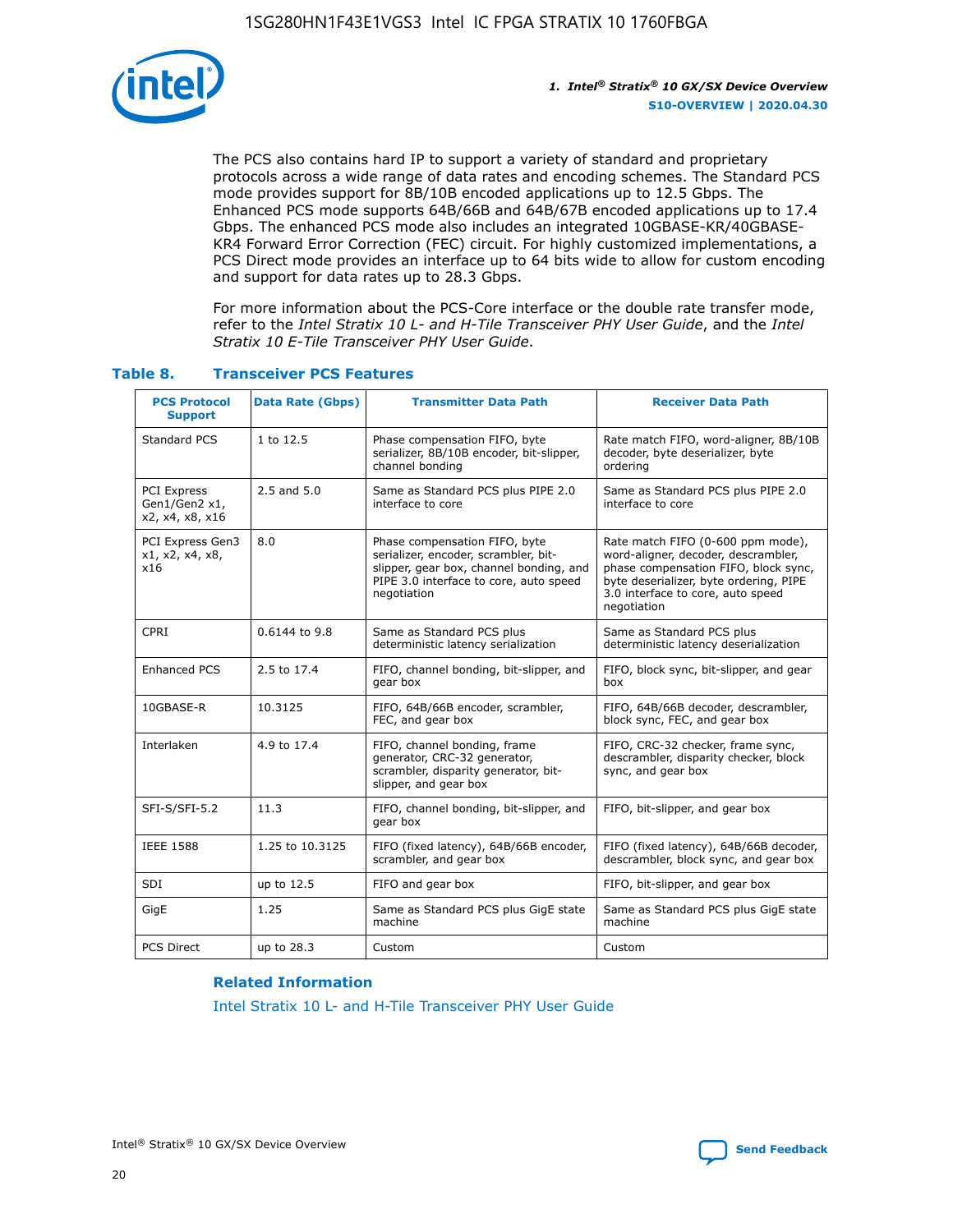

## **1.9. PCI Express Gen1/Gen2/Gen3 Hard IP**

Intel Stratix 10 devices contain embedded PCI Express hard IP designed for performance, ease-of-use, increased functionality, and designer productivity.

The PCI Express hard IP consists of the PHY, Data Link, and Transaction layers. It also supports PCI Express Gen1/Gen2/Gen3 end point and root port, in x1/x2/x4/x8/x16 lane configurations. The PCI Express hard IP is capable of operating independently from the core logic (autonomous mode). This feature allows the PCI Express link to power up and complete link training in less than 100 ms, while the rest of the device is still in the process of being configured. The hard IP also provides added functionality, which makes it easier to support emerging features such as Single Root I/O Virtualization (SR-IOV) and optional protocol extensions.

The PCI Express hard IP has improved end-to-end data path protection using Error Checking and Correction (ECC). In addition, the hard IP supports configuration of the device via protocol (CvP) across the PCI Express bus at Gen1/Gen2/Gen3 rates.

## **1.10. Interlaken PCS Hard IP**

Intel Stratix 10 devices have integrated Interlaken PCS hard IP supporting rates up to 17.4 Gbps per lane.

The Interlaken PCS hard IP is based on the proven functionality of the PCS developed for Intel's previous generation FPGAs, which has demonstrated interoperability with Interlaken ASSP vendors and third-party IP suppliers. The Interlaken PCS hard IP is present in every transceiver channel in Intel Stratix 10 devices.

## **1.11. 10G Ethernet Hard IP**

Intel Stratix 10 devices include IEEE 802.3 10-Gbps Ethernet (10GbE) compliant 10GBASE-R PCS and PMA hard IP. The scalable 10GbE hard IP supports multiple independent 10GbE ports while using a single PLL for all the 10GBASE-R PCS instantiations, which saves on core logic resources and clock networks.

The integrated serial transceivers simplify multi-port 10GbE systems compared to 10 GbE Attachment Unit Interface (XAUI) interfaces that require an external XAUI-to-10G PHY. Furthermore, the integrated transceivers incorporate signal conditioning circuits, which enable direct connection to standard 10G XFP and SFP+ pluggable optical modules. The transceivers also support backplane Ethernet applications and include a hard 10GBASE-KR/40GBASE-KR4 Forward Error Correction (FEC) circuit that can be used for both 10G and 40G applications. The integrated 10G Ethernet hard IP and 10G transceivers save external PHY cost, board space and system power. The 10G Ethernet PCS hard IP and 10GBASE-KR FEC are present in every transceiver channel.

## **1.12. External Memory and General Purpose I/O**

Intel Stratix 10 devices offer substantial external memory bandwidth, with up to ten 72 bit wide DDR4 memory interfaces running at up to 2666 Mbps. For external memory interface and LVDS restrictions, see [AN 906: Intel Stratix 10 GX 400, SX 400,](https://www.intel.com/content/www/us/en/programmable/documentation/sjf1574667190623.html#bft1574667627484) [and TX 400 Routing and Designing Floorplan Guidelines.](https://www.intel.com/content/www/us/en/programmable/documentation/sjf1574667190623.html#bft1574667627484)

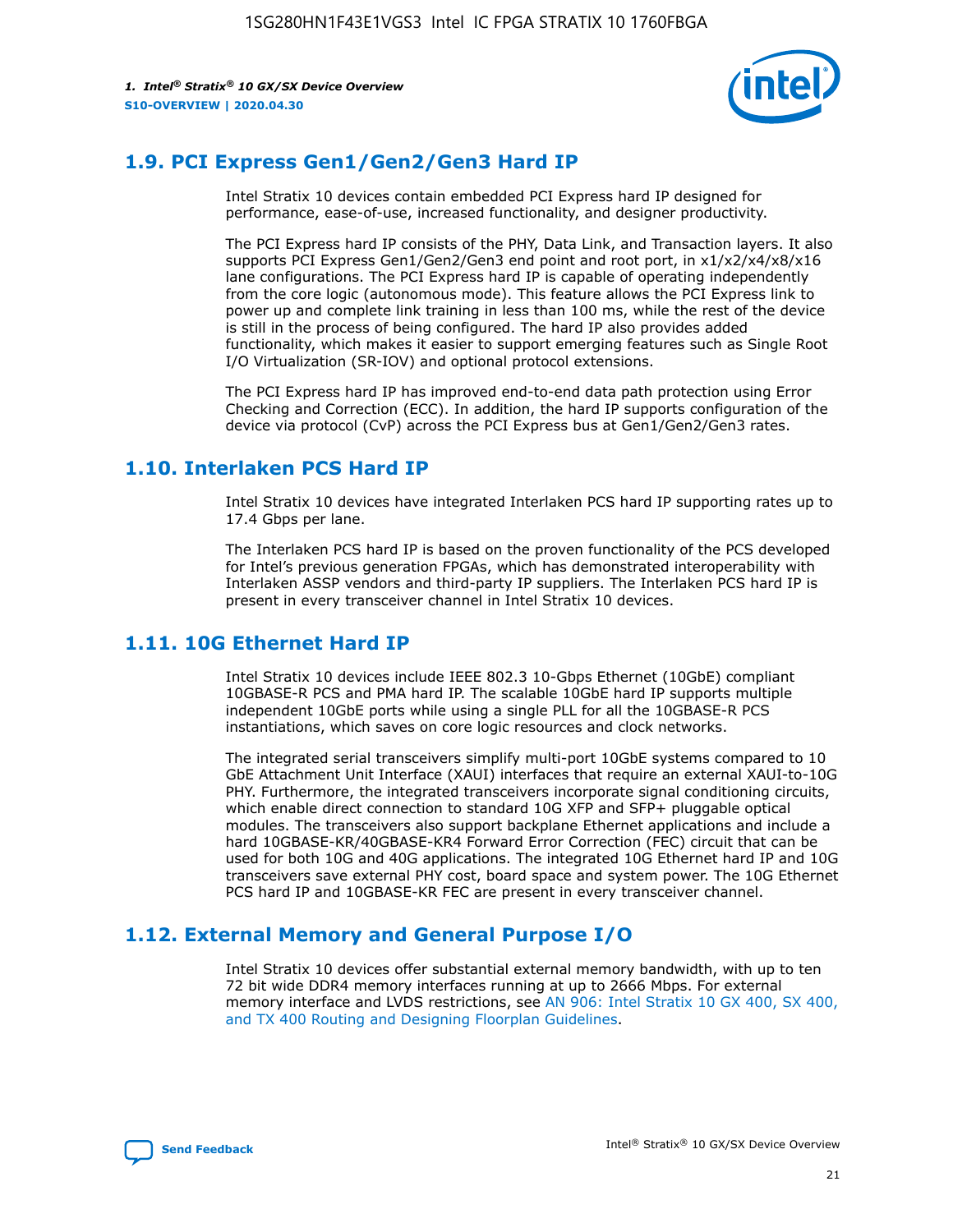

This bandwidth is provided along with the ease of design, lower power, and resource efficiencies of hardened high-performance memory controllers. The external memory interfaces can be configured up to a maximum width of 144 bits when using either hard or soft memory controllers.

### **Figure 10. Hard Memory Controller**



Each I/O bank contains 48 general purpose I/Os and a high-efficiency hard memory controller capable of supporting many different memory types, each with different performance capabilities. The hard memory controller is also capable of being bypassed and replaced by a soft controller implemented in user logic. The I/Os each have a hardened double data rate (DDR) read/write path (PHY) capable of performing key memory interface functionality such as:

- Read/write leveling
- FIFO buffering to lower latency and improve margin
- Timing calibration
- On-chip termination

The timing calibration is aided by the inclusion of hard microcontrollers based on Intel's Nios® II technology, specifically tailored to control the calibration of multiple memory interfaces. This calibration allows the Intel Stratix 10 device to compensate for any changes in process, voltage, or temperature either within the Intel Stratix 10 device itself, or within the external memory device. The advanced calibration algorithms ensure maximum bandwidth and robust timing margin across all operating conditions.

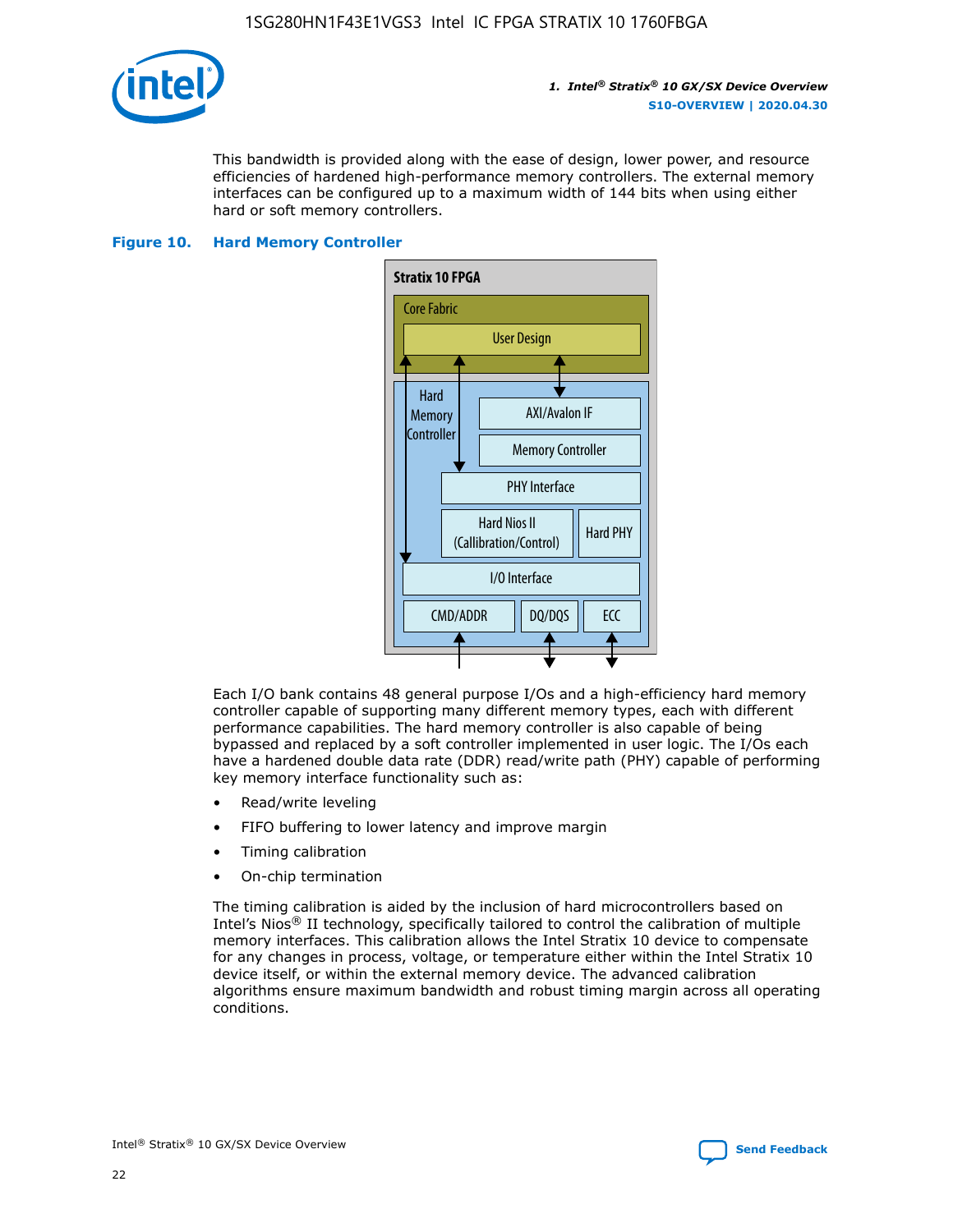

#### **Table 9. External Memory Interface Performance**

The listed speeds are for the 1-rank case.

| <b>Interface</b> | <b>Controller Type</b> | <b>Performance</b><br>(maximum rate possible) |
|------------------|------------------------|-----------------------------------------------|
| DDR4             | Hard                   | 2666 Mbps                                     |
| DDR <sub>3</sub> | Hard                   | 2133 Mbps                                     |
| QDRII+           | Soft                   | 1,100 Mtps                                    |
| QDRII+ Xtreme    | Soft                   | 1,266 Mtps                                    |
| <b>ODRIV</b>     | Soft                   | 2,133 Mtps                                    |
| RLDRAM III       | Soft                   | 2400 Mbps                                     |
| <b>RLDRAM II</b> | Soft                   | 533 Mbps                                      |

In addition to parallel memory interfaces, Intel Stratix 10 devices support serial memory technologies such as the Hybrid Memory Cube (HMC). The HMC is supported by the Intel Stratix 10 high-speed serial transceivers, which connect up to four HMC links, with each link running at data rates of 15 Gbps (HMC short reach specification).

Intel Stratix 10 devices also feature general purpose I/Os capable of supporting a wide range of single-ended and differential I/O interfaces. LVDS rates up to 1.6 Gbps are supported, with each pair of pins having both a differential driver and a differential input buffer. This enables configurable direction for each LVDS pair.

## **1.13. Adaptive Logic Module (ALM)**

Intel Stratix 10 devices use a similar adaptive logic module (ALM) as the previous generation Intel Arria 10 and Stratix V FPGAs, allowing for efficient implementation of logic functions and easy conversion of IP between the devices.

The ALM block diagram shown in the following figure has eight inputs with a fracturable look-up table (LUT), two dedicated embedded adders, and four dedicated registers.

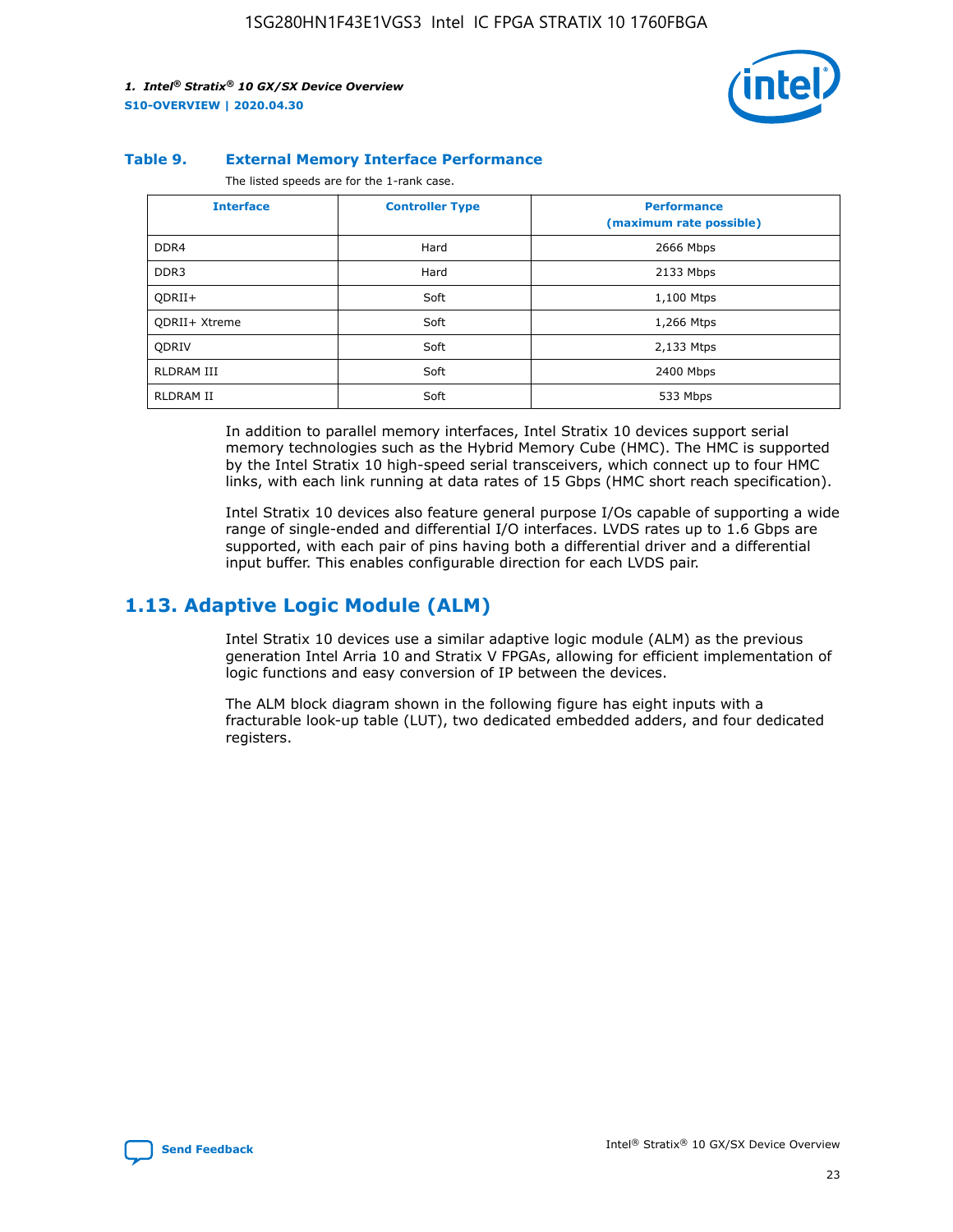

## **Figure 11. Intel Stratix 10 FPGA and SoC ALM Block Diagram**



Key features and capabilities of the ALM include:

- High register count with 4 registers per 8-input fracturable LUT, operating in conjunction with the new Intel Hyperflex architecture, enables Intel Stratix 10 devices to maximize core performance at very high core logic utilization
- Implements select 7-input logic functions, all 6-input logic functions, and two independent functions consisting of smaller LUT sizes (such as two independent 4 input LUTs) to optimize core logic utilization

The Intel Quartus Prime software takes advantage of the ALM logic structure to deliver the highest performance, optimal logic utilization, and lowest compile times. The Intel Quartus Prime software simplifies design reuse as it automatically maps legacy designs into the Intel Stratix 10 ALM architecture.

## **1.14. Core Clocking**

Core clocking in Intel Stratix 10 devices makes use of programmable clock tree synthesis.

This technique uses dedicated clock tree routing and switching circuits, and allows the Intel Quartus Prime software to create the exact clock trees required for your design. Clock tree synthesis minimizes clock tree insertion delay, reduces dynamic power dissipation in the clock tree and allows greater clocking flexibility in the core while still maintaining backwards compatibility with legacy global and regional clocking schemes.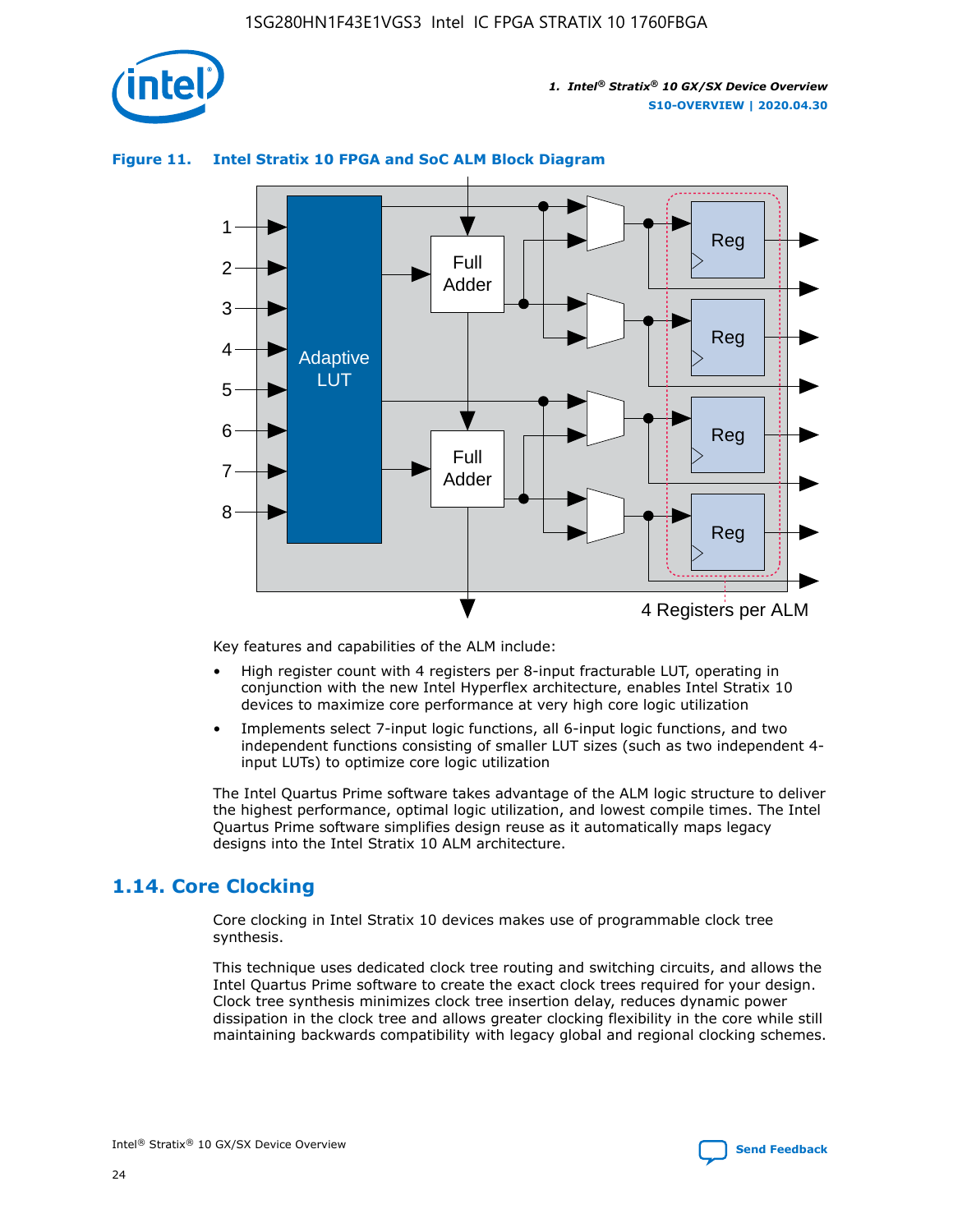

The core clock network in Intel Stratix 10 devices supports the new Intel Hyperflex core architecture at clock rates up to 1 GHz. It also supports the hard memory controllers up to 2666 Mbps with a quarter rate transfer to the core. The core clock network is supported by dedicated clock input pins, fractional clock synthesis PLLs, and integer I/O PLLs.

## **1.15. Fractional Synthesis PLLs and I/O PLLs**

Intel Stratix 10 devices have up to 32 fractional synthesis PLLs (fPLL) available for use with transceivers or in the core fabric.

The fPLLs are located in the 3D SiP transceiver L-tiles and H-tiles, eight per tile, adjacent to the transceiver channels. The fPLLs can be used to reduce both the number of oscillators required on the board and the number of clock pins required, by synthesizing multiple clock frequencies from a single reference clock source. In addition to synthesizing reference clock frequencies for the transceiver transmit PLLs, the fPLLs can also be used directly for transmit clocking. Each fPLL can be independently configured for conventional integer mode, or enhanced fractional synthesis mode with third-order delta-sigma modulation.

In addition to the fPLLs, Intel Stratix 10 devices contain up to 24 integer I/O PLLs (IOPLLs) available for general purpose use in the core fabric and for simplifying the design of external memory interfaces and high-speed LVDS interfaces. The IOPLLs are located in each bank of 48 general purpose I/O, 1 per I/O bank, adjacent to the hard memory controllers and LVDS SerDes in each I/O bank. This makes it easier to close timing because the IOPLLs are tightly coupled with the I/Os that need to use them. The IOPLLs can be used for general purpose applications in the core such as clock network delay compensation and zero-delay clock buffering.

## **1.16. Internal Embedded Memory**

Intel Stratix 10 devices contain two types of embedded memory blocks: M20K (20 Kb) and MLAB (640 bit).

The M20K and MLAB blocks are familiar block sizes carried over from previous Intel device families. The MLAB blocks are ideal for wide and shallow memories, while the M20K blocks are intended to support larger memory configurations and include hard ECC. Both M20K and MLAB embedded memory blocks can be configured as a singleport or dual-port RAM, FIFO, ROM, or shift register. These memory blocks are highly flexible and support a number of memory configurations as shown in Table 10 on page 25.

#### **Table 10. Internal Embedded Memory Block Configurations**

| MLAB (640 bits)                                                | <b>M20K (20 Kb)</b>                                                                    |
|----------------------------------------------------------------|----------------------------------------------------------------------------------------|
| $64 \times 10$ (supported through emulation)<br>$32 \times 20$ | $2K \times 10$ (or $x8$ )<br>$1K \times 20$ (or $x16$ )<br>$512 \times 40$ (or $x32$ ) |

## **1.17. Variable Precision DSP Block**

The Intel Stratix 10 DSP blocks are based upon the Variable Precision DSP Architecture used in Intel's previous generation devices. They feature hard fixed point and IEEE 754 compliant floating point capability.

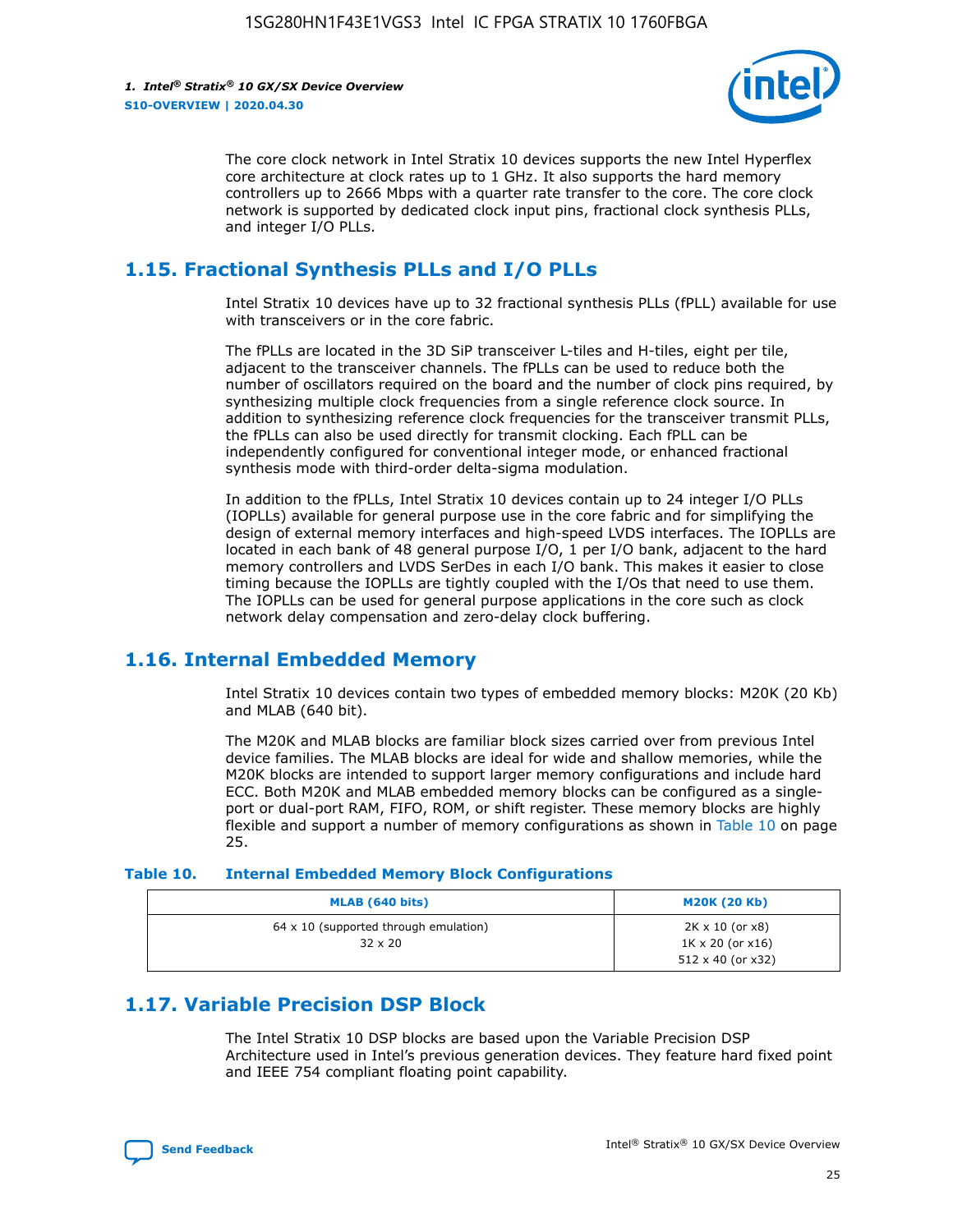

The DSP blocks can be configured to support signal processing with precision ranging from 18x19 up to 54x54. A pipeline register has been added to increase the maximum operating frequency of the DSP block and reduce power consumption.





### **Figure 13. DSP Block: High Precision Fixed Point Mode**



Intel<sup>®</sup> Stratix<sup>®</sup> 10 GX/SX Device Overview **[Send Feedback](mailto:FPGAtechdocfeedback@intel.com?subject=Feedback%20on%20Intel%20Stratix%2010%20GX/SX%20Device%20Overview%20(S10-OVERVIEW%202020.04.30)&body=We%20appreciate%20your%20feedback.%20In%20your%20comments,%20also%20specify%20the%20page%20number%20or%20paragraph.%20Thank%20you.)** Send Feedback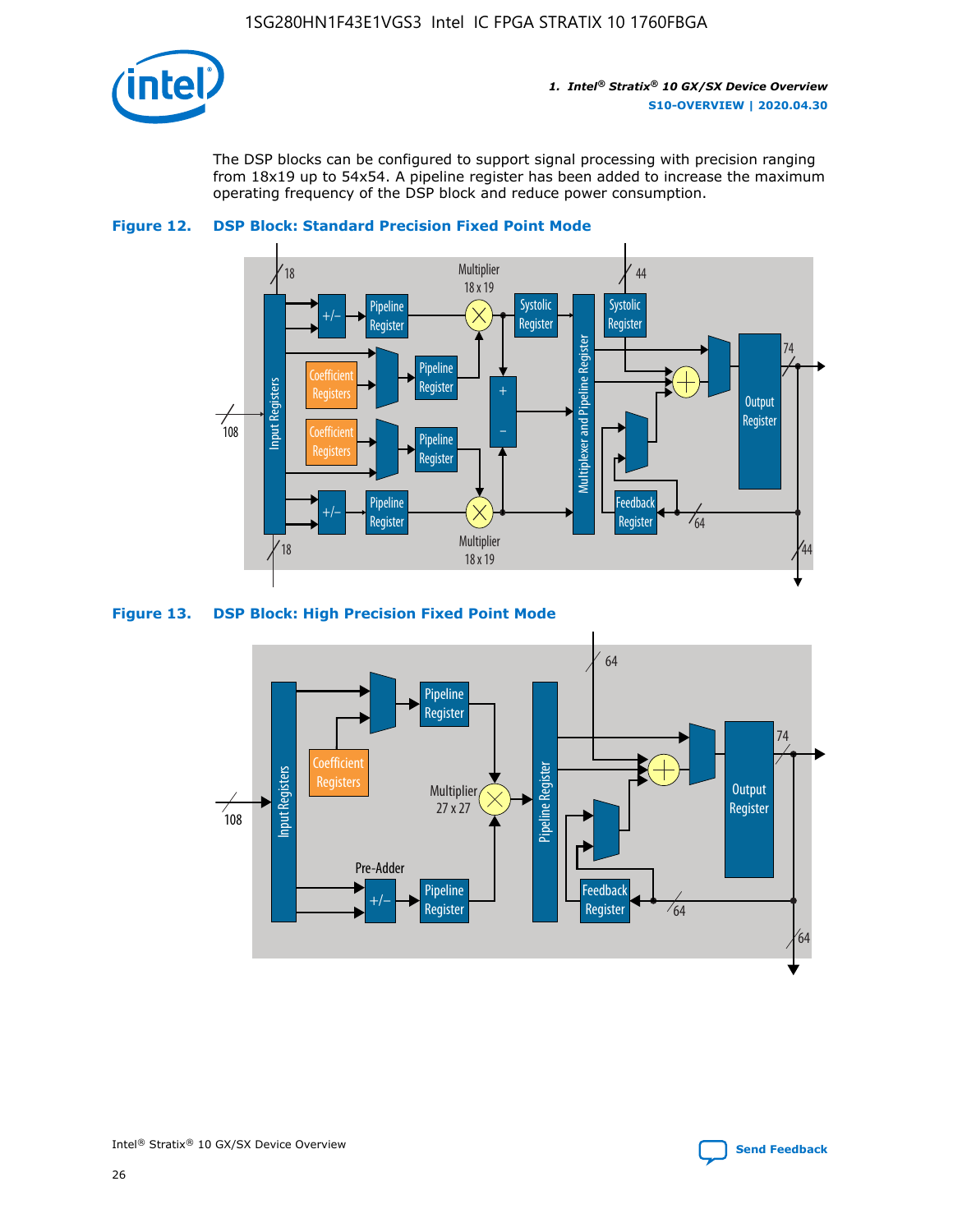



## **Figure 14. DSP Block: Single Precision Floating Point Mode**

Each DSP block can be independently configured at compile time as either dual 18x19 or a single 27x27 multiply accumulate. With a dedicated 64 bit cascade bus, multiple variable precision DSP blocks can be cascaded to implement even higher precision DSP functions efficiently.

In floating point mode, each DSP block provides one single precision floating point multiplier and adder. Floating point additions, multiplications, mult-adds and multaccumulates are supported.

The following table shows how different precisions are accommodated within a DSP block, or by utilizing multiple blocks.

| <b>Multiplier Size</b>             | <b>DSP Block Resources</b>                                                               | <b>Expected Usage</b>           |
|------------------------------------|------------------------------------------------------------------------------------------|---------------------------------|
| $18x19$ bits                       | 1/2 of Variable Precision DSP Block                                                      | Medium precision fixed point    |
| 27x27 bits                         | 1 Variable Precision DSP Block                                                           | High precision fixed point      |
| $19x36$ bits                       | 1 Variable Precision DSP Block with external<br>adder                                    | Fixed point FFTs                |
| 36x36 bits                         | 2 Variable Precision DSP Blocks with external<br>adder                                   | Very high precision fixed point |
| 54x54 bits                         | 4 Variable Precision DSP Blocks with external<br>adder                                   | Double Precision floating point |
| Single Precision<br>floating point | 1 Single Precision floating point adder, 1 Single<br>Precision floating point multiplier | Floating point                  |

#### **Table 11. Variable Precision DSP Block Configurations**

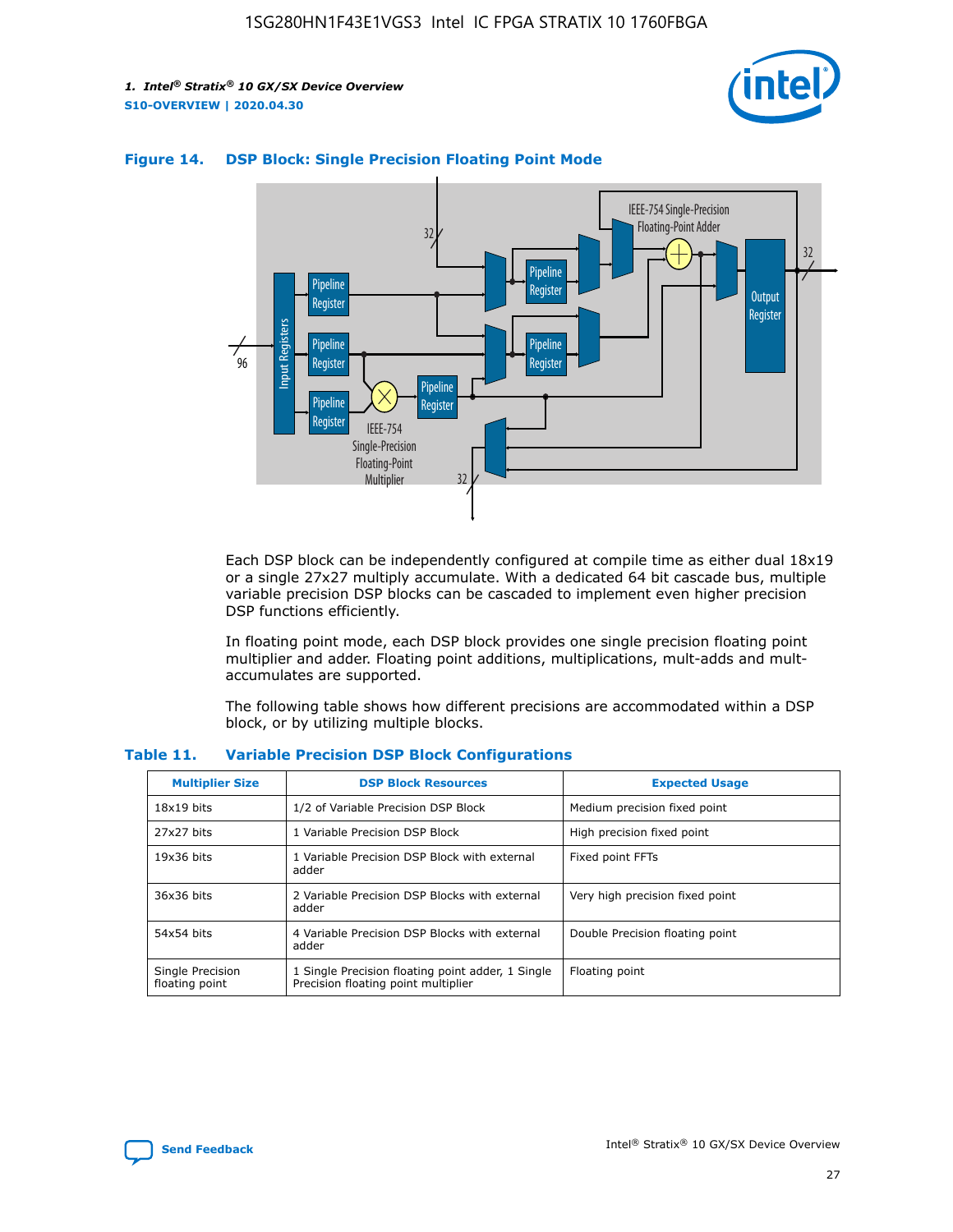

Complex multiplication is very common in DSP algorithms. One of the most popular applications of complex multipliers is the FFT algorithm. This algorithm has the characteristic of increasing precision requirements on only one side of the multiplier. The Variable Precision DSP block supports the FFT algorithm with proportional increase in DSP resources as the precision grows.

## **Table 12. Complex Multiplication With Variable Precision DSP Block**

| <b>Complex Multiplier</b><br><b>Size</b> | <b>DSP Block Resources</b>      | <b>FFT Usage</b>       |
|------------------------------------------|---------------------------------|------------------------|
| $18x19$ bits                             | 2 Variable Precision DSP Blocks | Resource optimized FFT |
| 27x27 bits                               | 4 Variable Precision DSP Blocks | Highest precision FFT  |

For FFT applications with high dynamic range requirements, the Intel FFT IP Core offers an option of single precision floating point implementation with resource usage and performance similar to high precision fixed point implementations.

Other features of the DSP block include:

- Hard 18 bit and 25 bit pre-adders
- Hard floating point multipliers and adders
- 64 bit dual accumulator (for separate I, Q product accumulations)
- Cascaded output adder chains for 18 and 27 bit FIR filters
- Embedded coefficient registers for 18 and 27 bit coefficients
- Fully independent multiplier outputs
- Inferability using HDL templates supplied by the Intel Quartus Prime software for most modes

The Variable Precision DSP block is ideal to support the growing trend towards higher bit precision in high performance DSP applications. At the same time, it can efficiently support the many existing 18 bit DSP applications, such as high definition video processing and remote radio heads. With the Variable Precision DSP block architecture and hard floating point multipliers and adders, Intel Stratix 10 devices can efficiently support many different precision levels up to and including floating point implementations. This flexibility can result in increased system performance, reduced power consumption, and reduce architecture constraints on system algorithm designers.

## **1.18. Hard Processor System (HPS)**

The Intel Stratix 10 SoC Hard Processor System (HPS) is Intel's third generation HPS. Leveraging the performance of Intel 14 nm tri-gate technology, Intel Stratix 10 SoC devices more than double the performance of previous generation SoCs with an integrated quad-core 64-bit Arm Cortex-A53. The HPS also enables system-wide hardware virtualization capabilities by adding a system memory management unit. These architecture improvements ensure that Intel Stratix 10 SoCs meet the requirements of current and future embedded markets, including wireless and wireline communications, datacenter acceleration, and numerous military applications.

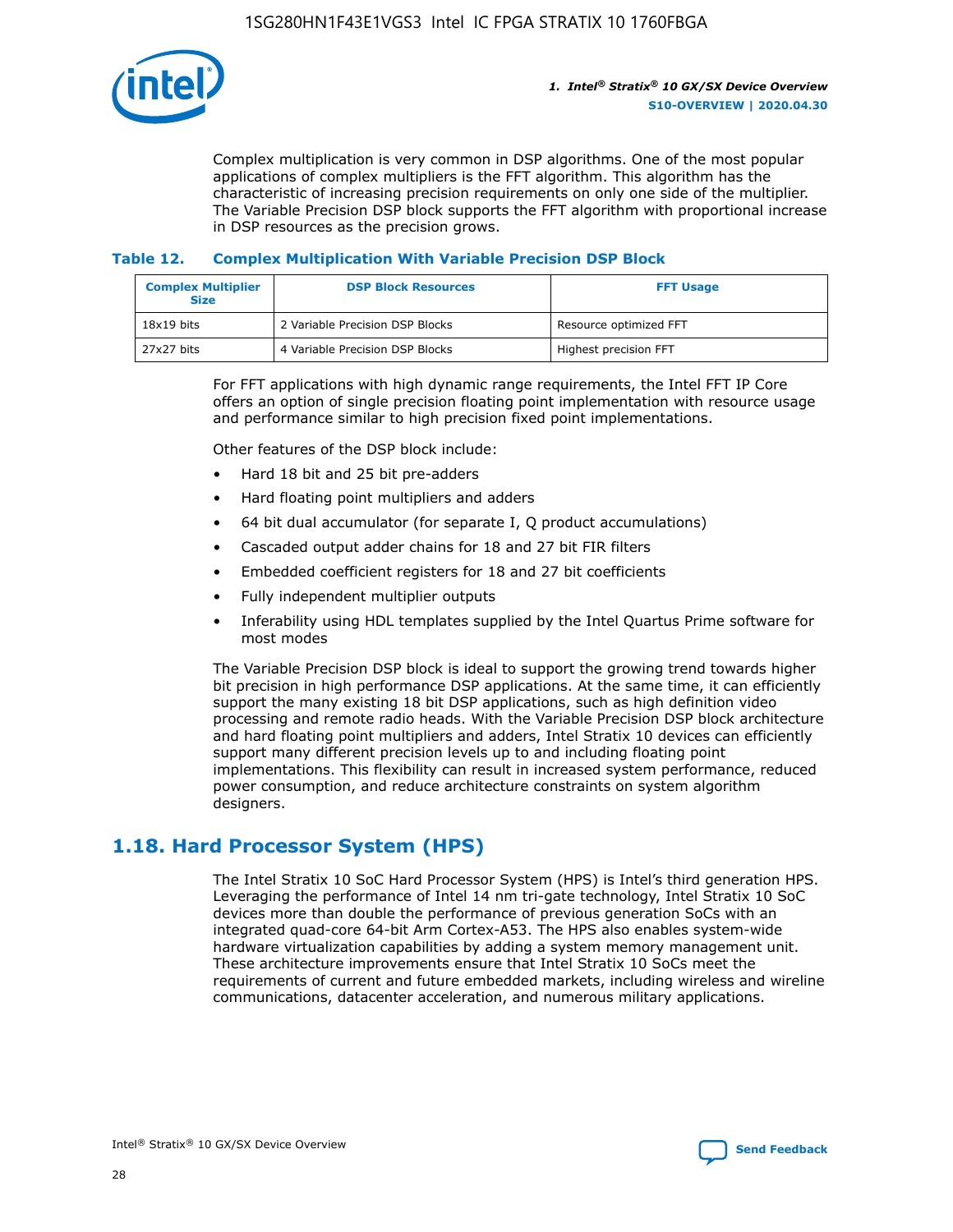

#### **Figure 15. HPS Block Diagram**

| Quad Arm Cortex-A53-Based Hard Processor System |                                             |                           |                                           |  |                              |                                     |                                        |
|-------------------------------------------------|---------------------------------------------|---------------------------|-------------------------------------------|--|------------------------------|-------------------------------------|----------------------------------------|
|                                                 | <b>Arm Cortex - A53</b><br>Arm Cortex - A53 |                           |                                           |  |                              | SD/SDIO/                            |                                        |
| <b>NEON</b>                                     |                                             | <b>FPU</b>                | <b>NEON</b>                               |  | <b>FPU</b>                   | USB OTG<br>$(x2)^{1,2}$             | $MMC$ <sup>1,2</sup>                   |
| 32 KB I-Cache<br>with Parity                    |                                             | 32 KB D-Cache<br>with ECC | 32 KB I-Cache<br>with Parity              |  | 32 KB D - Cache<br>with ECC  |                                     |                                        |
|                                                 |                                             |                           |                                           |  |                              |                                     | <b>DMA</b>                             |
| <b>Arm Cortex - A53</b>                         |                                             |                           |                                           |  | <b>Arm Cortex - A53</b>      | UART (x2)                           | $(8$ Channel) $^2$                     |
| <b>NEON</b>                                     |                                             | <b>FPU</b>                | <b>NEON</b>                               |  | <b>FPU</b>                   |                                     |                                        |
| 32 KB I-Cache<br>with Parity                    |                                             | 32 KB D-Cache<br>with ECC | 32 KB I-Cache<br>with Parity              |  | 32 KB D-Cache<br>with ECC    | I <sup>2</sup> C(x5)                | <b>HPS 10</b>                          |
|                                                 | 1 MB L2 Cache with ECC<br><b>System MMU</b> |                           | <b>Cache Coherency Unit</b>               |  | <b>EMAC</b> $(x3)^{1,2}$     | <b>NAND</b><br>Flash <sup>1,2</sup> |                                        |
| JTAG Debug<br>or Trace                          |                                             | 256 KB                    | <b>Timers</b><br>RAM <sup>2</sup><br>(x8) |  |                              | SPI(x4)                             |                                        |
| Lightweight HPS-to-<br><b>FPGA BRIDGE</b>       |                                             |                           | HPS-to-FPGA<br><b>BRIDGE</b>              |  | FPGA-to-HPS<br><b>BRIDGE</b> | HPS-to-SDM<br>SDM-to-HPS            | <b>SDRAM</b><br>Scheduler <sup>3</sup> |
|                                                 |                                             |                           |                                           |  |                              |                                     |                                        |
| <b>FPGA Fabric</b>                              |                                             |                           |                                           |  |                              | <b>SDM</b>                          | <b>Hard Memory</b><br>Controller       |

Notes:

1. Integrated direct memory access (DMA)

2. Integrated error correction code (ECC)

3. Multiport front-end interface to hard memory controller

## **1.18.1. Key Features of the Intel Stratix 10 HPS**

## **Table 13. Key Features of the Intel Stratix 10 GX/SX HPS**

| <b>Feature</b>                                    | <b>Description</b>                                                                                                                                                                                                                                                                                                                                     |
|---------------------------------------------------|--------------------------------------------------------------------------------------------------------------------------------------------------------------------------------------------------------------------------------------------------------------------------------------------------------------------------------------------------------|
| Quad-core Arm Cortex-A53<br>MPCore processor unit | 2.3 MIPS/MHz instruction efficiency<br>$\bullet$<br>CPU frequency up to 1.5 GHz<br>٠<br>At 1.5 GHz total performance of 13,800 MIPS<br>Army8-A architecture<br>Runs 64 bit and 32 bit Arm instructions<br>16 bit and 32 bit Thumb instructions for 30% reduction in memory footprint<br>Jazelle* RCT execution architecture with 8 bit Java byte codes |
|                                                   |                                                                                                                                                                                                                                                                                                                                                        |

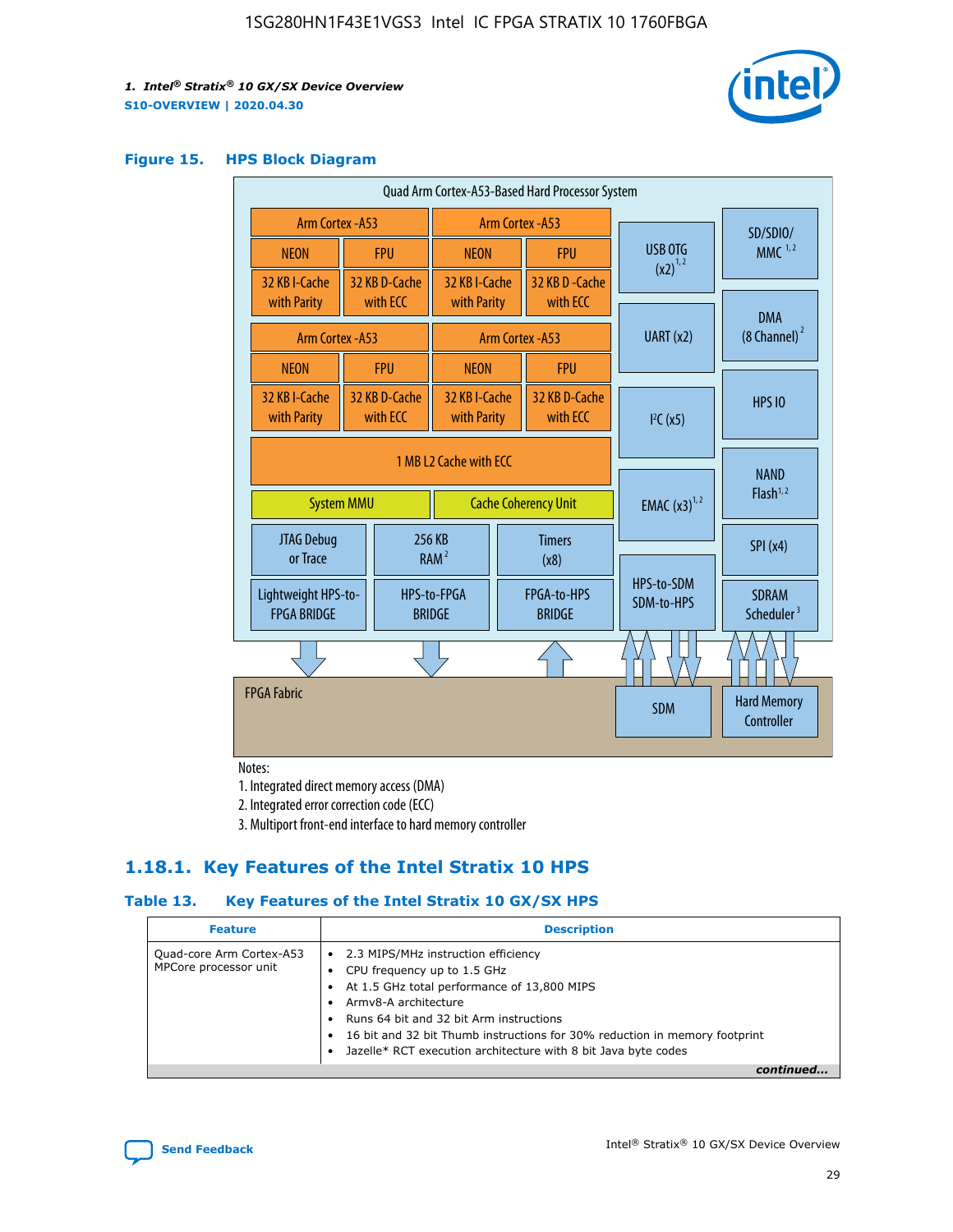

| <b>Feature</b>                                        | <b>Description</b>                                                                                                                                                                                                                                                                                                                                                                                                                                                                                                                                                                                                                                                                                                                                                                                                                                                                                                                                                                                                                                                                                                                                                                                               |  |
|-------------------------------------------------------|------------------------------------------------------------------------------------------------------------------------------------------------------------------------------------------------------------------------------------------------------------------------------------------------------------------------------------------------------------------------------------------------------------------------------------------------------------------------------------------------------------------------------------------------------------------------------------------------------------------------------------------------------------------------------------------------------------------------------------------------------------------------------------------------------------------------------------------------------------------------------------------------------------------------------------------------------------------------------------------------------------------------------------------------------------------------------------------------------------------------------------------------------------------------------------------------------------------|--|
|                                                       | Superscalar, variable length, out-of-order pipeline with dynamic branch prediction<br>Improved Arm Neon* media processing engine<br>Single- and double-precision floating-point unit<br>Arm CoreSight* debug and trace technology<br>٠                                                                                                                                                                                                                                                                                                                                                                                                                                                                                                                                                                                                                                                                                                                                                                                                                                                                                                                                                                           |  |
| <b>System Memory</b><br>Management Unit               | Enables a unified memory model and extends hardware virtualization into peripherals<br>implemented in the FPGA fabric                                                                                                                                                                                                                                                                                                                                                                                                                                                                                                                                                                                                                                                                                                                                                                                                                                                                                                                                                                                                                                                                                            |  |
| Cache Coherency unit                                  | Changes in shared data stored in cache are propagated throughout the system<br>$\bullet$<br>providing bi-directional coherency for co-processing elements.                                                                                                                                                                                                                                                                                                                                                                                                                                                                                                                                                                                                                                                                                                                                                                                                                                                                                                                                                                                                                                                       |  |
| Cache                                                 | L1 Cache<br>$\bullet$<br>- 32 KB of instruction cache w/ parity check<br>- 32 KB of L1 data cache w /ECC<br>- Parity checking<br>L <sub>2</sub> Cache<br>$-$ 1MB shared<br>$-$ 8-way set associative<br>- SEU Protection with parity on TAG ram and ECC on data RAM<br>- Cache lockdown support                                                                                                                                                                                                                                                                                                                                                                                                                                                                                                                                                                                                                                                                                                                                                                                                                                                                                                                  |  |
| On-Chip Memory                                        | 256 KB of scratch on-chip RAM                                                                                                                                                                                                                                                                                                                                                                                                                                                                                                                                                                                                                                                                                                                                                                                                                                                                                                                                                                                                                                                                                                                                                                                    |  |
| External SDRAM and Flash<br>Memory Interfaces for HPS | Hard memory controller with support for DDR4, DDR3<br>$\bullet$<br>$-$ 40 bit (32 bit + 8 bit ECC) with select packages supporting 72 bit (64 bit + 8 bit<br>ECC)<br>- Support for up to 2666 Mbps DDR4 and 2166 Mbps DDR3 frequencies<br>- Error correction code (ECC) support including calculation, error correction, write-<br>back correction, and error counters<br>- Software Configurable Priority Scheduling on individual SDRAM bursts<br>- Fully programmable timing parameter support for all JEDEC-specified timing<br>parameters<br>- Multiport front-end (MPFE) scheduler interface to the hard memory controller, which<br>supports the $AXI^{\circledR}$ Quality of Service (QoS) for interface to the FPGA fabric<br>NAND flash controller<br>$-$ ONFI 1.0<br>- Integrated descriptor based with DMA<br>- Programmable hardware ECC support<br>- Support for 8 and 16 bit Flash devices<br>Secure Digital SD/SDIO/MMC controller<br>$-$ eMMC 4.5<br>- Integrated descriptor based DMA<br>- CE-ATA digital commands supported<br>- 50 MHz operating frequency<br>Direct memory access (DMA) controller<br>٠<br>$-$ 8-channel<br>- Supports up to 32 peripheral handshake interface<br>continued |  |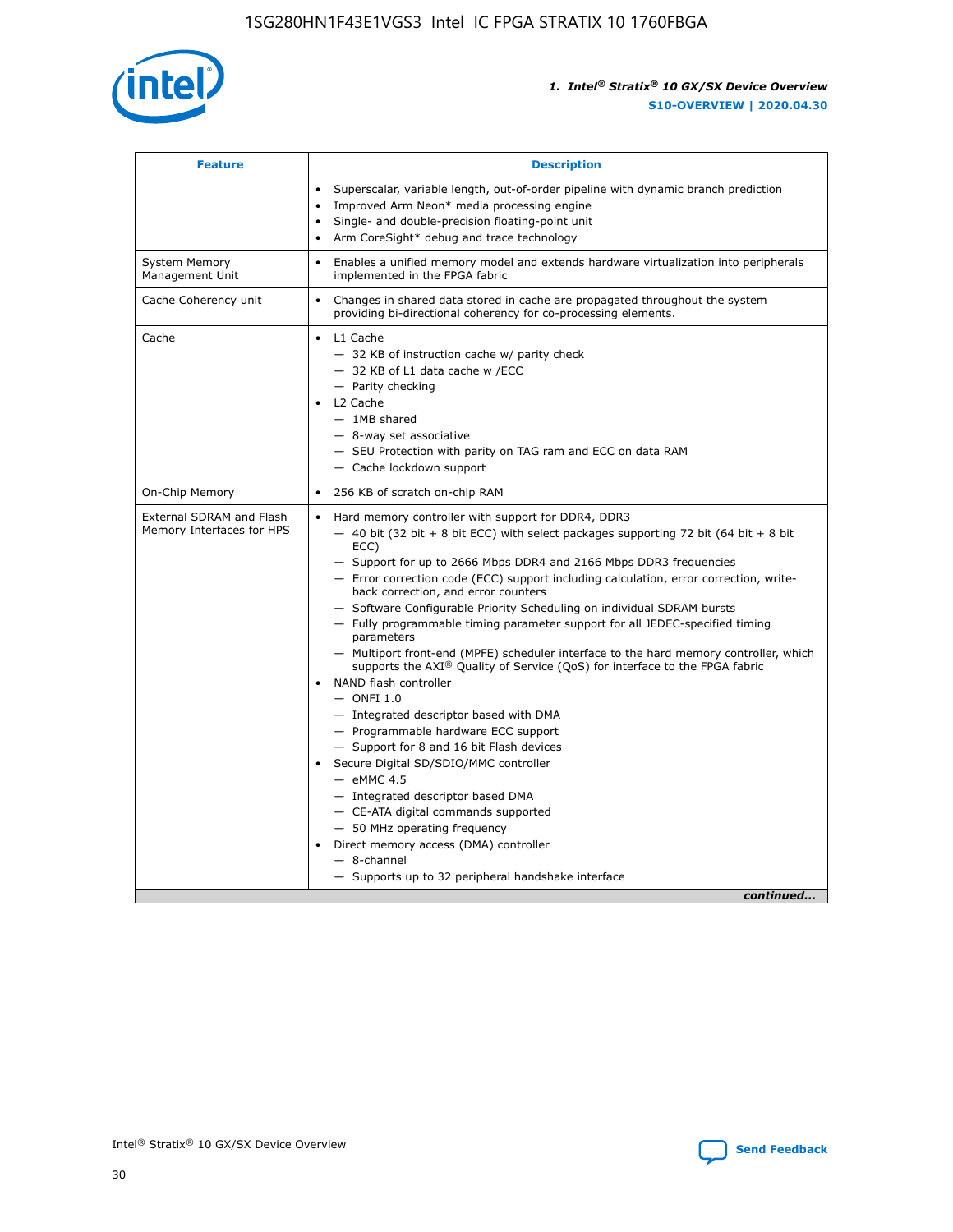

| <b>Feature</b>                         | <b>Description</b>                                                                                                                                                                                                                                                                                                                                                                                                                                                                                                                                                                                                                                                                                                                                                                                                                                                                                                                                                                                                                                                                                                                                                                                                                                                                                                                                                                                                                                                                                                     |
|----------------------------------------|------------------------------------------------------------------------------------------------------------------------------------------------------------------------------------------------------------------------------------------------------------------------------------------------------------------------------------------------------------------------------------------------------------------------------------------------------------------------------------------------------------------------------------------------------------------------------------------------------------------------------------------------------------------------------------------------------------------------------------------------------------------------------------------------------------------------------------------------------------------------------------------------------------------------------------------------------------------------------------------------------------------------------------------------------------------------------------------------------------------------------------------------------------------------------------------------------------------------------------------------------------------------------------------------------------------------------------------------------------------------------------------------------------------------------------------------------------------------------------------------------------------------|
| Communication Interface<br>Controllers | Three 10/100/1000 Ethernet media access controls (MAC) with integrated DMA<br>$\bullet$<br>- Supports RGMII and RMII external PHY Interfaces<br>- Option to support other PHY interfaces through FPGA logic<br>$\bullet$ GMII<br>MII<br>$\bullet$<br>RMII (requires MII to RMII adapter)<br>$\bullet$<br>• RGMII (requires GMII to RGMII adapter)<br>SGMII (requires GMII to SGMII adapter)<br>- Supports IEEE 1588-2002 and IEEE 1588-2008 standards for precision networked<br>clock synchronization<br>- Supports IEEE 802.1Q VLAN tag detection for reception frames<br>- Supports Ethernet AVB standard<br>Two USB On-the-Go (OTG) controllers with DMA<br>- Dual-Role Device (device and host functions)<br>• High-speed (480 Mbps)<br>• Full-speed (12 Mbps)<br>• Low-speed (1.5 Mbps)<br>• Supports USB 1.1 (full-speed and low-speed)<br>- Integrated descriptor-based scatter-gather DMA<br>- Support for external ULPI PHY<br>- Up to 16 bidirectional endpoints, including control endpoint<br>$-$ Up to 16 host channels<br>- Supports generic root hub<br>- Configurable to OTG 1.3 and OTG 2.0 modes<br>Five $I2C$ controllers (three can be used by EMAC for MIO to external PHY)<br>- Support both 100 Kbps and 400 Kbps modes<br>- Support both 7 bit and 10 bit addressing modes<br>- Support Master and Slave operating mode<br>Two UART 16550 compatible<br>- Programmable baud rate up to 115.2 Kbaud<br>Four serial peripheral interfaces (SPI) (2 Masters, 2 Slaves)<br>- Full and Half duplex |
| Timers and I/O                         | Timers<br>$\bullet$<br>- 4 general-purpose timers<br>$-4$ watchdog timers<br>48 HPS direct I/O allow HPS peripherals to connect directly to I/O<br>Up to three IO48 banks may be assigned to HPS for HPS DDR access                                                                                                                                                                                                                                                                                                                                                                                                                                                                                                                                                                                                                                                                                                                                                                                                                                                                                                                                                                                                                                                                                                                                                                                                                                                                                                    |
| Interconnect to Logic Core             | • FPGA-to-HPS Bridge<br>- Allows IP bus masters in the FPGA fabric to access to HPS bus slaves<br>- Configurable 32, 64, or 128 bit AMBA AXI interface<br>HPS-to-FPGA Bridge<br>- Allows HPS bus masters to access bus slaves in FPGA fabric<br>- Configurable 32, 64, or 128 bit AMBA AXI interface allows high-bandwidth HPS<br>master transactions to FPGA fabric<br>HPS-to-SDM and SDM-to-HPS Bridges<br>- Allows the HPS to reach the SDM block and the SDM to bootstrap the HPS<br>Light Weight HPS-to-FPGA Bridge<br>- Light weight 32 bit AXI interface suitable for low-latency register accesses from HPS<br>to soft peripherals in FPGA fabric<br>FPGA-to-HPS SDRAM Bridge<br>- Up to three AMBA AXI interfaces supporting 32, 64, or 128 bit data paths                                                                                                                                                                                                                                                                                                                                                                                                                                                                                                                                                                                                                                                                                                                                                    |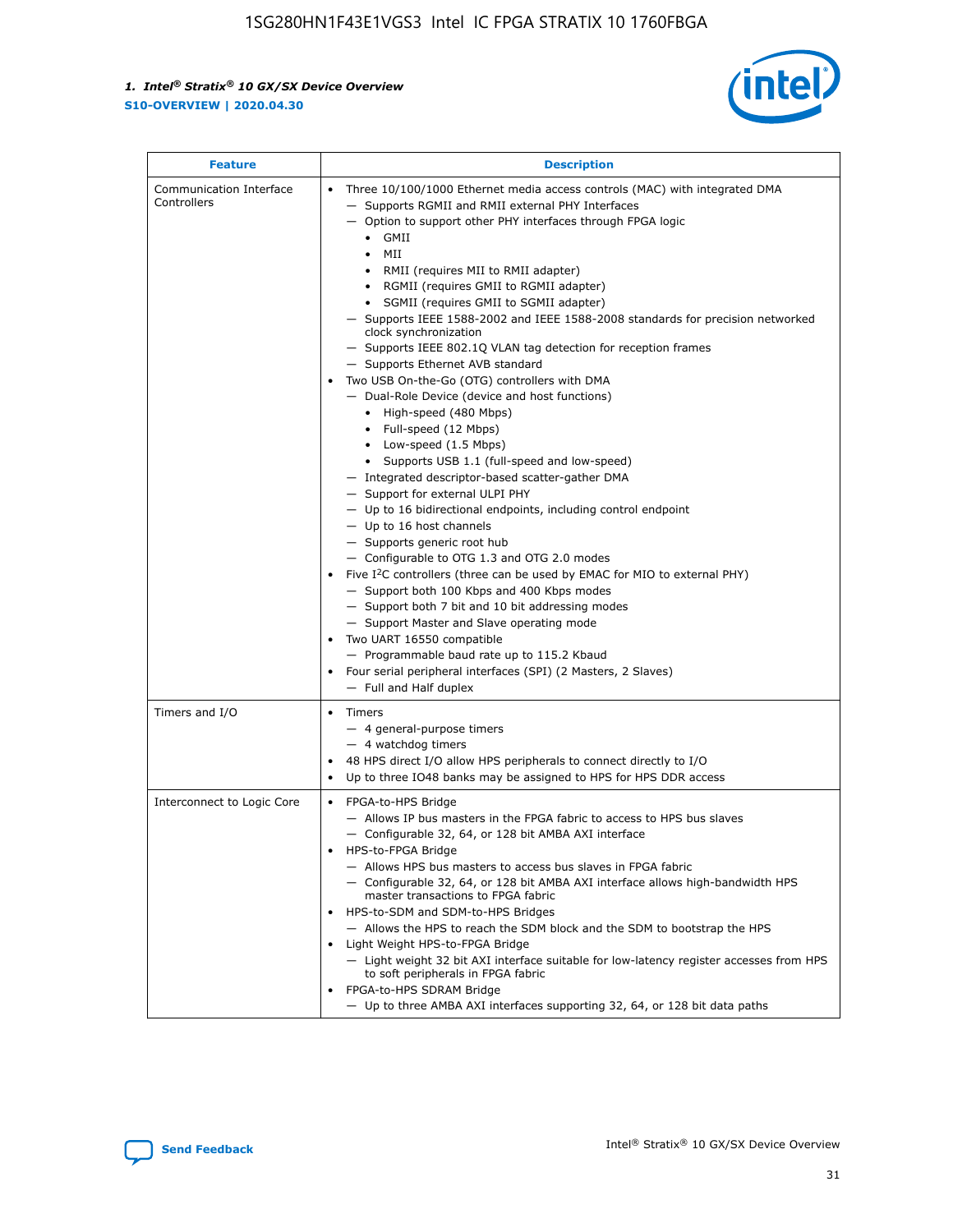

## **1.19. Power Management**

Intel Stratix 10 devices use the advanced Intel 14 nm tri-gate process technology, the all new Intel Hyperflex core architecture to enable Hyper-Folding, power gating, and several optional power reduction techniques to reduce total power consumption by as much as 70% compared to previous generation high-performance Stratix V devices.

Intel Stratix 10 standard power devices (-V) are SmartVID devices. The core voltage supplies (VCC and VCCP) for each SmartVID device must be driven by a PMBus voltage regulator dedicated to that Intel Stratix 10 device. Use of a PMBus voltage regulator for each SmartVID (-V) device is mandatory; it is not an option. A code is programmed into each SmartVID device during manufacturing that allows the PMBus voltage regulator to operate at the optimum core voltage to meet the device performance specifications.

With the new Intel Hyperflex core architecture, designs can run 2X faster than previous generation FPGAs. With 2X performance and same required throughput, architects can cut the data path width in half to save power. This optimization is called Hyper-Folding. Additionally, power gating reduces static power of unused resources in the FPGA by powering them down. The Intel Quartus Prime software automatically powers down specific unused resource blocks such as DSP and M20K blocks, at configuration time.

The optional power reduction techniques in Intel Stratix 10 devices include:

• **Available Low Static Power Devices**—Intel Stratix 10 devices are available with a fixed core voltage that provides lower static power than the SmartVID standard power devices, while maintaining device performance

Furthermore, Intel Stratix 10 devices feature Intel's low power transceivers and include a number of hard IP blocks that not only reduce logic resources but also deliver substantial power savings compared to soft implementations. In general, hard IP blocks consume up to 50% less power than the equivalent soft logic implementations.

## **1.20. Device Configuration and Secure Device Manager (SDM)**

All Intel Stratix 10 devices contain a Secure Device Manager (SDM), which is a dedicated triple-redundant processor that serves as the point of entry into the device for all JTAG and configuration commands. The SDM also bootstraps the HPS in SoC devices ensuring that the HPS can boot using the same security features that the FPGA devices have.

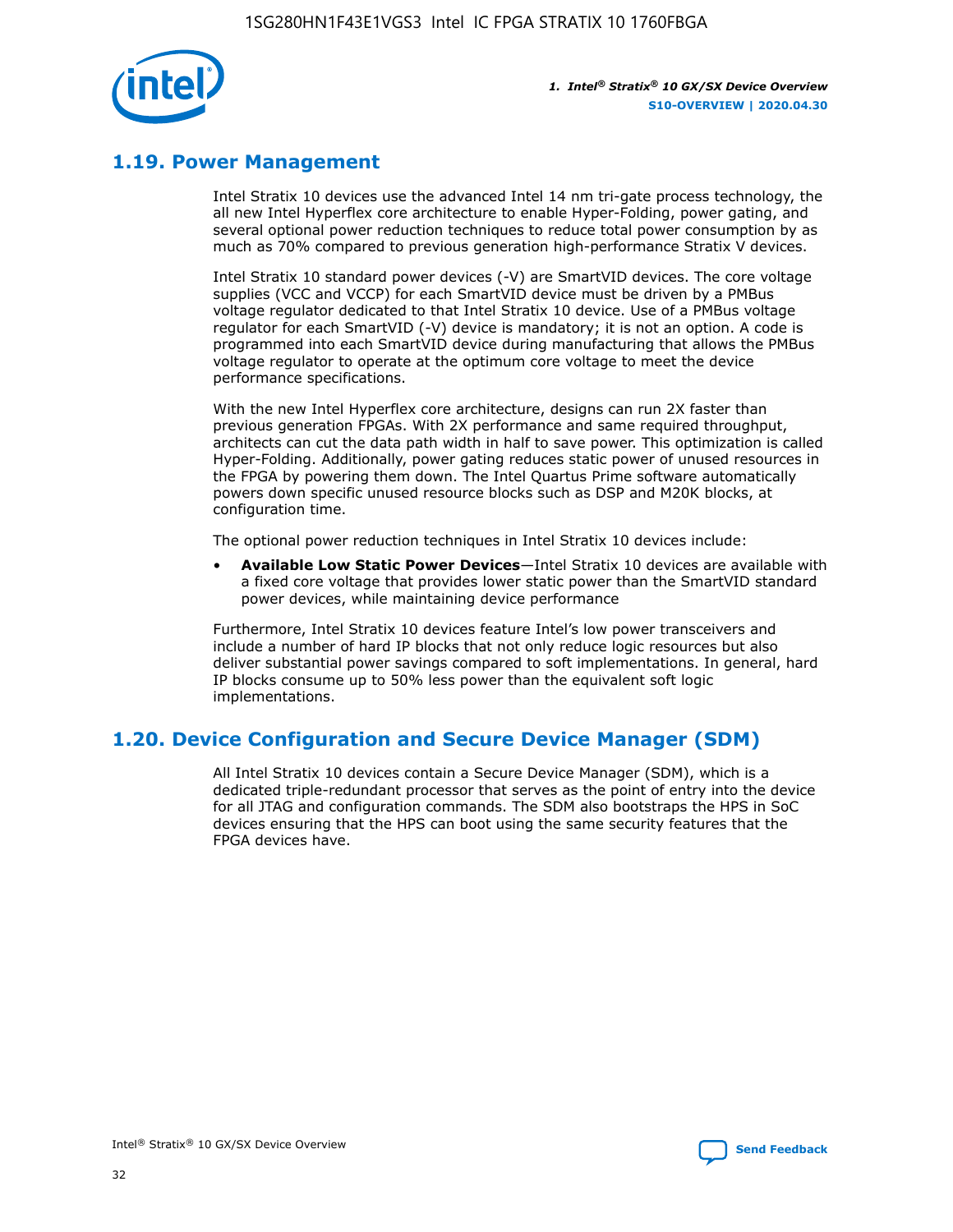





During configuration, Intel Stratix 10 devices are divided into logical sectors, each of which is managed by a local sector manager (LSM). The SDM passes configuration data to each of the LSMs across the on-chip configuration network. This allows the sectors to be configured independently, one at a time, or in parallel. This approach achieves simplified sector configuration and reconfiguration, as well as reduced overall configuration time due to the inherent parallelism. The same sector-based approach is used to respond to single-event upsets and security attacks.

While the sectors provide a logical separation for device configuration and reconfiguration, they overlay the normal rows and columns of FPGA logic and routing. This means there is no impact to the Intel Quartus Prime software place and route, and no impact to the timing of logic signals that cross the sector boundaries.

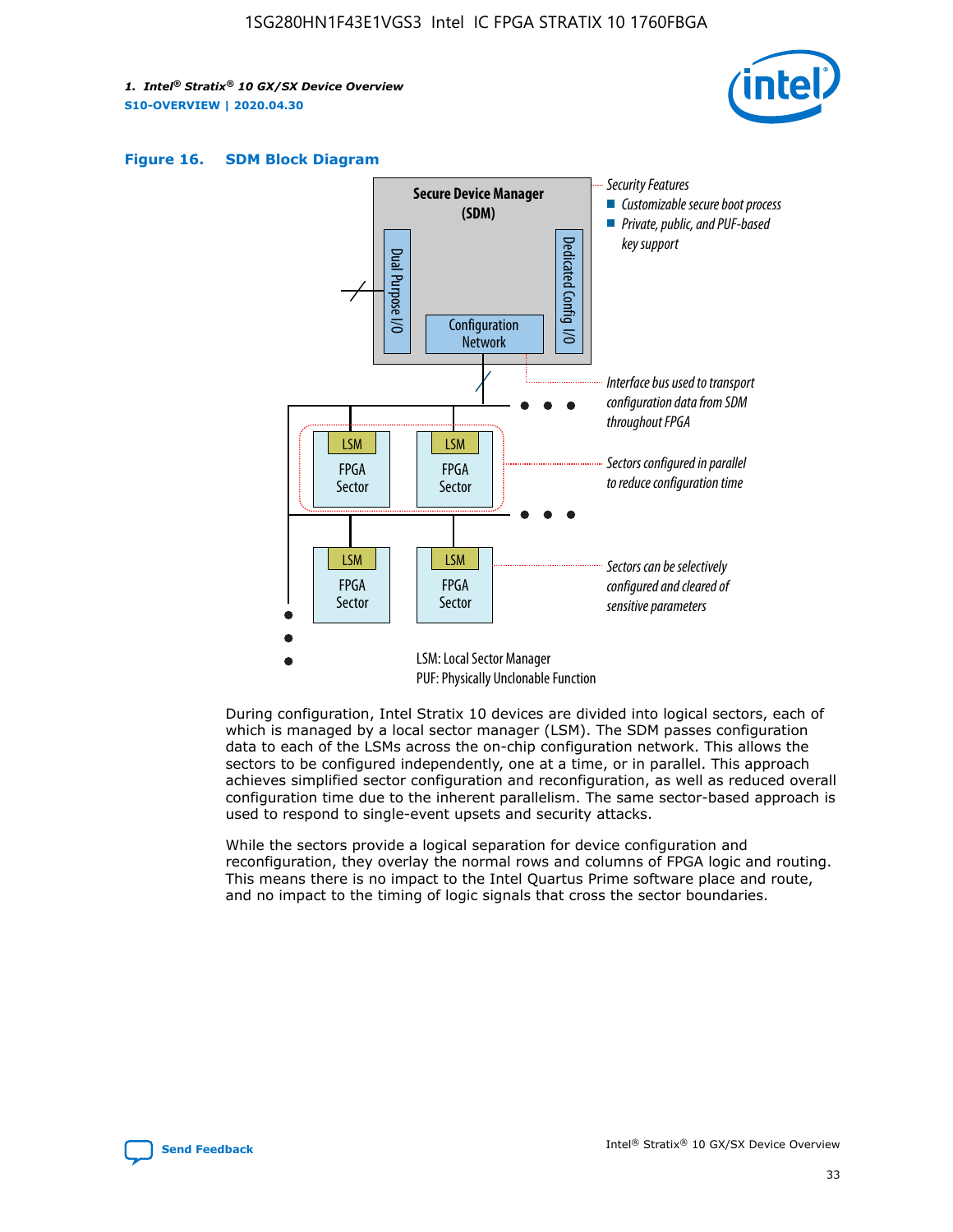

The SDM enables robust, secure, fully-authenticated device configuration. It also allows for customization of the configuration scheme, which can enhance device security. For configuration and reconfiguration, this approach offers a variety of advantages:

- Dedicated secure configuration manager
- Reduced device configuration time, because sectors are configured in parallel
- Updateable configuration process
- Reconfiguration of one or more sectors independent of all other sectors
- Zeroization of individual sectors or the complete device

The SDM also provides additional capabilities such as register state readback and writeback to support ASIC prototyping and other applications.

## **1.21. Device Security**

Building on top of the robust security features present in the previous generation devices, Intel Stratix 10 FPGAs and SoCs include a number of new and innovative security enhancements. These features are also managed by the SDM, tightly coupling device configuration and reconfiguration with encryption, authentication, key storage and anti-tamper services.

Security services provided by the SDM include:

- Bitstream encryption
- Multi-factor authentication
- Hard encryption and authentication acceleration; AES-256, SHA-256/384, ECDSA-256/384
- Volatile and non-volatile encryption key storage and management
- Boot code authentication for the HPS
- Physically Unclonable Function (PUF) service
- Updateable configuration process
- Secure device maintenance and upgrade functions
- Side channel attack protection
- Scripted response to sensor inputs and security attacks, including selective sector zeroization
- Readback, JTAG and test mode disable
- Enhanced response to single-event upsets (SEU)
- Black key provisioning
- Physical anti-tamper

See the *Intel Stratix 10 Device Security User Guide* for a complete list of all security features.

The SDM and associated security services provide a robust, multi-layered security solution for your Intel Stratix 10 design.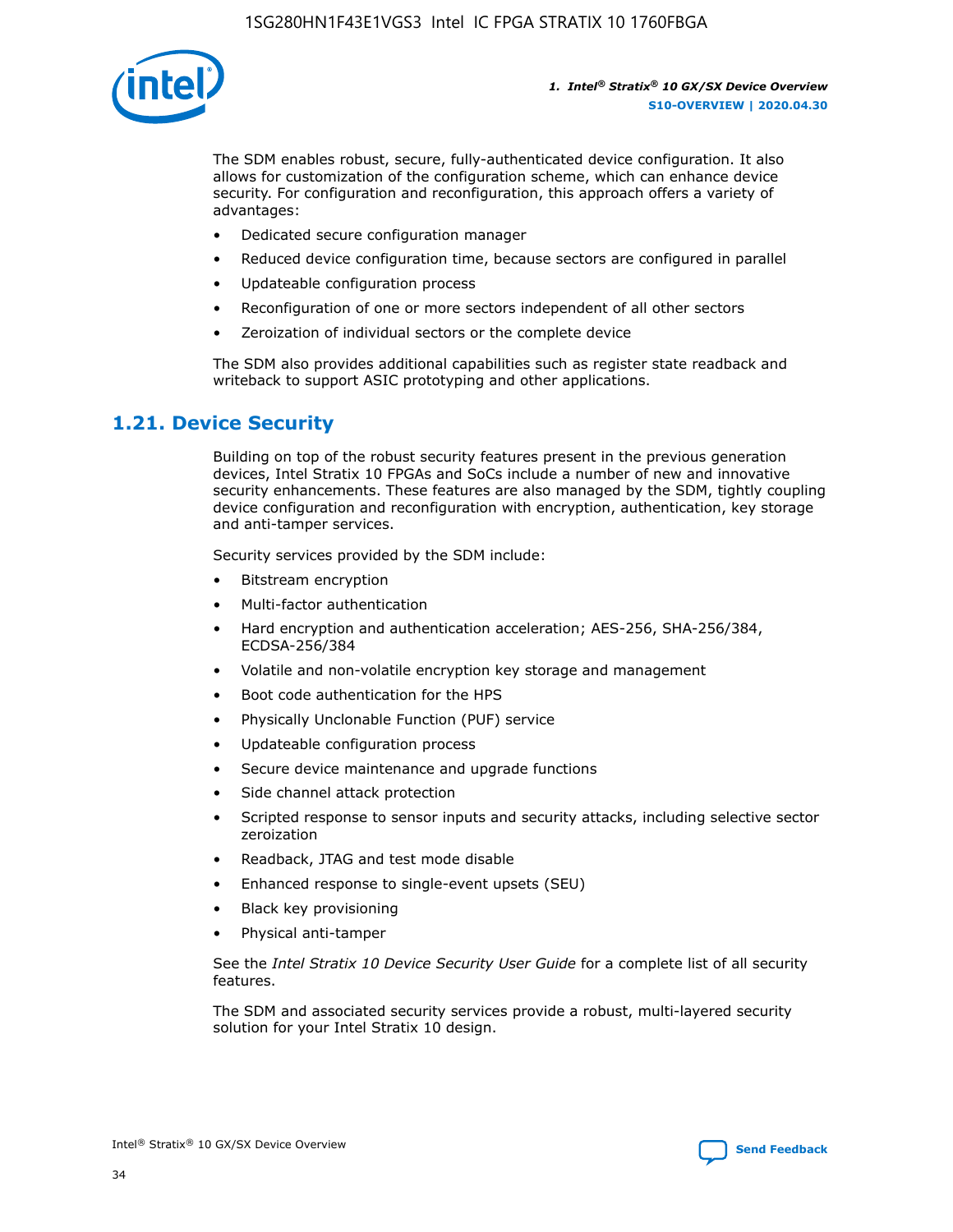

#### **Table 14. Device Security**

| <b>Intel Stratix 10 Family Variant</b> | <b>Bitstream Authentication</b> | <b>Advanced Security Features</b> <sup>(12)</sup> |
|----------------------------------------|---------------------------------|---------------------------------------------------|
| GX/SX                                  | All devices                     | -AS suffix part number required                   |

#### **Related Information**

- [My Intel Support](https://www.intel.com/content/www/us/en/programmable/my-intel/mal-home.html)
- [Intel Stratix 10 Device Security User Guide](https://www.intel.com/content/www/us/en/programmable/documentation/ndq1483601370898.html#wcd1483611014402)

## **1.22. Configuration via Protocol Using PCI Express**

Configuration via protocol using PCI Express allows the FPGA to be configured across the PCI Express bus, simplifying the board layout and increasing system integration. Making use of the embedded PCI Express hard IP operating in autonomous mode before the FPGA is configured, this technique allows the PCI Express bus to be powered up and active within the 100 ms time allowed by the PCI Express specification. Intel Stratix 10 devices also support partial reconfiguration across the PCI Express bus which reduces system down time by keeping the PCI Express link active while the device is being reconfigured.

## **1.23. Partial and Dynamic Reconfiguration**

Partial reconfiguration allows you to reconfigure part of the FPGA while other sections continue running. This capability is required in systems where uptime is critical, because it allows you to make updates or adjust functionality without disrupting services.

In addition to lowering power and cost, partial reconfiguration also increases the effective logic density by removing the necessity to place in the FPGA those functions that do not operate simultaneously. Instead, these functions can be stored in external memory and loaded as needed. This reduces the size of the required FPGA by allowing multiple applications on a single FPGA, saving board space and reducing power. The partial reconfiguration process is built on top of the proven incremental compile design flow in the Intel Quartus Prime design software

Dynamic reconfiguration in Intel Stratix 10 devices allows transceiver data rates, protocols and analog settings to be changed dynamically on a channel-by-channel basis while maintaining data transfer on adjacent transceiver channels. Dynamic reconfiguration is ideal for applications that require on-the-fly multiprotocol or multirate support. Both the PMA and PCS blocks within the transceiver can be reconfigured using this technique. Dynamic reconfiguration of the transceivers can be used in conjunction with partial reconfiguration of the FPGA to enable partial reconfiguration of both core and transceivers simultaneously.

## **1.24. Fast Forward Compile**

The innovative Fast Forward Compile feature in the Intel Quartus Prime software identifies performance bottlenecks in your design and provides detailed, step-by-step performance improvement recommendations that you can then implement. The Compiler reports estimates of the maximum operating frequency that can be achieved

<sup>(12)</sup> Contact My Intel Support for additional information.

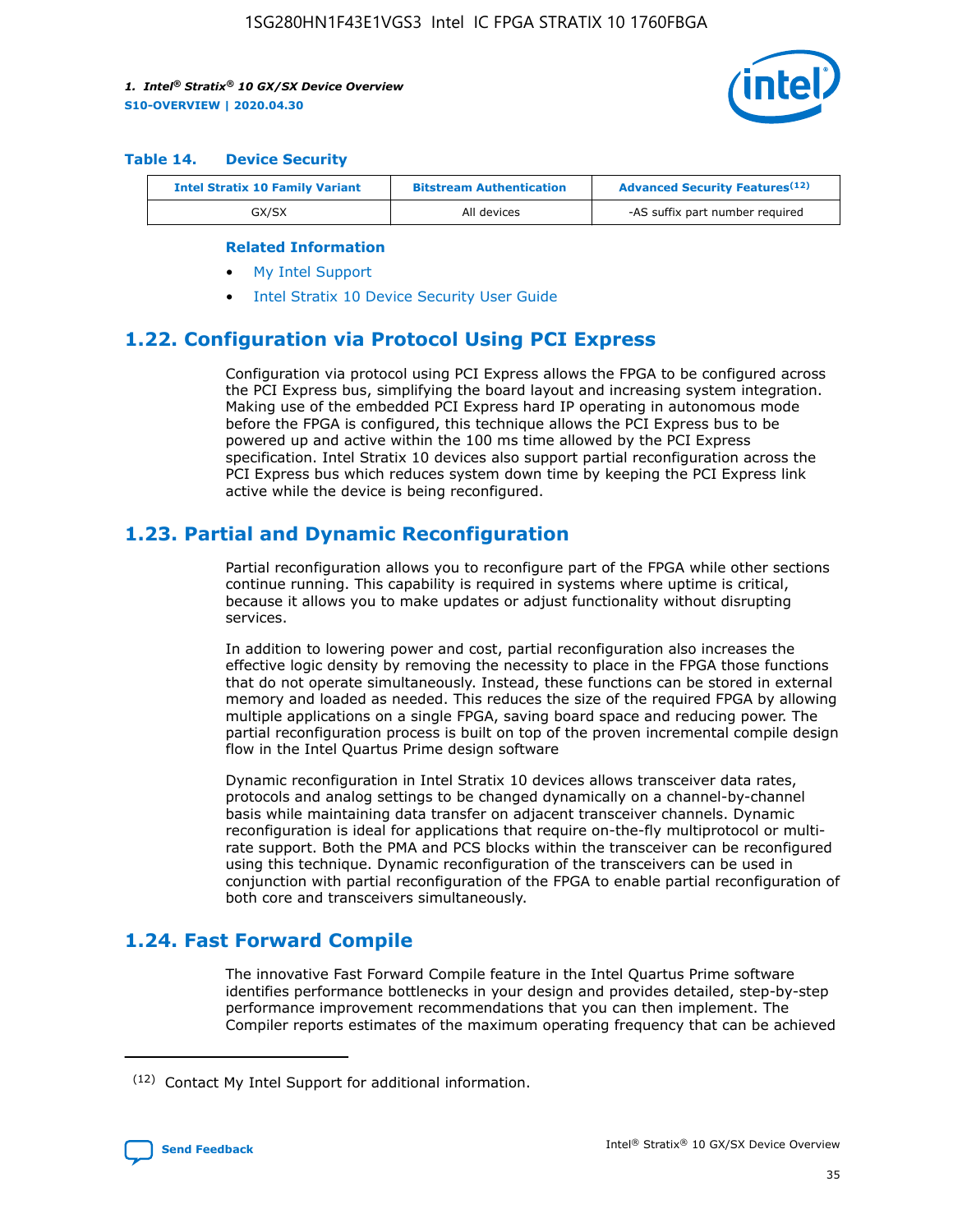

by applying the recommendations. As part of the new Hyper-Aware design flow, Fast Forward Compile maximizes the performance of your Intel Stratix 10 design and achieves rapid timing closure.

Previously, this type of optimization required multiple time-consuming design iterations, including full design re-compilation to determine the effectiveness of the changes. Fast Forward Compile enables you to make better decisions about where to focus your optimization efforts, and how to increase your design performance and throughput. This technique removes much of the guesswork of performance exploration, resulting in fewer design iterations and as much as 2X core performance gains for Intel Stratix 10 designs.

## **1.25. Single Event Upset (SEU) Error Detection and Correction**

Intel Stratix 10 FPGAs and SoCs offer robust SEU error detection and correction circuitry. The detection and correction circuitry includes protection for Configuration RAM (CRAM) programming bits and user memories. The CRAM is protected by a continuously running parity checker circuit with integrated ECC that automatically corrects one or two bit errors and detects higher order multibit errors.

The physical layout of the CRAM array is optimized to make the majority of multi-bit upsets appear as independent single-bit or double-bit errors which are automatically corrected by the integrated CRAM ECC circuitry. In addition to the CRAM protection, user memories also include integrated ECC circuitry and are layout optimized for error detection and correction.

The SEU error detection and correction hardware is supported by both soft IP and the Intel Quartus Prime software to provide a complete SEU mitigation solution. The components of the complete solution include:

- Hard error detection and correction for CRAM and user M20K memory blocks
- Optimized physical layout of memory cells to minimize probability of SEU
- Sensitivity processing soft IP that reports if CRAM upset affects a used or unused bit
- Fault injection soft IP with the Intel Quartus Prime software support that changes state of CRAM bits for testing purposes
- Hierarchy tagging in the Intel Quartus Prime software
- Triple Mode Redundancy (TMR) used for the Secure Device Manager and critical on-chip state machines

In addition to the SEU mitigation features listed above, the Intel 14 nm tri-gate process technology used for Intel Stratix 10 devices is based on FinFET transistors which have reduced SEU susceptibility versus conventional planar transistors.

## **1.26. Document Revision History for the Intel Stratix 10 GX/SX Device Overview**

| <b>Document</b><br><b>Version</b> | <b>Changes</b>             |
|-----------------------------------|----------------------------|
| 2020.04.30                        | Made the following change: |
|                                   | continued                  |

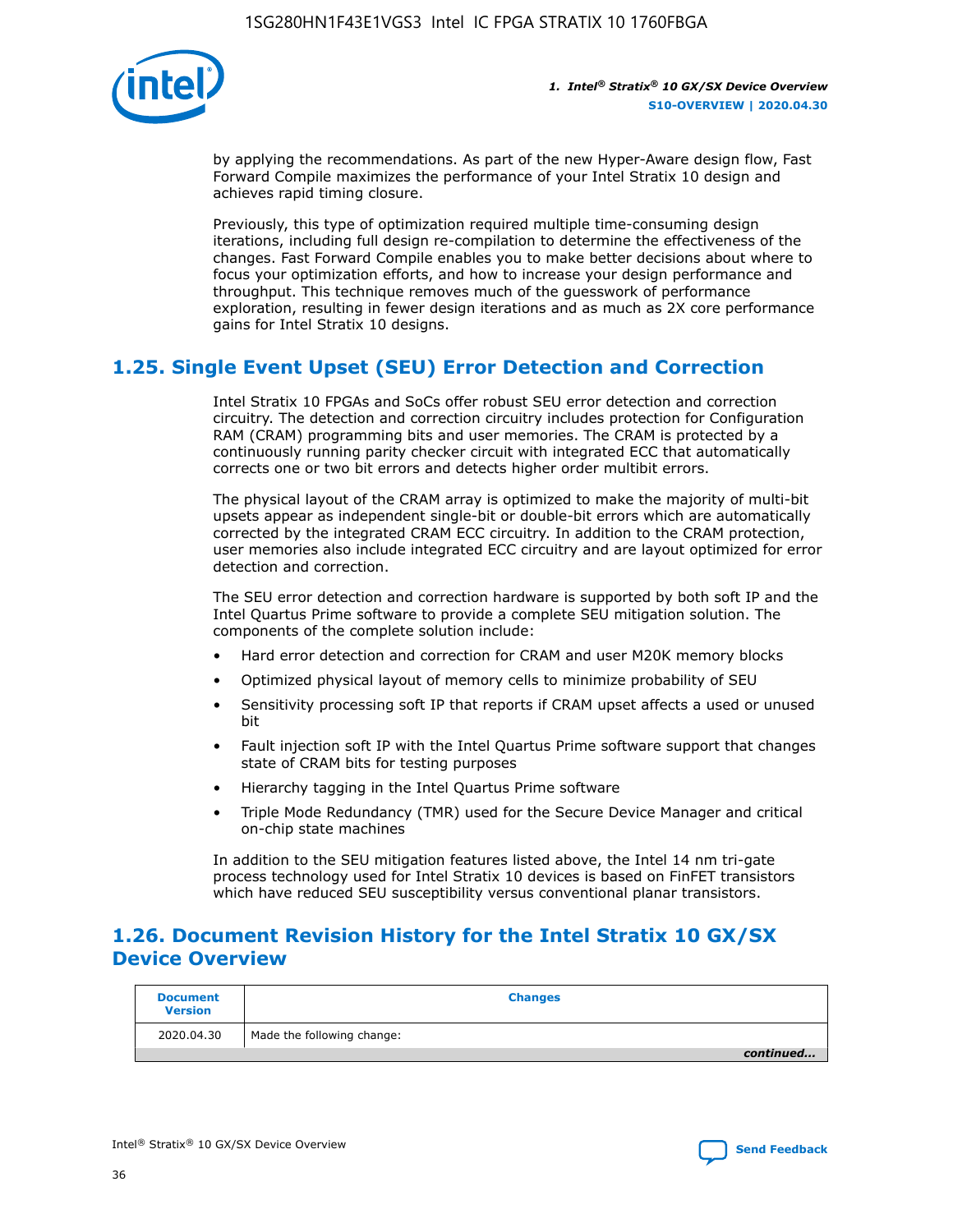

| <b>Document</b><br><b>Version</b> | <b>Changes</b>                                                                                                                                                                                                                                                                                                                                                                                                                                                                                                                                                                                                                                                                                                                                                                                                                                                                                                                                                                                                                 |
|-----------------------------------|--------------------------------------------------------------------------------------------------------------------------------------------------------------------------------------------------------------------------------------------------------------------------------------------------------------------------------------------------------------------------------------------------------------------------------------------------------------------------------------------------------------------------------------------------------------------------------------------------------------------------------------------------------------------------------------------------------------------------------------------------------------------------------------------------------------------------------------------------------------------------------------------------------------------------------------------------------------------------------------------------------------------------------|
|                                   | Added the GX 10M variant.                                                                                                                                                                                                                                                                                                                                                                                                                                                                                                                                                                                                                                                                                                                                                                                                                                                                                                                                                                                                      |
| 2020.03.24                        | Made the following changes:<br>Added advanced security (-AS) devices.<br>Added level shifter details for the Intel Stratix 10 SX/GX 400 device.                                                                                                                                                                                                                                                                                                                                                                                                                                                                                                                                                                                                                                                                                                                                                                                                                                                                                |
| 2019.08.19                        | Made the following changes:<br>Added composition details for the leaded and lead-free contact device options.<br>Updated the I/O PLL counts.<br>$\bullet$                                                                                                                                                                                                                                                                                                                                                                                                                                                                                                                                                                                                                                                                                                                                                                                                                                                                      |
| 2019.02.15                        | Made the following changes:<br>Changed the number of included logic elements globally.<br>Removed logic density 450, logic density 550, and package code 48 from the "Sample Ordering<br>$\bullet$<br>Code and Available Options for Intel Stratix 10 Devices" figure.<br>Updated description of the higher density in the "Innovations in Intel Stratix 10 FPGAs and SoCs"<br>section.<br>Updated description of the general purpose I/Os in the "Intel Stratix 10 FPGA and SoC Common<br>Device Features" table.<br>Removed support for LPDDR3 globally.<br>Updated the "Intel Stratix 10 FPGA and SoC Architecture Block Diagram" figure.<br>Updated the "Intel Stratix 10 GX/SX FPGA and SoC Family Plan-FPGA Core (part 1)" table.<br>$\bullet$<br>Updated the "Intel Stratix 10 GX/SX FPGA and SoC Family Plan-Interconnects, PLLs and Hard IP<br>(part 2)" table.<br>Updated and merged the "Intel Stratix 10 GX/SX FPGA and SoC Family Package Plan" tables.                                                           |
| 2018.08.08                        | Made the following changes:<br>Changed the specs for ODRII+ and ODRII+ Xtreme and added specs for ODRIV in the "External<br>$\bullet$<br>Memory Interface Performance" table.<br>Updated description of the power options in the "Sample Ordering Code and Available Options for<br>Intel Stratix 10 Devices" figure.<br>Changed the description of the technology and power management features in the "Intel Stratix 10<br>FPGA and SoC Common Device Features" table.<br>Changed the description of SmartVID in the "Power Management" section.<br>Changed the direction arrow from the coefficient registers block in the "DSP Block: High Precision<br>Fixed Point Mode" figure.                                                                                                                                                                                                                                                                                                                                          |
| 2017.10.30                        | Made the following changes:<br>Removed the embedded eSRAM feature globally.<br>$\bullet$<br>Removed the Low Power (VID) and Military operating temperature options, and package code 53<br>from the "Sample Ordering Code and Available Options for Stratix 10 Devices" figure.<br>Changed the Maximum transceiver data rate (chip-to-chip) specification for L-Tile devices in the<br>"Key Features of Intel Stratix 10 Devices Compared to Stratix V Devices" table.                                                                                                                                                                                                                                                                                                                                                                                                                                                                                                                                                         |
| 2016.10.31                        | Made the following changes:<br>• Changed the number of available transceivers to 96, globally.<br>Changed the single-precision floating point performance to 10 TFLOP, globally.<br>Changed the maximum datarate to 28.3 Gbps, globally.<br>Changed some of the features listed in the "Stratix 10 GX/SX Device Overview" section.<br>$\bullet$<br>Changed descriptions for the GX and SX devices in the "Stratix 10 Family Variants" section.<br>$\bullet$<br>Changed the "Sample Ordering Code and Available Options for Stratix 10 Devices" figure.<br>$\bullet$<br>Changed the features listed in the "Key Features of Stratix 10 Devices Compared to Stratix V<br>$\bullet$<br>Devices" table.<br>Changed the descriptions of the following areas of the "Stratix 10 FPGA and SoC Common Device<br>Features" table:<br>- Transceiver hard IP<br>- Internal memory blocks<br>- Core clock networks<br>- Packaging<br>Reorganized and updated all tables in the "Stratix 10 FPGA and SoC Family Plan" section.<br>continued |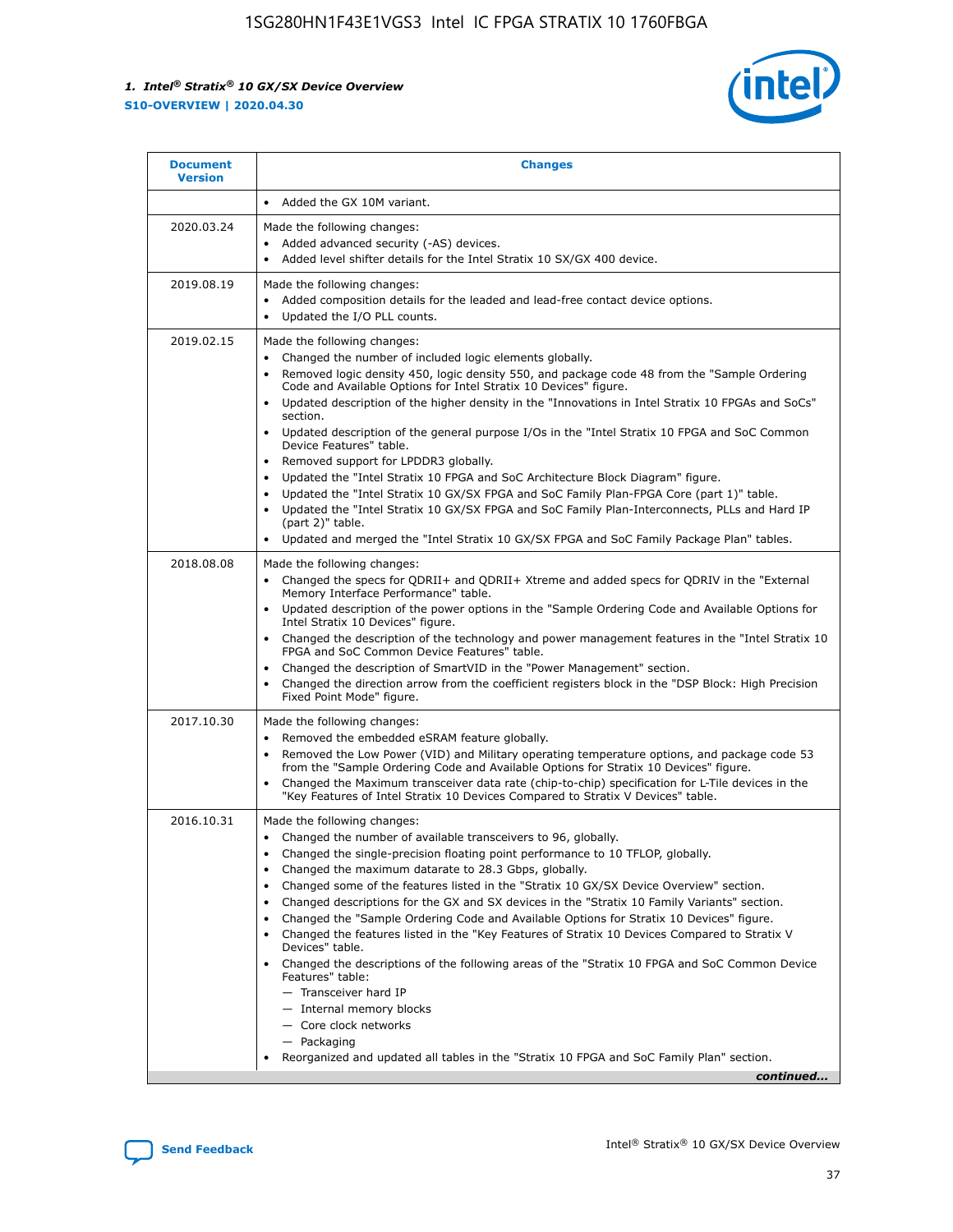

| <b>Document</b><br><b>Version</b> | <b>Changes</b>                                                                                                                                                                                                                                                                                                                                                                                                                                                                                                                                                                                                                                                                                                                                                                                                                                                                                                                                                                                     |
|-----------------------------------|----------------------------------------------------------------------------------------------------------------------------------------------------------------------------------------------------------------------------------------------------------------------------------------------------------------------------------------------------------------------------------------------------------------------------------------------------------------------------------------------------------------------------------------------------------------------------------------------------------------------------------------------------------------------------------------------------------------------------------------------------------------------------------------------------------------------------------------------------------------------------------------------------------------------------------------------------------------------------------------------------|
|                                   | Removed the "Migration Between Arria 10 FPGAs and Stratix 10 FPGAs" section.<br>Removed footnotes from the "Transceiver PCS Features" table.<br>Changed the HMC description in the "External Memory and General Purpose I/O" section.<br>Changed the number of fPLLs in the "Fractional Synthesis PLLs and I/O PLLs" section.<br>Clarified HMC data width support in the "Key Features of the Stratix 10 HPS" table.<br>Changed the description in the "Internal Embedded Memory" section.<br>Changed the datarate for the Standard PCS and SDI PCS features in the "Transceiver PCS Features"<br>table.<br>Added a note to the "PCI Express Gen1/Gen2/Gen3 Hard IP" section.<br>Updated the "Key Features of the Stratix 10 HPS" table.<br>Changed the description for the Cache coherency unit in the "Key Features of the Stratix 10 HPS"<br>table.<br>Changed the description for the external SDRAM and Flash memory interfaces for HPS in the "Key<br>Features of the Stratix 10 HPS" table. |
| 2015.12.04                        | Initial release.                                                                                                                                                                                                                                                                                                                                                                                                                                                                                                                                                                                                                                                                                                                                                                                                                                                                                                                                                                                   |